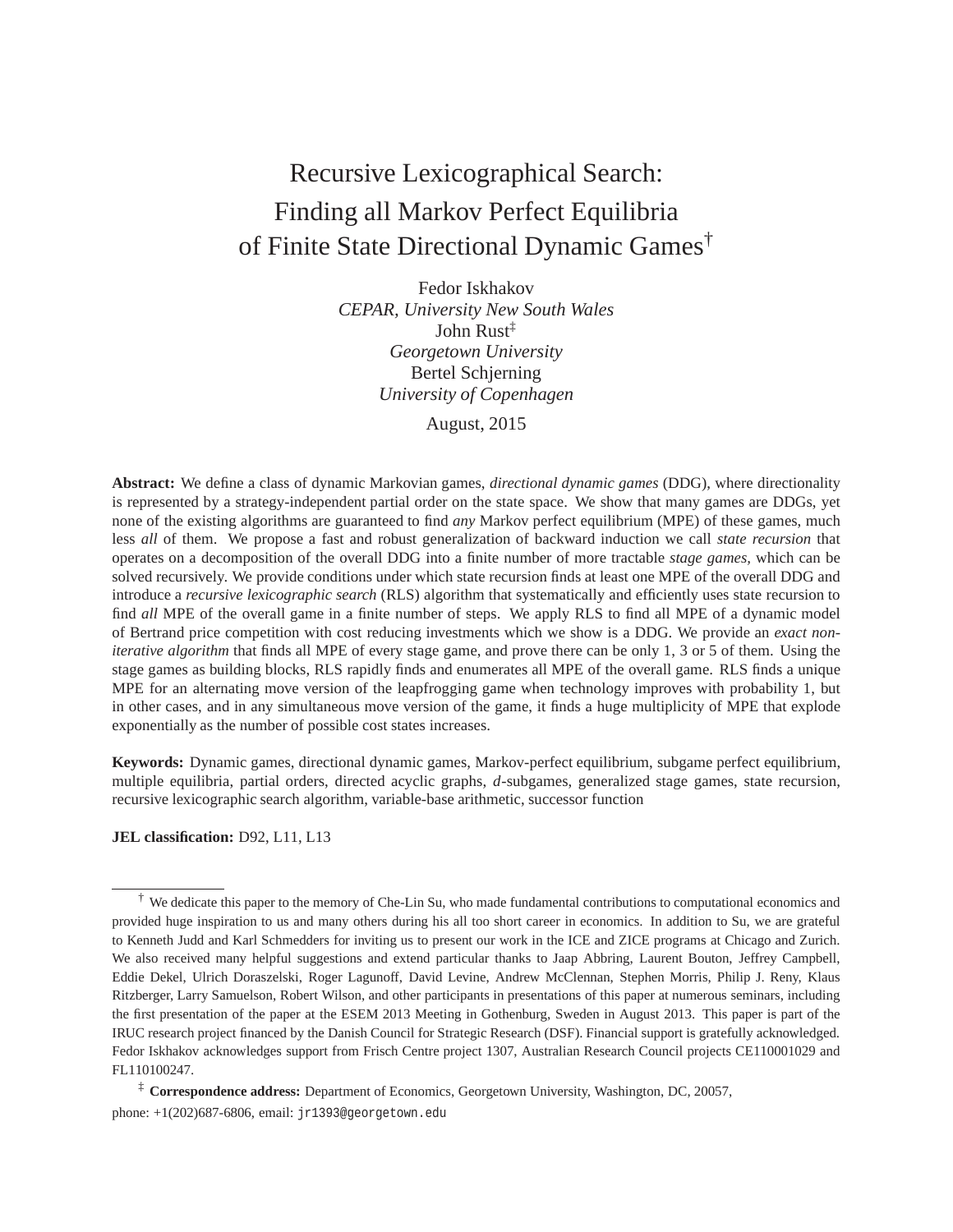# **1 Introduction**

Dynamic games have had a major impact on both economic theory and applied work over the last four decades, much of it inspired by the Markov perfect equilibrium (MPE) solution concept of Maskin and Tirole (1988). There has been considerable progress in the development of algorithms for computing MPE, including the pioneering work by Pakes and McGuire (1994) and recent progress on homotopy methods for finding multiple equilibria of both static and dynamic games (Borkovsky *et. al.* (2010) and Besanko *et. al.* 2010). There has been progress on algorithms that can provably find *all Nash equilibria* of certain classes of static games. Examples include algebraic approaches for finding all equilibria in cases where the equilibrium conditions can be reduced to paired linear programs (used to find all Nash equilibria of bi-matrix games by Audet *et. al.* 2001), or certain types of polynomial equations (Datta, 2010, Judd *et. al.* 2012). However it remains an extremely challenging problem to find even a *single* MPE of a dynamic game, much less *all* of them. As Hörner *et. al.* (2011) note, "Dynamic games are difficult to solve. In repeated games, finding some equilibrium is easy, as any repetition of a stage game Nash equilibrium will do. This is not the case in stochastic games. The characterization of even the most elementary equilibria for such games, namely (stationary) Markov equilibria, in which continuation strategies depend on the current state only, turns out to be often challenging." (p. 1277).

This paper reports progress on a new approach for computing MPE that is applicable to a class of dynamic Markovian games that we call *directional dynamic games* or DDG's. We show that many dynamic games exhibit a type of directionality that is not directly linked to the passage of calendar time (which of course makes every dynamic game inherently directional), but rather pertains to the stochastic evolution of the state of the game. In this paper we formalize this concept and introduce an algorithm we call *state recursion* that generalizes the standard concept of backward induction in time.<sup>1</sup> Our algorithm is based on a decomposition of the overall DDG into a finite number of simpler, more tractable *stage games.* Assuming that all or some equilibria of these stage games can be computed, we show how it is possible to recursively construct all or some MPE of the overall game. While finding the equilibria of a stage game is a potentially nontrivial problem, it

<sup>&</sup>lt;sup>1</sup>The idea of exploiting the directionality of the state space had been used in specific applications before, e.g. Cabral, Riordan (1994), Cabral (2011), Judd, Renner, Schmedders (2012) and Judd, Schmedders and Yeltekin (2012). The latter paper describes an "upwind procedure" to solve their duopoly game that exploits "a special structure that allows for much faster computation." (p. 49) that is identical to state recursion. However they do not provide a general definition of "directionality" or discuss whether the upwind procedure applies to other games, or can be used to find all MPE, the main focus of this paper. In games with a single agent the upwind procedure is similar to the upwind Gauss-Seidel method, Judd (1988, p.418). Abbring *et. al.* (2010, 2014) exploit directionality and other special features to provide a simple solution method that appears specific to their setting. However to our knowledge none of these papers, nor any other work we are aware of, has defined the concept of "directionality" and shown how it can be used to find all MPE of the game.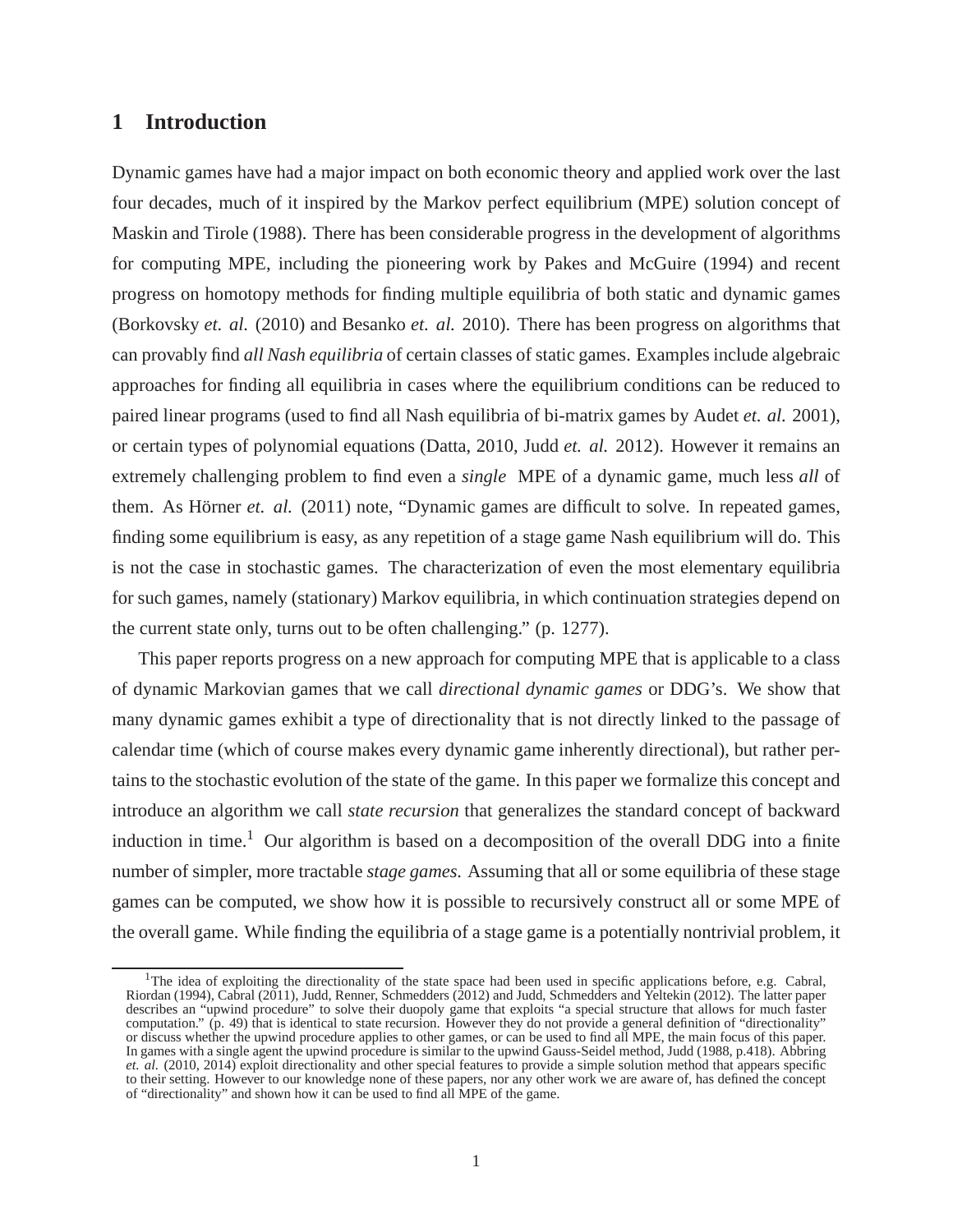is a lot easier in practice than finding all MPE of the full game, and can be handled in a number of ways, including the homotopy and algebraic methods mentioned above, which are made feasible by the much smaller size of the problem.

When the overall game has multiple MPE, the state recursion algorithm can be used to find a MPE corresponding to any specified *equilibrium selection rule* (ESR). An ESR picks a particular equilibrium in every stage game and thereby constructs a particular MPE of the overall game. We introduce a *recursive lexicographic search* algorithm (RLS) that systematically and efficiently cycles through all feasible ESR and combines the equilibria of the stage games to construct and enumerate all MPE of the overall game in a finite number of steps.<sup>2</sup> RLS checks the sequence of all possible interdependent choices of equilibria of a set of recursively linked stage games that constitute the "building blocks" for DDGs due to our decomposition result. Thus, RLS systematically builds all MPE of the overall DDG from all possible MPE of its recursively linked stage games.

A DDG is a dynamic Markovian game where some of the state variables evolve in a manner that satisfies an intuitive notion of "directionality." Examples of DDGs include chess where directionality results from the declining number of pieces on the board, Rubinstein's (1982) alternating offer model of bargaining over a stochastically shrinking pie, and many examples in industrial organization such as patent races (e.g. Judd, Schmedders and Yeltekin, 2012) where part of the state of the game represents technological progress that improves over time. Another example is the dynamic model of platform competition of Dub´e, Hitsch and Chintagunta (2010) where market shares evolve in a directional fashion. We use RLS to find all Markov perfect equilibria of a model of Bertrand pricing with leapfrogging investments by Iskhakov, Rust and Schjerning (2015) where directionality arises from endogenous adoption decisions of a stochastically improving production technology. $3$ 

When the state space is finite we can exploit directionality and partition it into a finite number of equivalence classes we call *stages.* Similar to the "arrow of time" the evolution of the directional component of the state space is unidirectional, although it does not necessarily have to be *sequential* or *deterministic.* We can index the stages of a DDG by τ and order them from 1 to *T* . The key requirement of directionality is that once the game reaches stage  $\tau$  there is zero probability of returning to any earlier stage  $\tau' < \tau$  under *any* feasible Markov strategy of the game.

<sup>&</sup>lt;sup>2</sup>Audet *et. al.* (2001) developed a different enumerative algorithm that can provably find all extreme Nash equilibria of static bi-matrix games. However their algorithm involves an enumeration of the vertices of polytopes on a simplex that constitute the subset of "extreme" Nash equilibrium points, the convex hull of which contains the set of all Nash equilibria of the game. When stage games are bi-matrix games, their algorithm can be used jointly with the RLS algorithm to provably find all MPE of the overall DDG.

 ${}^{3}$ It is worth noting however that popular games that exhibit bi-directional dynamics including entry-exit games in the tradition of Pakes and McGuire, do not belong to the DDG class.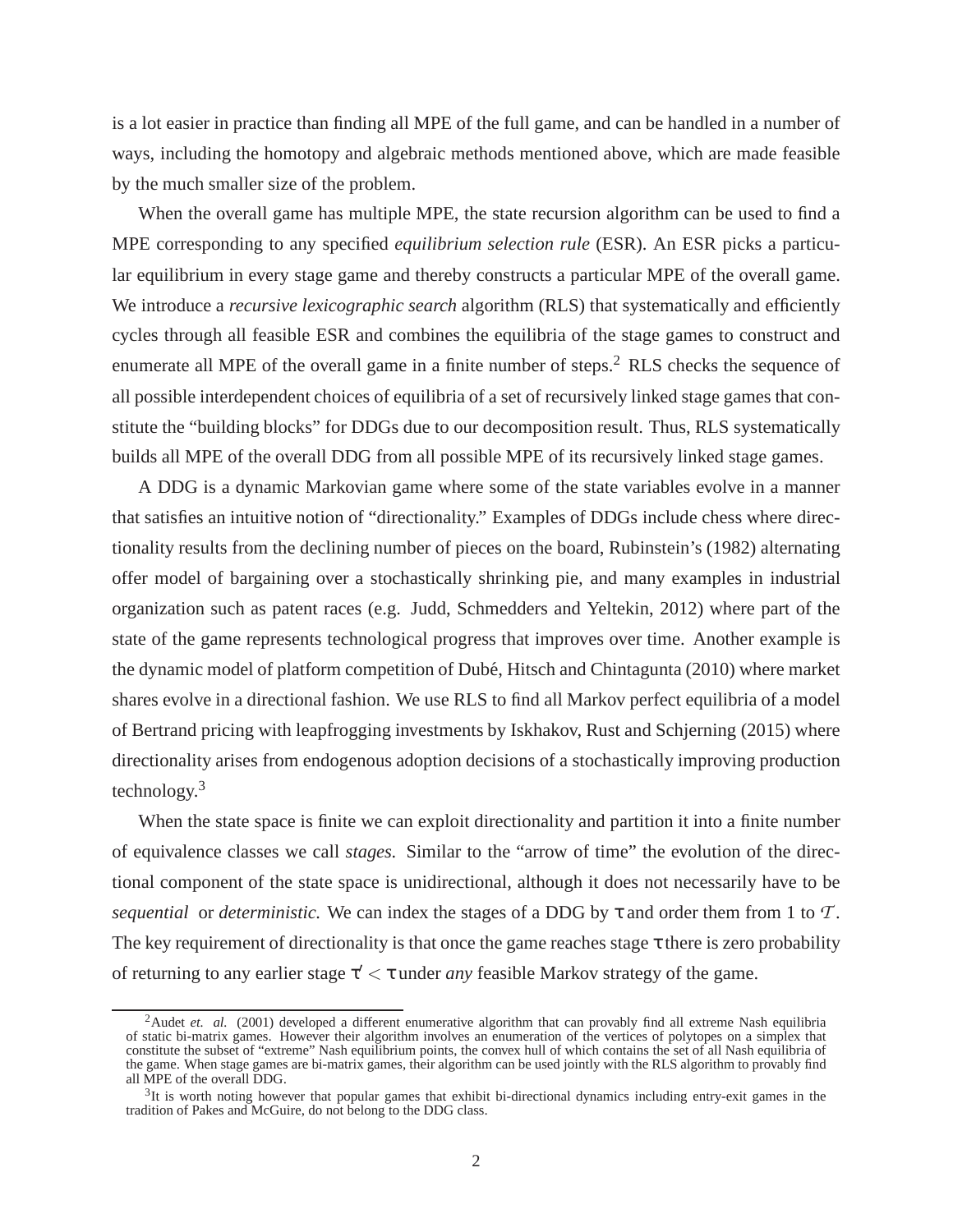The partition of the state space into stages implies a corresponding partition of the overall DDG into a finite number of *stage games*. Our concept of a stage game is different from the traditional notion of a single period static stage game in the literature on repeated games. In our setting the stage games will generally be dynamic, though on a much reduced state space that makes them much simpler to solve than the overall DDG.

The state recursion algorithm we propose to find MPE of a DDG is a form of backward induction, but one that is performed over the stages of the game τ rather than over time *t*. We start the backward induction by computing a MPE of the last (absorbing) stage of the DDG,  $\mathcal{T}$ , which we refer to as the *end game.* State recursion can be viewed as a generalization of the method of backward induction that Kuhn (1953) and Selten (1965) proposed as a method to find *subgame perfect equilibria* of finite extensive form games. However, the backward induction that Kuhn and Selten analyzed is performed on the *game tree* of the extensive form representation of the game. State recursion is not performed on the game tree, rather it is backward induction on a different object, the *directed acyclic graph* (DAG) that encodes the strategy-independent partial order on the state space rather than the temporal order of moves in a game tree.

When applicable, state recursion is a much more effective method for finding a MPE than traditional time-based backward induction methods. For example, in an infinite horizon DDG there is no last period for performing backward induction in time, as required for backward induction on the game tree. The usual method for finding a MPE for these problems involves a variant of the method of *successive approximations* to find a fixed point of the system of Bellman equations of the players. However, it is well known that in dynamic games the Bellman equations generally do not satisfy the requisite continuity conditions for contraction mappings. As a result, there is no guarantee that successive approximations will converge to a fixed point and hence a MPE of the game.<sup>4</sup>

The problems with the standard time-recursion and homotopy algorithms that are usually used to find a MPE of a dynamic game have been recognized in the literature.<sup>5</sup> For example even though the model of platform competition studied in Dubé, Hitsch and Chintagunta (2010) is a DDG that can be solved by state recursion, the authors used successive approximations algorithm to try to find a single MPE of the game. The authors report that "iteration algorithms do not necessarily converge" and that they "often found oscillations", with these problems "particularly pronounced

 $4$ Note that the contraction property does hold in single agent games which we can view as Markovian games against nature. This implies that traditional time-based backward induction reasoning will compute an approximate MPE for these problems, where the MPE is simply an optimal strategy for the single agent, a "best reply to nature".

<sup>&</sup>lt;sup>5</sup>We further discuss homotopy methods in the concluding section, in particular we discuss how RLS can complement homotopy methods to combine the strengths of both approaches.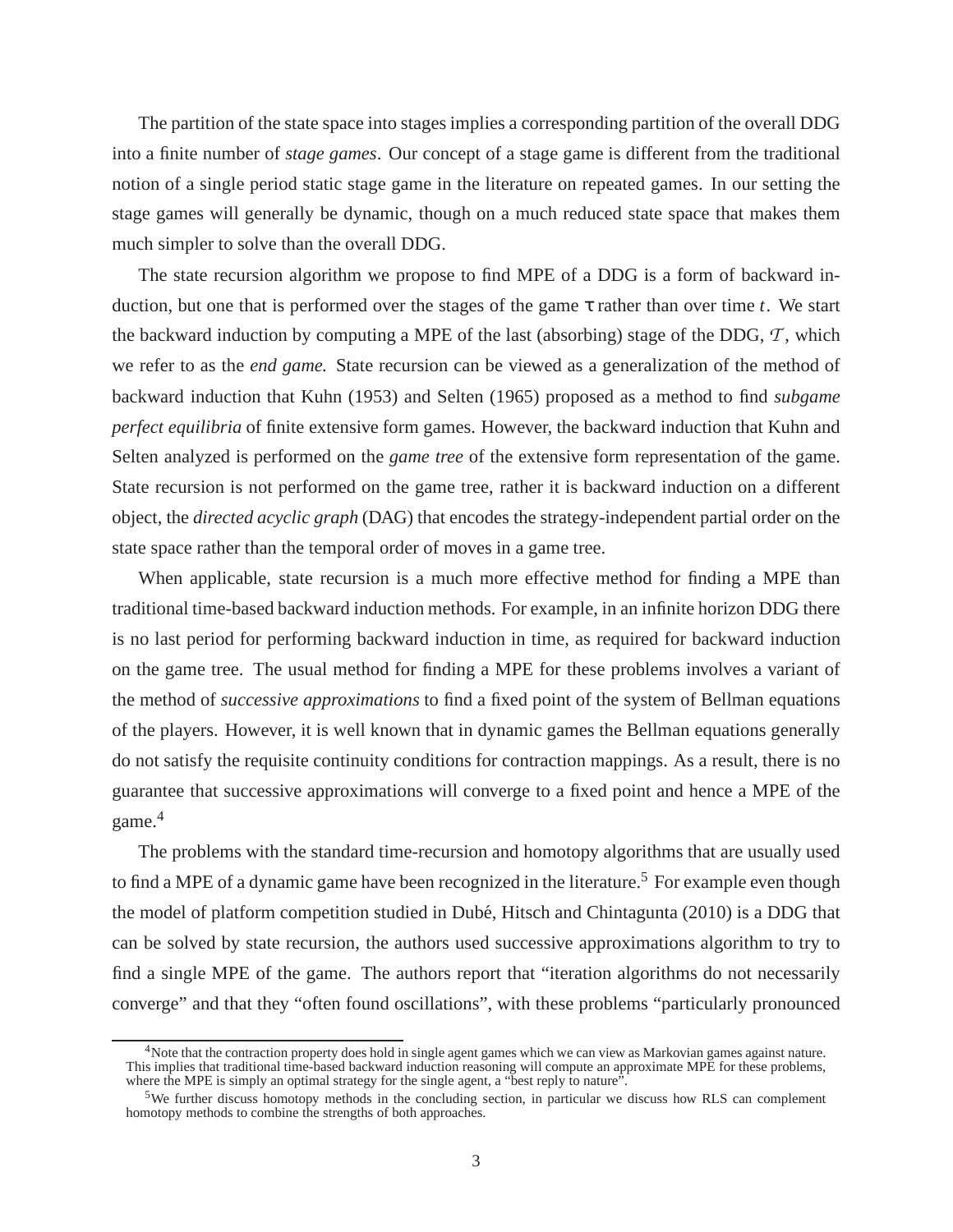in the presence of multiple equilibria" (p. 247).

Indeed, regarding the "iterative techniques for computing equilibrium" Doraszelski and Pakes (2007) note that "there is no proof that either of these algorithms converge." (pp. 1889-1914). Thus, there are *no known algorithms that are guaranteed to find even a single MPE* — at least for general games that do not have "special structure" discussed in the opening paragraph, a class that now include DDGs.

Why is it important to have algorithms that are not only guaranteed to find a single MPE, but are guaranteed to find *all of them?* The current state of the art in empirical IO is to use an iterative technique and hope that it converges. Researchers also typically restrict attention to computing symmetric MPE only. However Doraszelski and Pakes (2007) note that "we generally have little reason to believe that there is a unique symmetric and anonymous equilibrium. This raises a number of issues for applied work. ... Examples include the estimation of parameters in the presence of multiple equilibria, the ability of data to identify the equilibria (or the equilibrium selection rule) that is being played, and the issue of how to evaluate the possible outcomes of alternative policies in the presence of multiple equilibria." They also note that existing methods raise "questions that involve the interaction between computation and multiple equilibria, starting with the fact that any algorithm which computes an equilibrium implicitly selects an equilibrium. Most applications have sufficed with the selected equilibrium, perhaps after performing some rudimentary search for alternatives." As a result, "it is not clear that the equilibrium computed by it is the one we should focus on." (p. 1916-1917).

When we have the ability to find *all* MPE we can use *economic principles* to select an equilibrium rather than relying on an computational algorithm as an inadvertent equilibrium selection rule in the cases where it happens to converge. The state recursion algorithm is not an iterative algorithm in the sense of Doraszleski and Pakes (2007), and is not subject to the problems they identified. For a dynamic directional game, if at least one equilibrium can be found for each of the component stage games, then state recursion *will* return a MPE of the full dynamic game in a *finite number of steps T* which equals the total number of stages in the game. State recursion finds a *single* MPE of the overall DDG, but when the game has multiple equilibria the selected MPE depends on which equilibrium is chosen in the end game and all other stages of the game by the state recursion algorithm. When there is a solution method that can find *all* MPE of each of the stage games of the DDG, we can apply the recursive lexicographical search (RLS) algorithm to repeatedly invoke state recursion in an efficient way to compute *all* MPE of the DDG by systematically cycling through all *feasible* ESR of each of the component stage games of the DDG.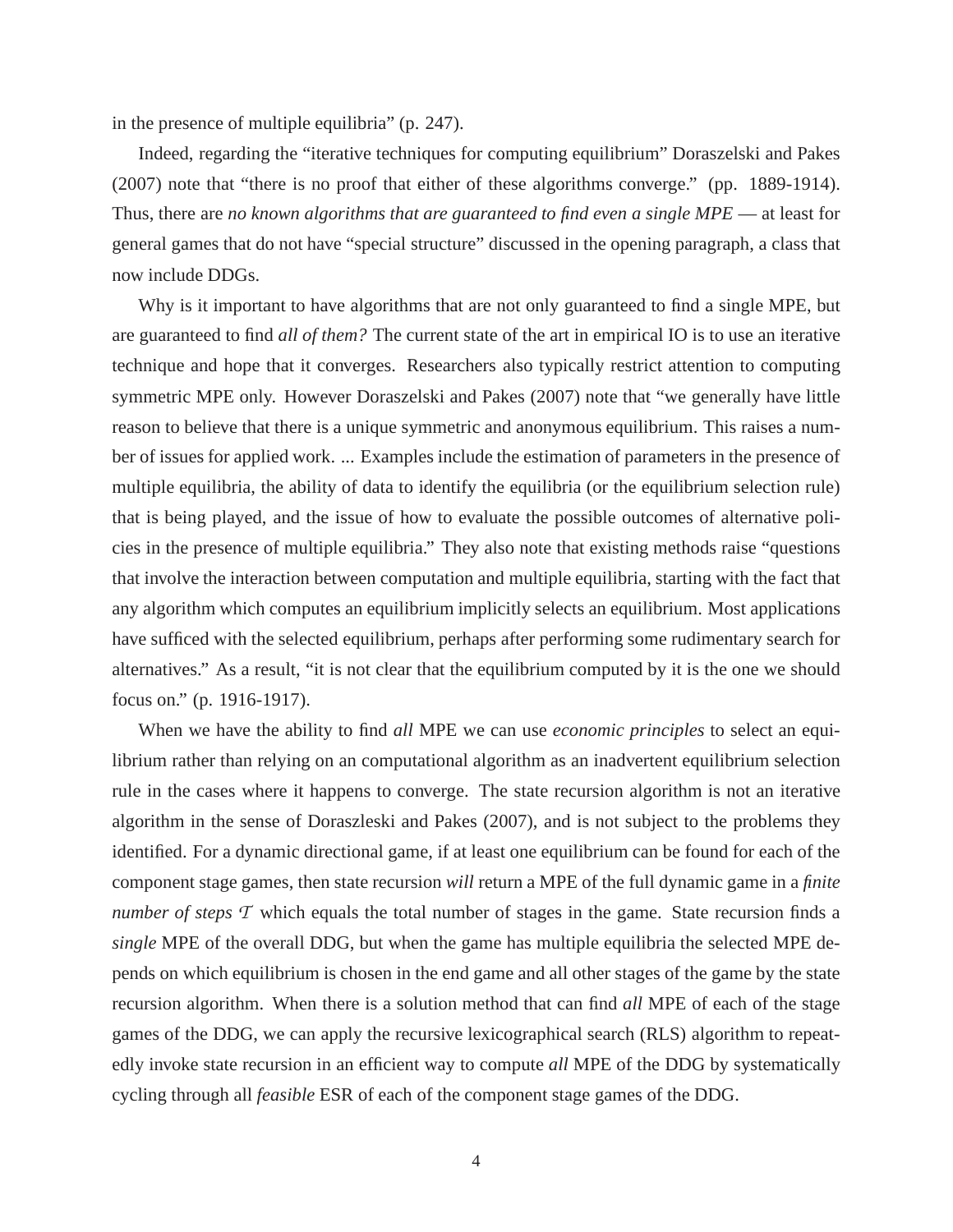The idea of using multiple equilibria of stage games to construct a much larger set of equilibria of an overall game was used by Benoit and Krishna (1985) to show that a version of the "Folk Theorem" can hold in finitely repeated games. However, they did not propose any algorithm or constructive approach for enumerating all possible subgame perfect equilibria of a finitely repeated game. The RLS algorithm can be used to find and enumerate all such equilibria.

We illustrate the use of state recursion and RLS by finding all MPE of a dynamic model of Bertrand price competition with leapfrogging investments that was studied (using analytic methods) by Iskhakov, Rust and Schjerning (2015). We show this game is a DDG and show how all MPE of each of its component stage games can be computed *exactly* by finding all roots of a pair of quadratic equations. This enables us to prove that every stage game of the simultaneous move version of the leapfrogging game (with no unobserved cost shocks to investment) must have either 1, 3, or 5 MPE, and at least one of these must be a pure strategy equilibrium.

We believe the full solution to this model is of independent interest, since even though the Bertrand equilibrium is a cornerstone concept in economics and extending this model to more realistic dynamic contexts is of significant interest, the properties of equilibria arising in even the simplest dynamic extension with stochastic production costs have never been well understood (Routledge, 2010, p 357). The RLS algorithm enabled us to "crack" this problem and provide an analytical characterization of the set of *all* MPE in this game. In particular, we show that leapfrogging emerges as a generic feature of competition in this setting, contrary to Riordan and Salant (1994) who considered a similar setup and conjectured that generally the only MPE in the game involves *investment preemption* where one of the two firms makes all investments.

We used RLS to solve two variants of the Bertrand investment game: 1) a simultaneous move version where firms make pricing and investment decisions simultaneously in each time period, and 2) an alternating move version where we introduce an additional state variable that specifies which firm has the right of acquiring state of the art technology in each time period. We assume that this "right to move" state variable evolves as an independent Markov chain, allowing for a deterministically alternating move version of the game as a special case.

The directionality of the game results solely from the fact that the state of the art marginal cost of production only decreases over time (stochastically or deterministically), and the existing marginal costs of the two firms never increase, but only decrease when either firm acquires the state of the art technology. The right of move state variable in the alternating move version of the game is not directional. Yet, we show that the more complicated stage games in the alternating move version of the leapfrogging game still admit a solution method that finds all MPE of every stage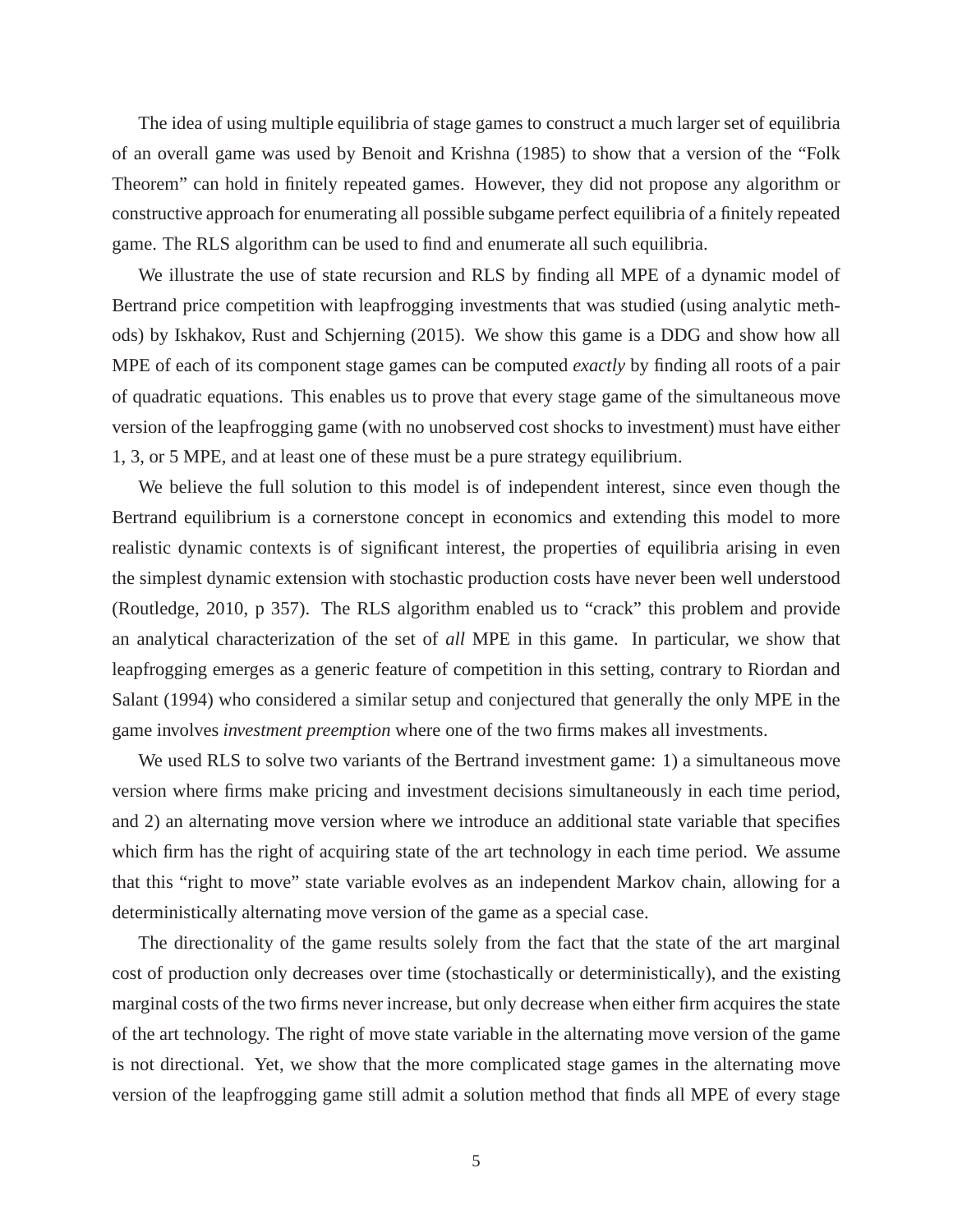game (though in this case we prove there can only be 1 or 3 MPE in every stage game), and thus the RLS algorithm can be applied to find all MPE in both the alternating move and simultaneous move formulations of this game.

Similar to the problems reported by Dubé, Hitsch and Chintagunta (2010), we find it is typically impossible to pinpoint even a single symmetric MPE using the traditional successive approximation approaches that Dorazselski and Pakes (2007) discussed. However using RLS, we find that even with a relatively coarse discretization of the space of marginal costs, there are hundreds of millions of MPE and the vast majority of them are *asymmetric.* The alternating move game generally has fewer equilibria, and certain "extremal" MPE such as a zero profit mixed strategy equilibrium or two asymmetric equilibria supporting monopoly payoffs no longer exist. The RLS algorithm reveals that if the state of the art technology improves in every period with certainty, the model with alternating moves has a *unique* pure strategy MPE.

The rest of the paper is organized as follows. In section 2 we define a notion of directionality and formally define the class of DDGs, introduce the concept of stages and the new notion of *stage games*, define the state recursion algorithm, and prove that it finds a MPE of the overall DDG in a finite number of steps. In section 3 we introduce the RLS algorithm and provide sufficient conditions under which this algorithm finds all MPE of the DDG. In section 4 we illustrate the state recursion and RLS algorithms by using them to find all MPE of the two variants of the duopoly Bertrand investment and pricing game described above. Section 5 concludes by summarizing our results, and discussing some extensions and limitations of the RLS algorithm.

# **2 Finite State Directional Dynamic Games and State Recursion**

In this section we use the notion of *directionality* to define a class of Markovian games that we call *dynamic directional games* or DDGs. We show how directionality simplifies the problem of finding equilibria of these games using *state recursion,* a type of backward induction that differs from the standard time-based backward induction typically used to solve dynamic games. State recursion computes a MPE of the game in a finite number of steps, but it requires the user to specify an *equilibrium selection rule* (ESR) that selects one equilibrium out a set of multiple equilibria at a sequence of recursively defined *stage games* of the overall directional game.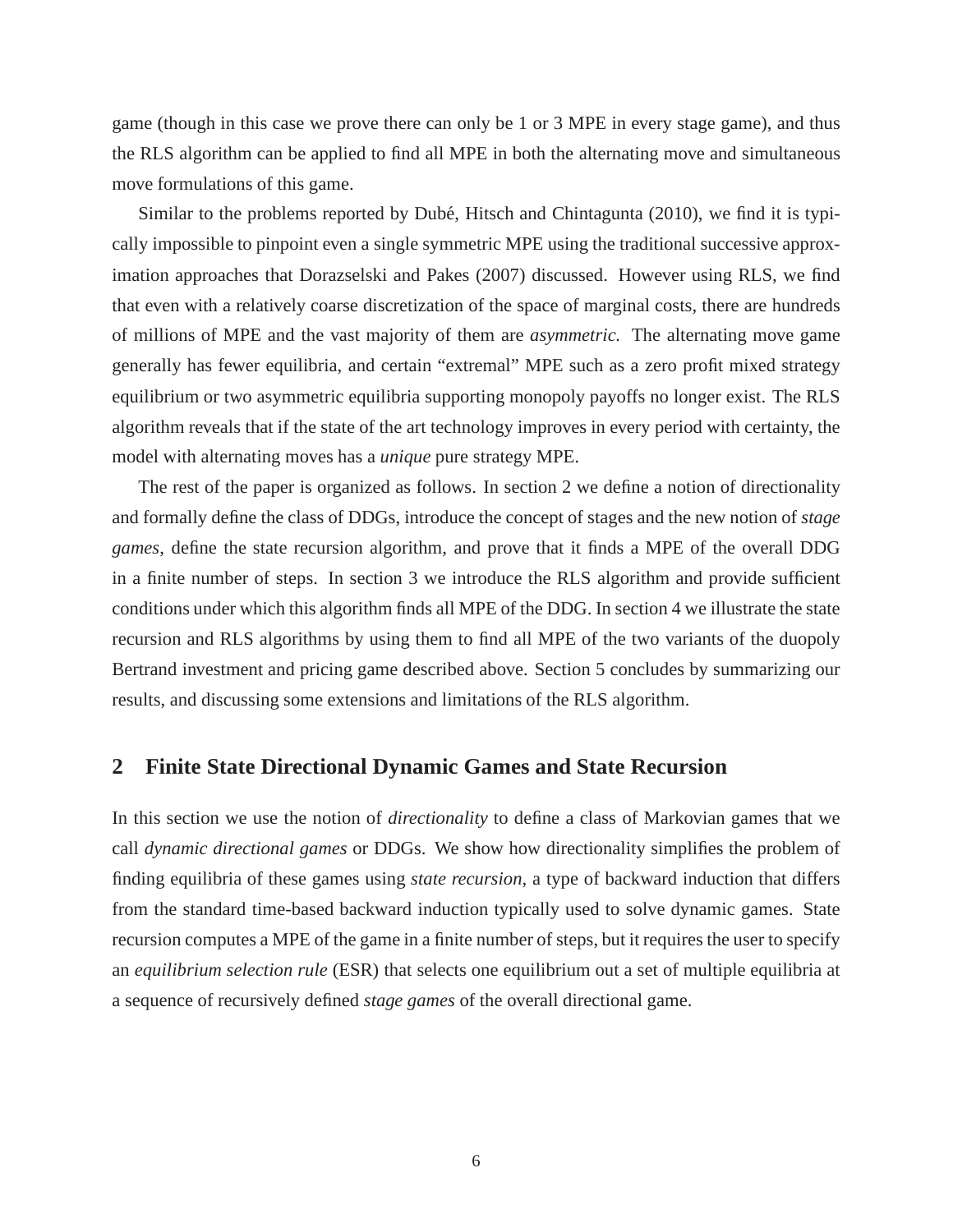### **2.1 Finite State Markovian Games**

Following Kuhn (1953) and Shapley (1953), consider a dynamic stochastic game *G* with *n* players indexed by  $i \in \{1, \ldots, n\}$  and *T* periods indexed by  $t \in \{1, \ldots, T\}$ , where unless otherwise stated we assume  $T = \infty$ . We assume the players' payoffs in any period of the game are given by von-Neumann Morgenstern utility functions  $u_i(s_t, a_t)$ , where player *i*'s payoff in any period *t* of the game depends both on the state of the game at time *t*, *s<sup>t</sup>* , and the vector of actions of all players given by  $a_t = (a_{1,t}, \ldots, a_{n,t})$ , where  $a_{i,t}$  is the action chosen by player *i* at time *t*. Assume that the players maximize expected discounted utility and discount future payoffs using player-specific discount factors  $(\beta_1, ..., \beta_n)$  where  $\beta_i \in (0,1), i = 1, ..., n$ .

Let  $p(s'|s, a)$  denote a Markov transition probability for the next period state  $s'$  given the current period state *s* and vector of actions *a* taken by the players. If we view *s* as the move by "Nature", the Markovian law of motion for Nature's moves makes it natural to focus on the *Markov perfect equilibrium* (MPE) concept of Maskin and Tirole (1988). These are subgame perfect Nash equilibria of the game  $G$  that are *Markovian*, i.e. they are functions only of the current state  $s_t$  and not the entire past history of the game.<sup>6</sup>

In this paper we follow Haller and Lagunoff (2000) and focus on games *G* that have a finite state space. They provide general conditions under which the set of MPE of such games are *generically finite.* Let *S* denote the set of all states the game may visit at any time period and assume that *S* is a finite subset of  $R^k$  for some  $k \geq 1$ . In every period each player *i* chooses an action  $a_i$  from a set of feasible actions  $A_i(s)$  for player *i* when the state of the game is  $s$ .<sup>7</sup> Assume that for each  $s \in S$ and for each *i* we have  $A_i(s) \subseteq A$  where *A* is a compact subset of  $R^m$  for some  $m \ge 1$ .

Assume that the current state  $s \in S$  is known to all the players, and that their past actions are observable (though current actions are not observed in simultaneous move versions of *G*). We can also allow for players to condition their decisions on non-persistent private information in the form of idiosyncratic shocks ε that can depend on the current state but not on past shocks given the current value of the serially persistent component of the state, *s*. However to simplify notation we do not cover this case here. We assume that all objects in the game  $G$ , the players' utility

<sup>&</sup>lt;sup>6</sup>Though we do not take the space to provide a full extensive form description of the game  $G$  we assume that the players have *perfect recall*, and thus can condition on the entire history of states and actions at each time *t* to determine their choice of action. However it is not difficult to show that if both Nature and all of the opponents are using Markovian strategies, player *i* can find a best reply to these strategies within the subclass of Markovian strategies. As a result, one can define a Markov Perfect equilibrium using Bellman equations without having to provide a complete extensive form description of *G*. See Ritzberger (1999, 2002) and Maskin, Tirole (1988) for further discussion.

<sup>&</sup>lt;sup>7</sup>This formulation includes both simultaneous and alternating move games: in the latter case  $A_i(s)$  is a singleton for all players but the one who has the right to move, where one of the components of the state *s* denotes which of the *n* players has the right to move.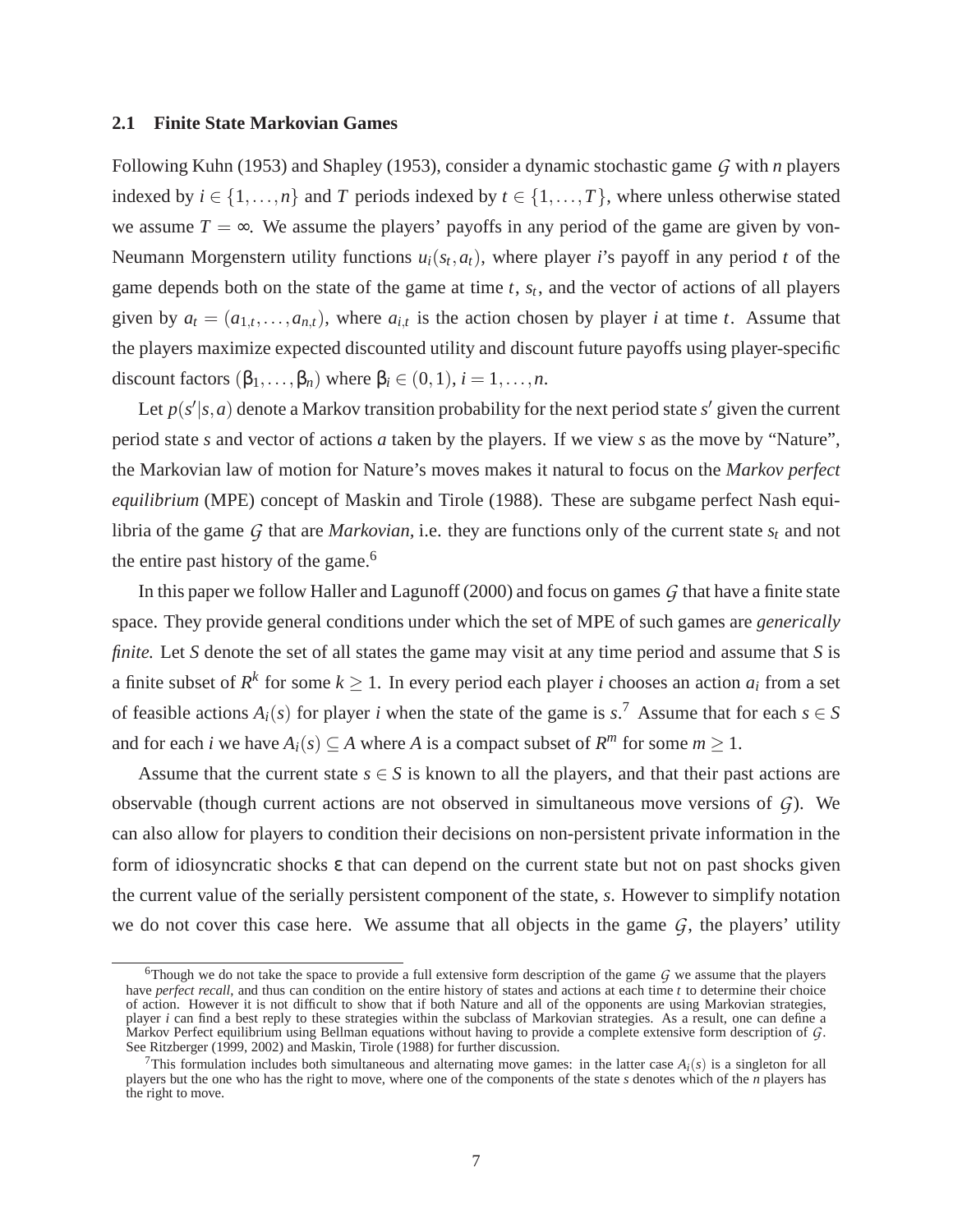functions, discount factors, the constraint sets  $A_i(s)$ , and the law of motion  $p(s'|s, a)$ , are common knowledge.

Let σ denote a feasible set of Markovian *behavior* strategies of the players in game *G*, i.e. an *n*-tuple of mappings  $\sigma = (\sigma_1, \ldots, \sigma_n)$  where  $\sigma_i : S \to P(A)$  and  $P(A)$  is the set of all probability distributions on the set *A*. Feasibility requires that  $supp(\sigma_i(s)) \subseteq A_i(s)$  for each  $s \in S$ , where  $supp(\sigma_i(s))$  denotes the support of the probability distribution  $\sigma_i(s)$ . A pure strategy is a special case where  $\sigma_i(s)$  places a unit mass on a single action  $a \in A_i(s)$ . Let  $\Sigma(G)$  denote the set of all feasible Markovian strategies of the game *G*.

If σ is a feasible strategy *n*-tuple, let σ−*<sup>i</sup>* denote an (*n* − 1)-tuple of feasible strategies for all players except player *i*,  $\sigma_{-i} = (\sigma_1, \ldots, \sigma_{i-1}, \sigma_{i+1}, \ldots, \sigma_n)$ , and let  $(a, \sigma_{-i}(s))$  denote a strategy where player *i* takes action  $a \in A_i(s)$  with probability one in state *s*, whereas the remaining players  $j \neq i$  chose their actions taking independent draws from the distributions  $\sigma_j(s)$ .

**Definition 1.** A *Markov perfect equilibrium* of the stochastic game *G* is a feasible strategy *n*-tuple  $\sigma^*$  and an *n*-tuple of *value functions*  $V(s) = (V_1(s), \ldots, V_n(s))$  where  $V_i : S \to R$ , such that the following conditions are satisfied:

1. the system of Bellman equations

$$
V_i(s) = \max_{a \in A_i(s)} \left[ E \left\{ u_i(s, (a, \sigma^*_{-i}(s)) \right\} + \beta_i E \left\{ \sum_{s' \in S} V_i(s') p(s' | s, (a, \sigma^*_{-i}(s))) \right\} \right],
$$
 (1)

is satisfied for every  $i = 1, \ldots, n$ , with the expectation in (1) taken over the *IID* probability distributions given by the opponents' strategies  $\sigma_j^*$ ,  $j \neq i$ , and

2. for  $i = 1, \ldots, n$ , if the maximizer in the Bellman equation

$$
a_i^*(s) = \underset{a \in A_i(s)}{\text{argmax}} \left[ E \left\{ u_i(s, (a, \sigma_{-i}^*(s)) \right\} + \beta_i E \left\{ \sum_{s' \in S} V_i(s') p(s' | s, (a, \sigma_{-i}^*(s))) \right\} \right], \quad (2)
$$

is a single point,  $\sigma_i^*$  is a probability distribution that places probability 1 on  $a_i^*(s)$ , and if  $a_i^*(s)$ has more than one point,  $\sigma_i^*(s)$  is a probability distribution with support on a subset of  $a_i^*(s)$ .

In definition 1 the notion of "subgame perfectness" is reflected by the restriction implicit in equation (2) and the "Principle of optimality" of dynamic programming which require for each player's strategy  $\sigma_i^*$ , "that whatever the initial state and initial decision are, the remaining decisions must constitute an optimal policy with regard to the state resulting from the first decision" (Bellman, 1957). Thus, equation (2) implies that each player's strategy must be a best reply to their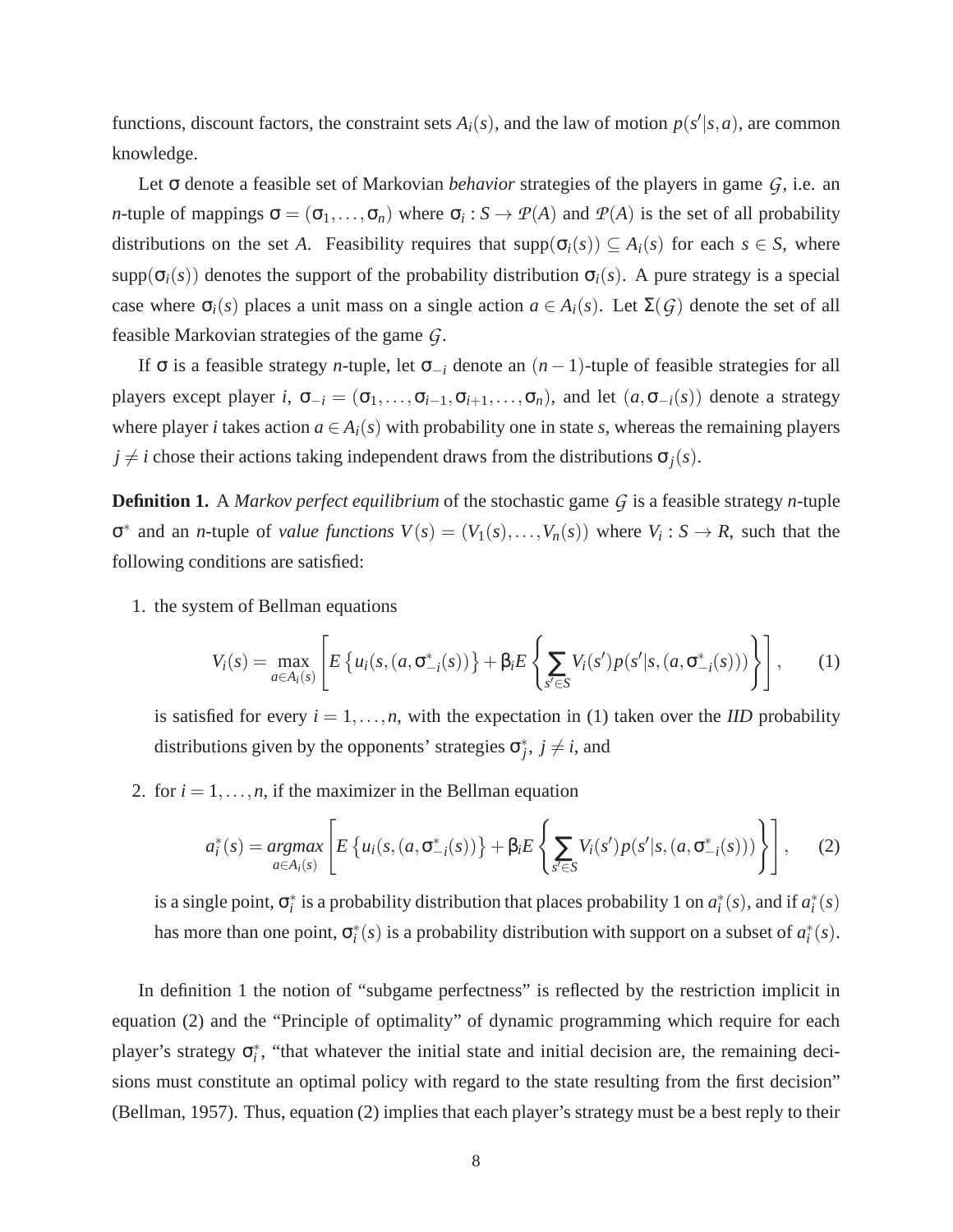

Figure 1: Bargaining over a stochastically shrinking pie (Example 2: left panel, Example 3: right panel)

opponents' strategies at *every* point in the state space  $s \in S$ , but since the process is Markovian, it follows that the strategy  $\sigma^*$  constitutes a Nash equilibrium for all possible histories of the game  $\mathcal{G}$ , see Maskin and Tirole (2001), p. 196.

### **2.2 Directional Dynamic Games**

Before we formally define dynamic directional games, it is useful to provide intuitive examples of what we mean by *direction* in a Markovian game. Roughly speaking, a game *G* is directional if we can single out some dimensions of the state space *S* which we call "directional" components, such that the transitions between the points in these dimensions can be represented by a *directed acyclic graph* (DAG).<sup>8</sup> Each vertex represents a point in the "directional" component of the state space, and the arrows (directed edges) connecting the vertices correspond to positive probabilities of transiting from one point to the other.

Figure 1 presents two directed graphs representing transitions in the state space of two examples of dynamic Markov bargaining games we discuss below. In these games the state space is one dimensional, and is given by  $S = \{d_1, d_2, d_3, d_4\}$  with  $d_1 > d_2 > d_3 > d_4$ . We can interpret  $d_i$  as the size of a "pie" the players are bargaining over. The game presented in the left panel starts at  $d_1$  and the size of the pie evolves stochastically according to the indicated transition probabilities. To qualify as a directional game, it is essential that whatever the current state  $d_i$  is, there is zero probability of returning to any state  $d_j$  such that  $d_j > d_i$ , i.e. the pie can only shrink or remain the same size, but never increase. This intuitive notion of directionality is violated in the right panel, where the state can oscillate between  $d_2$  and  $d_3$ . Consequently, the directed graph representing the transitions among the states of this game is not acyclical, i.e. not a DAG.

Directionality in the stochastic evolution of the states in a game *G* can be captured by defining a *partial order* over the state space *S*. This partial order of the states will generally be *strategy*

 $8$ Note that while the extensive form representation of a game, the game tree, is also an example of a DAG, it is different from the DAG over the state space. In particular, the game tree cannot have "self-loops" (transitions from a node back to itself) as in Figure 1, and its edges represent actions for each player rather than possible transitions between the points in the state space.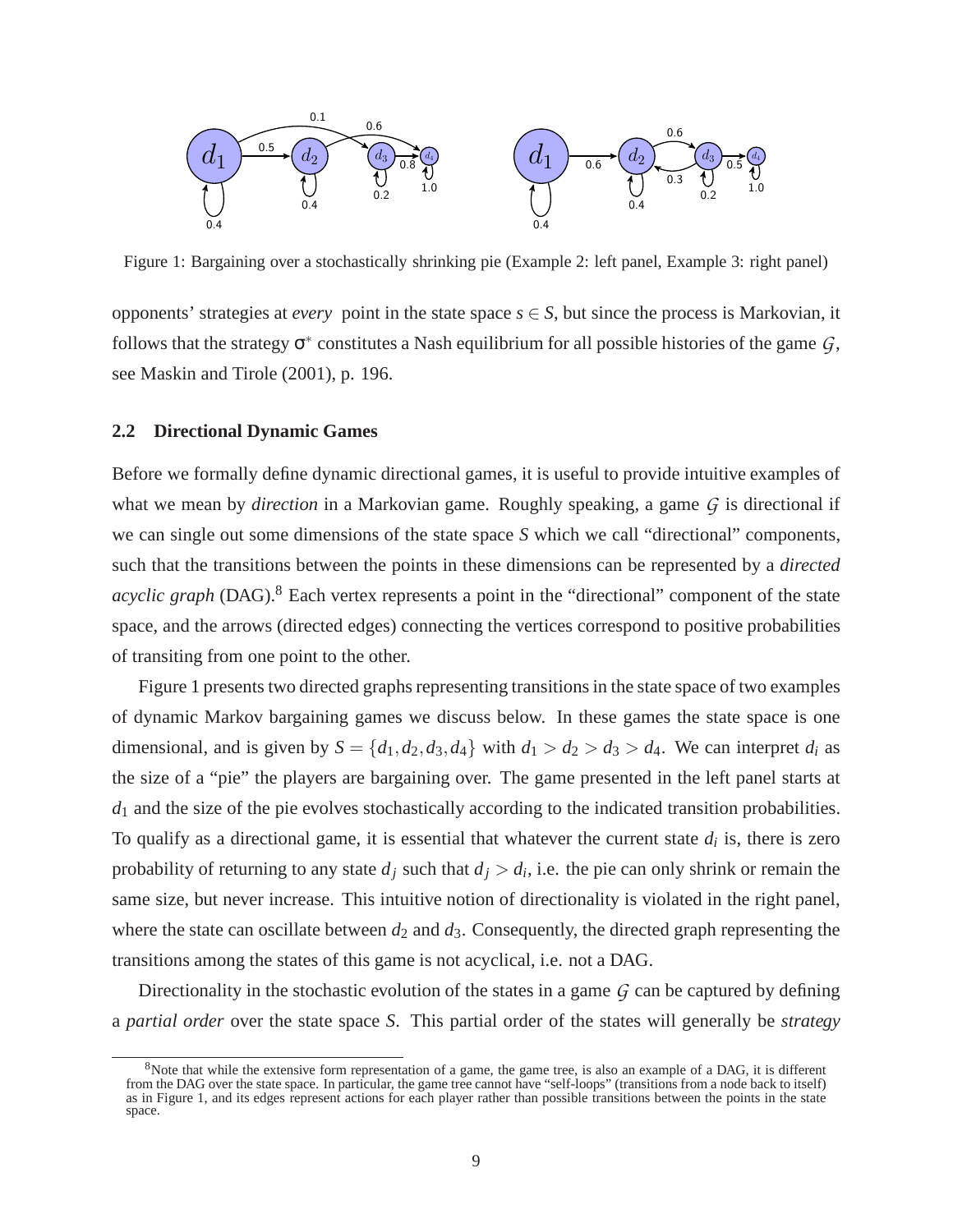*specific* since the stochastic evolution of the states will generally depend on the strategies σ used by the players, and we use the symbol  $\succ_{\sigma}$  to indicate this dependence. Most games that we analyze will exhibit directionality only in a subvector of the full vector of state variables. Therefore our definition assumes there is a decomposition of *S* as a cartesian product of two sets *D* and *X*, so a generic element of the state space is written as  $s = (d, x)$  where we refer to *d* as the *directional component* of the state space, and *x* as the *non-directional* component. The partial order  $\succ_{\sigma}$  is defined over the directional component *D* of the state space *S*.

In the definition below, we let  $p(d'|d, x, \sigma)$  denote the *conditional hitting probability*, i.e. the conditional probability that a state with directional component *d* ′ is *eventually* reached given that the process starts in state  $s = (d, x)$  and the players use strategy  $\sigma$ <sup>9</sup>.

**Definition 2** (Strategy specific partial order over states). Let σ be a feasible *n*-tuple of strategies for the players in the dynamic game *G*. Suppose *S* is a finite subset of *R k* that can be decomposed as a cartesian product  $S = D \times X$  where  $D \subset R^N$ ,  $X \subset R^{k-N}$  and  $N \leq k$ . A typical element of *S* is a point  $s = (d, x) \in D \times X$ , where we allow for the possibility that *D* or *X* is a single point (to capture the cases where *S* has no directional component and the case where *S* has no nondirectional component, respectively). Then a binary relation  $\succ_{\sigma}$  over the directional components  $d \in D$  induced by the strategy profile  $\sigma$  is defined as

$$
d' \succ_{\sigma} d \text{ iff } \exists x \in X \text{ such that } \rho(d'|d, x, \sigma) > 0 \text{ and } \forall x' \in X \rho(d|d', x', \sigma) = 0. \tag{3}
$$

 $\Box$ 

**Lemma 1** (Partial order over directional component of the state space). *The binary relation*  $\succ_{\sigma}$  *is a partial order of the set D.*

*Proof.* The proofs to this and subsequent results are provided in Appendix A.

The partial order of the states captures the directionality in the game implied by the strategy **σ**. The statement  $d' \succ_{\sigma} d$  can be interpreted intuitively as saying that the directional component  $d'$ comes *after* the directional state *d* in the sense that there is a positive probability of going from *d* to *d*<sup>'</sup> but zero probability of returning to *d* from *d*'. Note that ≻<sub>σ</sub> will generally not be a *total order* of the directional components *D* because there may be pairs  $(d', d) \in D \times D$  that are *non-comparable* with respect to the partial order  $\succ_{\sigma}$ . There are two ways in which a pair of points  $(d', d)$  can be

<sup>&</sup>lt;sup>9</sup>Note that  $\rho(d'|d, x, \sigma)$  is different from a single step transition probability. In the terminology of Markov chains,  $\rho(d'|d, x, \sigma)$  is the probability that the *hitting time* of the set  $(d' \times X) = \{(d', x') | x' \in X\}$  is finite conditional on starting in state  $(d, x)$  under strategy  $\sigma$ . The hitting time (or *first passage time*) is the smallest time it takes for the state to travel from state  $s = (d, x)$  to some state  $(d', x')$  where  $x' \in X$ .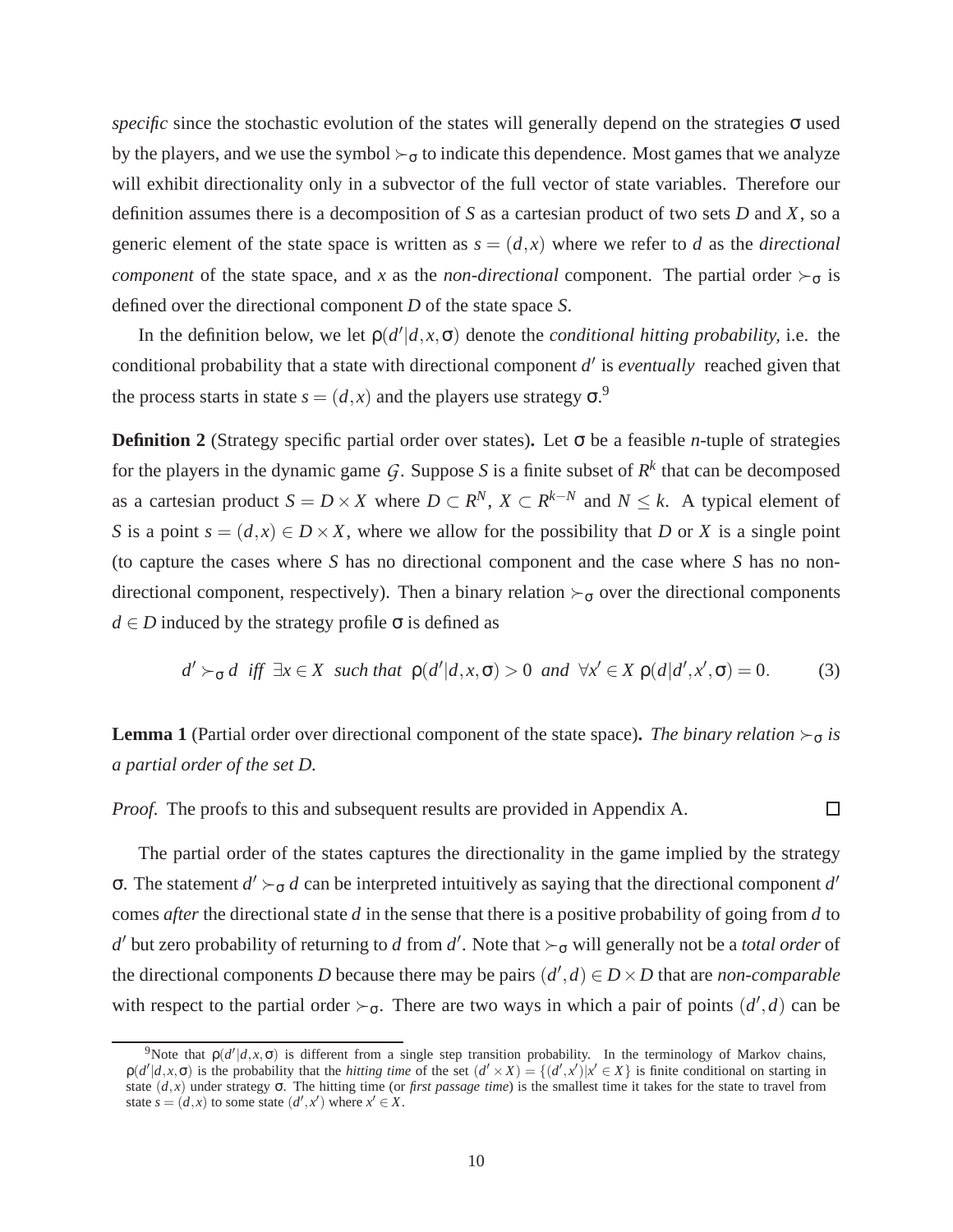non-comparable (a situation that we denote by  $d' \nless d$ ): there may be no communication between *d* and *d'*, i.e. zero probability of hitting state *d'* from *d* and vice versa, or there may be a two way transition (a *loop*) connecting *d* and *d'*, i.e. *d'* can be reached with positive probability from *d* and vice versa.

The asymmetry and transitivity conditions guarantee that there cannot be any loops between any of the comparable pairs  $(d', d)$  of a strict partial order  $\succ_{\sigma}$ . However, loops that may exist between *non-comparable* pairs  $(d', d)$  that are not elements of the binary relation  $\succ_{\sigma}$ , also need to be ruled out.

**Definition 3** (No loop condition). Let  $\sigma$  be a feasible *n*-tuple of strategies for the players in the dynamic game *G*. We say that σ has *no loops* in the directional component *D* if the following condition is satisfied for all  $d' \neq d \in D$ 

$$
d' \nsucc_{\sigma} d \implies \forall x \in X \ \rho(d'|d, x, \sigma) = 0 \ \text{and} \ \forall x' \in X \ \rho(d|d', x', \sigma) = 0. \tag{4}
$$

It is not hard to show that when the No Loop Condition is satisfied for a feasible strategy  $\sigma$ , the transitions among the directional components of the state vector *d* induced by this strategy can be represented by a DAG. Let *D*( $G$ , σ) denote a directed graph with nodes corresponding to elements of *D* and edges connecting the points *d* and *d'* if the hitting probability  $\rho(d'|d, x, \sigma)$  is positive. Then if *d* and *d'* are comparable with respect to  $\succ_{\sigma}$ , there can only be an edge from *d* to *d'* or vise versa, and otherwise if  $d$  and  $d'$  are not comparable there is no edge between them due to no communication by the No Loop Condition. Therefore, the directed graph  $D(G, \sigma)$  does not have loops, thus it is a DAG.

**Example 1** (Finite horizon)**.** Consider a *finite horizon* Markovian game *G* which lasts for *T* < ∞ periods. We can recast this in the notation of a stationary Markovian game by writing the state space as  $S = D \times X$  where  $D = \{1, 2, ..., T\}$  is the directional component of the state space and *X* are the other potentially non-directional components of the state space. The time index *t* is the directional component of the state space, i.e.  $d = t$  and we define the partial order  $\succ_{\sigma}$  by  $d' \succ_{\sigma} d$ if and only if  $d' > d$ . Note that  $\succ_{\sigma}$  in this example is a *total order* of *D*, and thus there are no pair of non-comparable states (implying that the No Loop condition is also satisfied). Note as well that the ordering  $\succ_{\sigma}$  holds for every strategy, and is thus independent of  $\sigma$ .

In this simple case, no additional steps are needed to perform the state recursion algorithm that we define below, which reduces here to ordinary backward induction in time. In the general case, we require a strategy-independent total ordering of a partition of the state space to do state recursion. This ordering has to be specifically constructed: we explain how to do this below.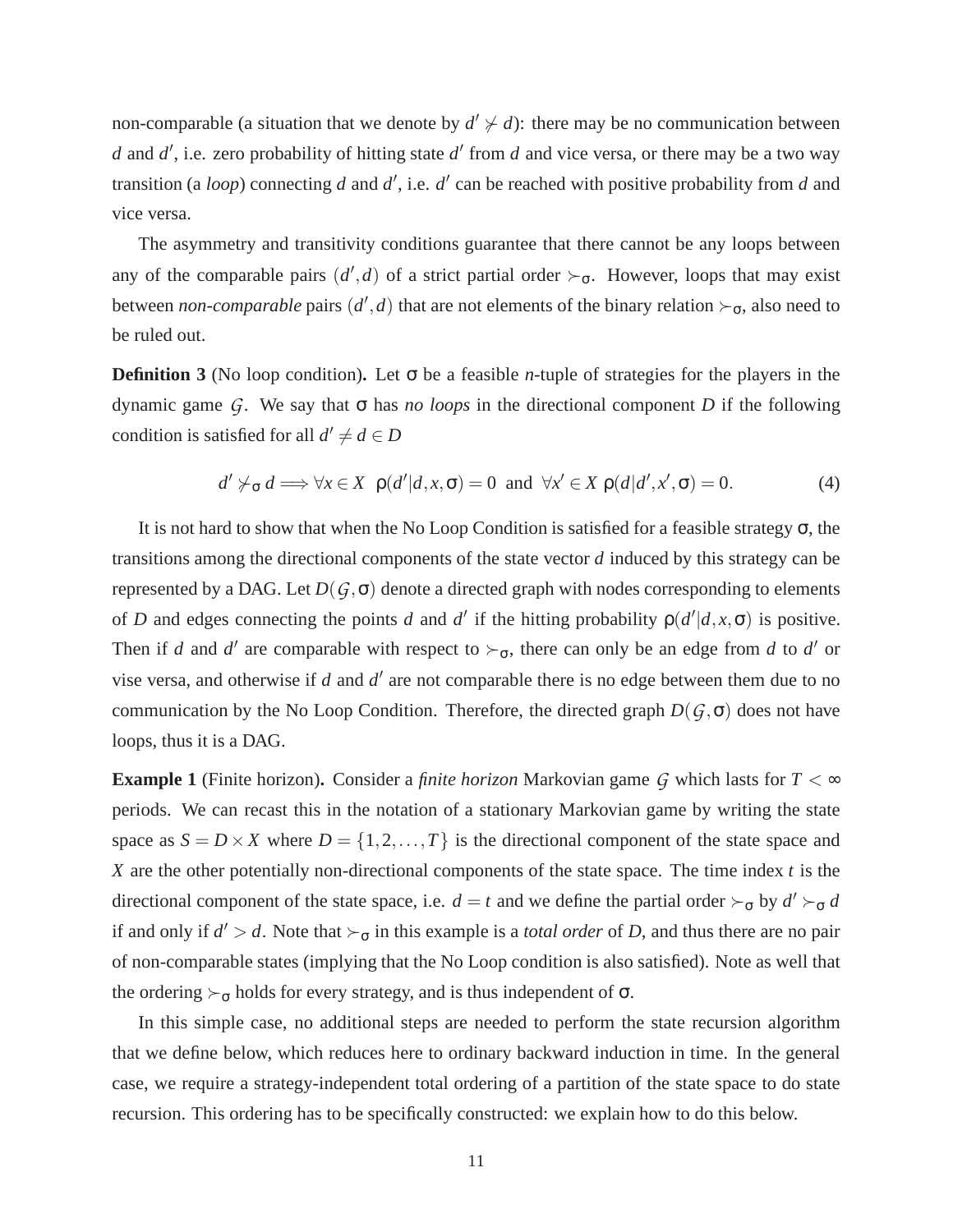**Example 2** (Bargaining over a stochastically shrinking pie)**.** Consider an extension of the Rubinstein (1982) infinite horizon alternating offer bargaining game *G* where two players make alternating offers and the size of the amount the players are bargaining over (the "size of the pie)", is given by *d* which can take four possible values  $d \in \{d_1, d_2, d_3, d_4\}$  with  $0 < d_4 < d_3 < d_2 < d_1$  as discussed above. Suppose that *d* evolves as a Markov chain with an exogenous (strategy independent) transition probability  $p(d_j|d_i)$ ,  $i, j \in \{1, 2, 3, 4\}$  with values such as in the left panel of Figure 1. Thus, if the pie starts out at its largest size  $d_1$ , it has a positive probability that it will remain this size for a geometrically distributed period of time, and there is a positive probability that it will either decrease to size  $d_3$  or  $d_2$  but zero probability that it will shrink directly from size  $d_1$  to its smallest size  $d_4$ . It is evident from the left panel of Figure 1 that the transition diagram for the pie is a DAG. The transitions hold for all feasible  $\sigma$  and thus imply a strategy-independent partial order  $\succ_{\sigma} (\forall \sigma)$ over the *d* variable which consists of the ordered pairs  $\{(d_4, d_3), (d_4, d_2), (d_4, d_1), (d_3, d_1), (d_2, d_1)\}.$ Notice that  $d_2 \nsucc_{\sigma} d_3$  and  $d_3 \nsucc_{\sigma} d_2$ , i.e. the ordered pairs  $(d_3, d_2)$  and  $(d_2, d_3)$  are non-comparable under the partial order  $\succ_{\sigma}$  since there is zero probability of going from  $d_2$  to  $d_3$  and vice versa.

Let  $m \in \{1,2\}$  denote which of the players has the turn to make an offer, so player *m* proposes a division of the pie, which has size *d*, and the other player then either accepts or rejects the proposed division. If the proposed division is accepted, the game ends and the players consume their respective shares of the pie, otherwise the game continues to the next stage. The *m* variable may alternate deterministically or stochastically. In terms of our setup, the game involves a two dimensional state space  $s = (d, m)$  where the directional variable is the size of the pie d and the non-directional variable *m* is the index of the player who can propose a division of the pie. A version of this game was solved by Berninghaus, Güth and Schosser (2012) using a backward induction calculation in the *d* variable. It is an example of the state recursion algorithm we define below.

**Example 3** (Bargaining over a pie that can expand or shrink in size)**.** Consider a game similar to the one in example 2, but slightly modify the transition probabilities for the directional state variable *d* as shown in the right panel of Figure 1. It is easy to verify that this transition probability induces the same partial order  $\succ_{\sigma}$  over *D* as the transition probabilities in Example 2. However, in this case there is a loop connecting the non-comparable points  $d_2$  and  $d_3$ . This cycle implies that the directed graph in the right panel of Figure 1 is not a DAG. This game will also fail to be a directional dynamic game by the definition we provide below, because the existence of the loop between  $d_2$  and  $d_3$  makes it impossible to devise a total order to index the induction steps in the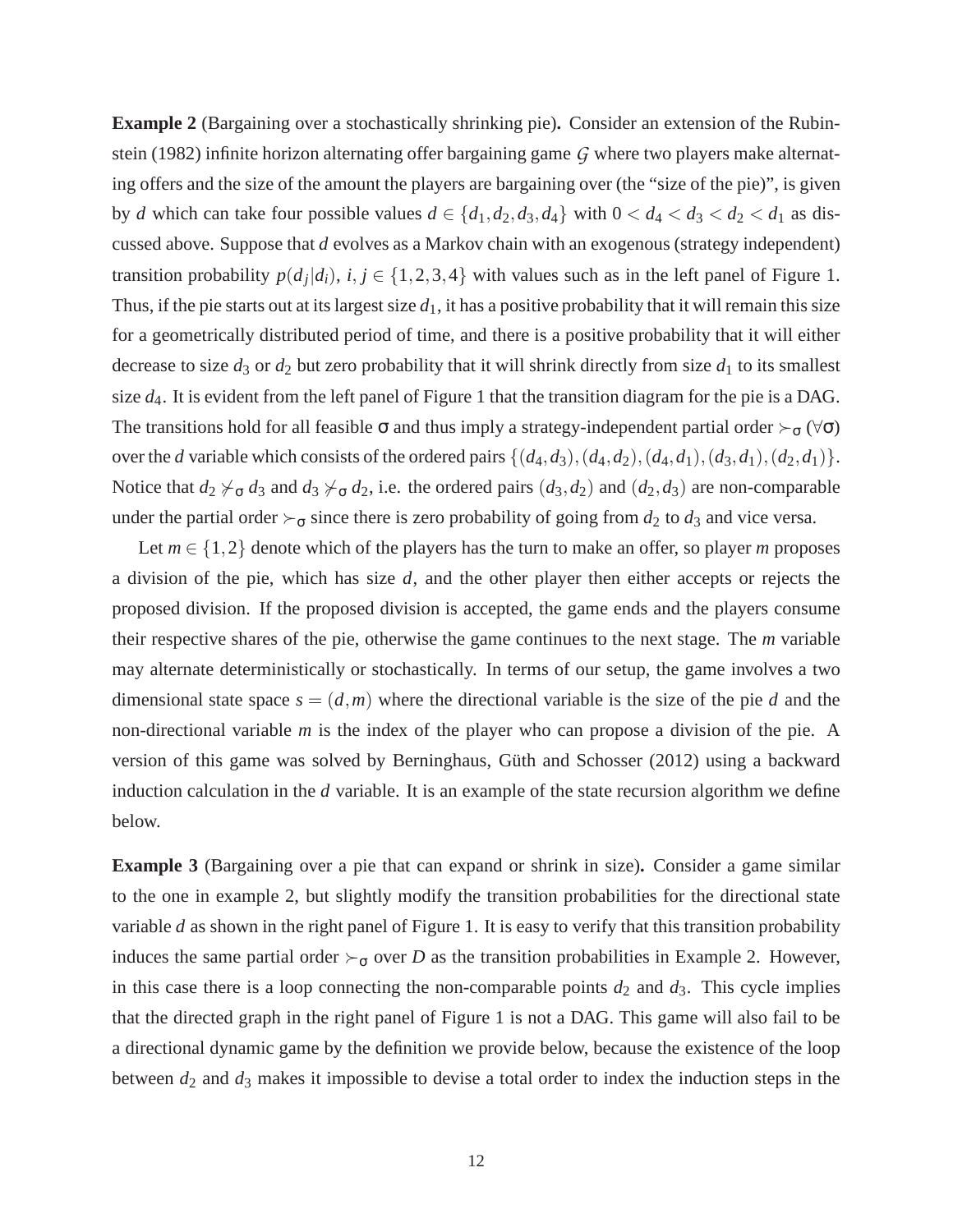state recursion algorithm.<sup>10</sup>

Different strategies  $\sigma$  can potentially induce different partial orders of the directional component of the state space *D*. To be able to construct a common total order for the state recursion algorithm, it is important to ensure that strategy specific partial orders are *consistent* with each other, i.e. that there is no pair of states for which  $d'$  follows from state  $d$  under strategy  $\sigma$  but  $d$ follows from  $d'$  under  $\sigma'$ .

**Definition 4** (Consistent partial orders)**.** Let σ and σ ′ be any two feasible *n*-tuple of strategies for the players in the dynamic game  $G$  and let  $\succ_{\sigma}$  and  $\succ'_{\sigma}$  be the two corresponding induced partial orders of the directional component of the state space *D*. We say that  $\succ_{\sigma}$  and  $\succ_{\sigma'}$  are *pairwise consistent* if and only if for any  $d', d \in D$  we have

if 
$$
d' \succ_{\sigma} d
$$
 then  $d \neq_{\sigma'} d'$ , and  
if  $d \succ_{\sigma} d'$  then  $d' \neq_{\sigma'} d$ ,  $(5)$ 

in other words if a transition from *d* to *d'* is possible under strategy  $\sigma$ , the opposite transition should not be possible under some other strategy  $\sigma'$ , and vice versa.

It is worth noting that the definition of consistency is silent about the non-directional component of the state space, allowing for various strategies to induce any transitions between points that only differ in non-directional dimensions. Given the concept of consistent partial orders, we can formally define the concept of a *directional dynamic game* (DDG).

**Definition 5** (Directional Dynamic Games)**.** We say that a dynamic Markovian game *G* with finite state space *S* and set of all feasible strategies  $\Sigma(G)$  is a *directional dynamic game* (DDG) if given the decomposition of the state space into directional and non-directional components  $S = D \times X$ , the following two conditions hold: (1) every strategy  $\sigma \in \Sigma(G)$  has no loops in the directional component *D* according to Definition 3, and (2) the elements of the set of induced partial orders on *D*,  $\{\succ_{\sigma} | \sigma \in \Sigma(G)\}\$ , are pairwise consistent according to Definition 4.

In the next section we present a more practical criterion to judge whether a particular game is DDG or not, which is based on the notion of *common directionality* of the game rather than strategy-specific directionality as in Definition 5.

<sup>&</sup>lt;sup>10</sup>However, because the state space is finite, it is possible to reorganize the game so that the loop between  $d_2$  and  $d_3$  is "hidden away" in a separate dimension of the state space. With such manipulation, it would be possible to run state recursion using the directionality over the three states  $(d_1, \{d_2, d_3\}, d_4)$  but as it will be evident below, the points  $d_2$  and  $d_3$  would not be treated independently in any of the solution algorithms.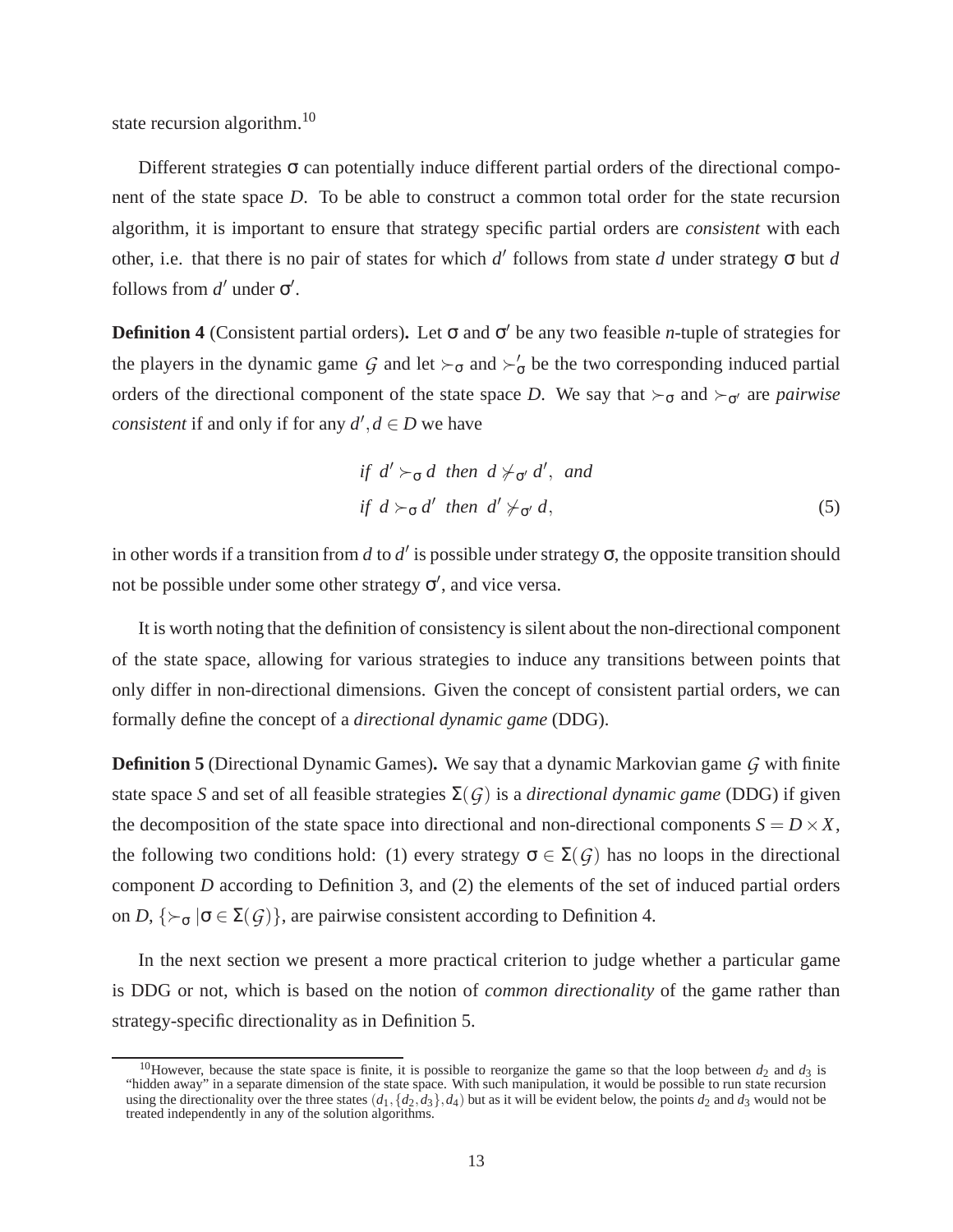#### **2.3 Partitioning the State Space into Stages and Substages**

Even though the different strategy specific partial orders  $\succ_{\sigma}$  are consistent with each other, they may nevertheless be different from each other. In order to define the *state recursion algorithm* for computing a MPE of the game  $G$ , we need to introduce a concept of strategy independent common directionality. In doing so, we invoke the notion of the coarsest common refinement (i.e. *join*) of the set of all strategy specific partial orders  $\{\succ_\sigma | \sigma \in \Sigma(\mathcal{G})\}$ . In this section we prove its existence and use this partial order to define the *stages* of the overall DDG. We show how the stages of the game are totally ordered by construction, enabling backward induction over the state space. Moreover we prove that this ordering allows for the overall game *G* to be recursively decomposed into a sequence of subgames, the equilibria to which we use to construct a Markov perfect equilibrium of the overall game. We start with the definition of a *refinement* of a partial order.

**Definition 6** (Refinement of a partial order). Let  $\succ_{\sigma}$  and  $\succ_{\sigma'}$  be two partial orders of the elements of the set *D*. We say that  $\succ_{\sigma'}$  is a *refinement* of  $\succ_{\sigma}$  if and only if for any  $d', d \in D$  we have

$$
d' \succ_{\sigma} d \implies d' \succ_{\sigma'} d,\tag{6}
$$

or equivalently that  $\succ_{\sigma} \subset \succ_{\sigma'}$  with inclusion operator defined as inclusion of the sets of ordered pairs that constitute the binary relations.

It is possible for two strategy specific partial orders to be consistent, but neither to be the refinement of the other. In this case the information on the possible transitions in the state space under both strategies has to be aggregated into a common (strategy independent) notion of directionality. This is achieved with the help of refinements which by definition preserve such information.

Given a set of partial orders  $\{\succ_{\sigma} | \sigma \in \Sigma(\mathcal{G})\}$ , let  $\succ_{\mathcal{G}}$  denote the coarsest common refinement (join) of the partial orders  $\succ_{\sigma}$  induced by all feasible strategies  $\sigma \in \Sigma(G)$ . The following theorem guarantees the existence of the join and characterizes it as (the transitive closure of) the union of the strategy specific partial orders  $\succ_{\sigma}$ ,  $\sigma \in \Sigma(G)$ .

**Theorem 1** (Strategy independent partial order)**.** *Let G be a directional dynamic game, and let*  ${\succ_{\sigma}|\sigma \in \Sigma(\mathcal{G})}$  *be the set of pairwise consistent partial orders of D induced by all feasible Markovian strategies in the game. Then the join of this set is given by*

$$
\succ_{\mathcal{G}} = TC(\cup_{\sigma \in \Sigma(\mathcal{G})} \succ_{\sigma}),\tag{7}
$$

*where*  $TC(\cdot)$  *denotes the transitive closure operator, i.e. the smallest transitive binary relation that*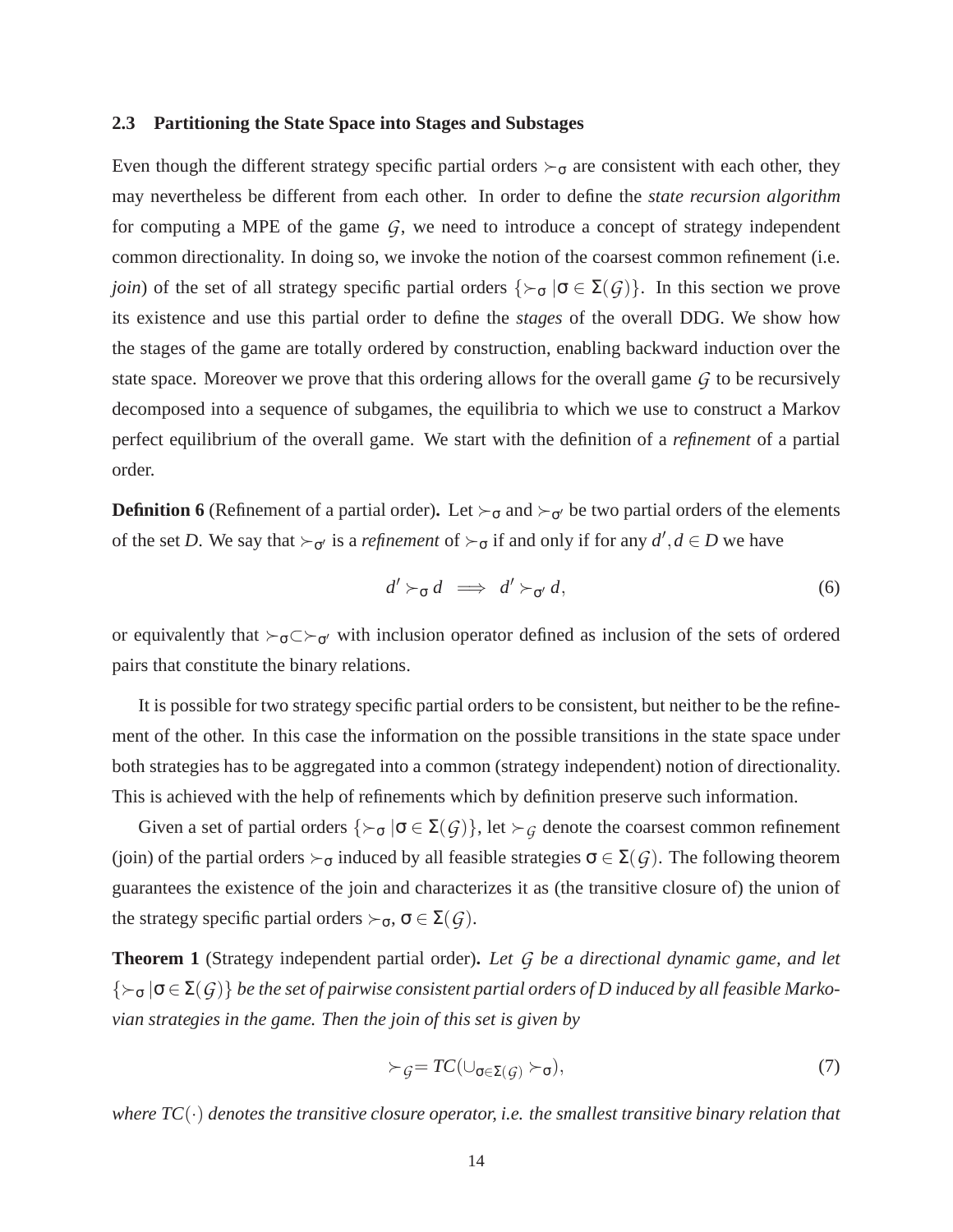*includes the binary relation in the argument.*

**Definition 7** (Induced DAG for a DDG). Let *G* be a DDG with state space  $S = D \times X$  where *D* is the directional component of the state space. Let  $D(G)$  denote the DAG whose vertices are the elements of *D* and whose edges  $d \to d'$  correspond (one-to-one) to  $d \succ_{\mathcal{G}} d'$  for every pair  $d, d' \in D$ . Then we say that  $D(G)$  is the *DAG induced by the DDG G*.

Consider a vertex  $d \in D$  of the DAG induced by  $G$ . We say that *d* has no descendants if there is no  $d' \in D$  such that  $d' \succ_{\mathcal{G}} d$ . The *terminal nodes* of  $D(\mathcal{G})$ , given by  $\mathcal{N}(D(\mathcal{G}))$  is a subset of vertices  $d \in D$  that have no descendants. We can consider  $\mathcal{N}$  to be an *operator* which returns the terminal nodes of a DAG. Now let  $D_1(G) = D(G)$  and define  $D_2(G)$  by

$$
D_2(\mathcal{G}) = D(\mathcal{G}) - \mathcal{N}(D(\mathcal{G})),\tag{8}
$$

where the "−" sign denotes the set difference operator, i.e. the set of points that belong to the first argument but not to the second. If follows that  $D_2(G)$  is also a DAG, but it is a "sub-DAG" of the original DAG  $D(G)$  created by removing the terminal vertices of  $D(G)$ . Since a DAG has no cycles, it is not hard to see that  $\mathcal{N}(D(G)) \neq \emptyset$  for every DAG, i.e. every finite DAG must have at least one terminal node. Moreover the nodes of every DAG induced by a finite state DDG *G* will be exhausted after a finite number of iterations of the recursive operator

$$
D_{j+1}(\mathcal{G}) = D_j(\mathcal{G}) - \mathcal{N}(D_j(\mathcal{G})).
$$
\n<sup>(9)</sup>

**Lemma 2** (DAG recursion). Let  $G$  be a finite state DDG with the induced DAG  $D(G)$ . Let  $D_1(G) = D(G)$  and define the sequence  $\{D_j(G)\} = \{D_1(G), D_2(G), \ldots, D_T(G)\}$  by the recur*sion (9). This sequence will terminate in a finite number of steps, i.e.*  $T < \infty$ *.* 

All the nodes in the DAG  $D_T(G)$  have no descendants, and thus it represents the set of *initial nodes* of the original DAG *D*(*G*). The corollary to Lemma 2 presented in the Appendix shows that the recursion (9) can also be used to check if an arbitrary directed graph is a DAG.

**Example 4.** Figure 2 provides an illustration of the DAG recursion for a game we considered in Example 2. Applying operator (9) to the DAG induced by this game (shown in left panel of Figure 1) yields in step 1 the left-most sub-DAG where node *d*<sup>4</sup> is removed. Terminal node  $d_4$  is identified by the fact that all edges (except the loop to itself) point in and none point out. Applying the same principle in step 2 to the sub-DAG obtained in step 1, we find two new terminal nodes, namely  $d_2$  and  $d_3$ . Removing these two nodes produces the new sub-DAG shown in the middle panel of Figure 2. Because the new sub-DAG contains only a single point  $d_1$ , the recursion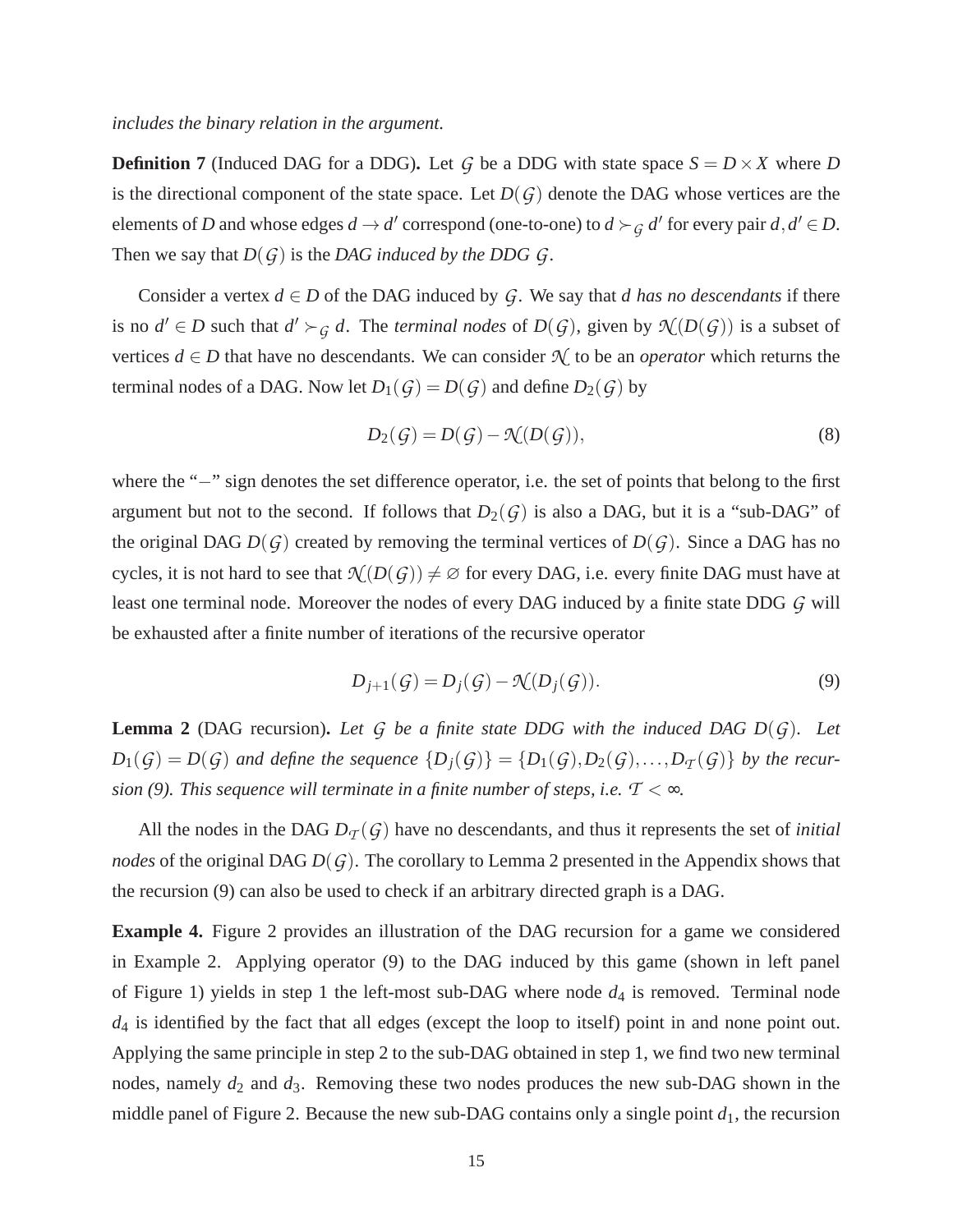

Figure 2: DAG recursion and stages of the DDG in Example 2 ( $T = 3$ ).

terminates on the third step, inducing the partition of the directional component of the state space  $\{\{d_1\}, \{d_2, d_3\}, \{d_4\}\}\$ as shown in the right panel of Figure 2.

Given the whole sequence of DAGs  $\{D_1(G), D_2(G), \ldots, D_\mathcal{T}(G)\}\$  generated by the recursion in Lemma 2, let

$$
\{D_1, \ldots, D_{\mathcal{T}}\}: \cup_{\tau=1}^{\mathcal{T}} D_{\tau} = D, D_{\tau} \cap D_{\tau'} = \varnothing \text{ when } \tau \neq \tau'
$$
 (10)

denote the partition of the directional component *D* of the state space, such that  $D<sub>\tau</sub>$  contains the points corresponding to the vertices of the DAG found in step  $\mathcal{T} - \tau + 1$  of the DAG recursion (9). In other words, let the indices of the subsets of *D* in the partition  $\{D_1, \ldots, D_T\}$  be *inverted* compared to the DAG recursion in Lemma 2. The right-most panel of Figure 2 presents this partition graphically for the game in Example 2.

**Definition 8** (Stages of a DDG). Let *G* be a finite state DDG, and let  $\{D_1, \ldots, D_{\mathcal{T}}\}$  be the partition of the directional component of the state space *D* induced by the DAG recursion in Lemma 2. Let

$$
S_{\tau} = D_{\tau} \times X \tag{11}
$$

denote the *stage of the game*  $G$ , and index  $\tau$  denote the *index of the stage*, so that  $S_1$  denotes the initial stage of the game  $G$  and  $S_T$  denotes the terminal stage.

Note that if the partition elements  $D<sub>\tau</sub>$  contain more than one element of *D*, then there can be no transitions between them by virtue of the way the partition  $\{D_1, \ldots, D_\mathcal{T}\}$  was constructed. Suppose that  $D_{\tau} = \{d_{1,\tau}, \ldots, d_{n_{\tau},\tau}\} \subset D$  where  $n_{\tau}$  is the number of distinct points in  $D_{\tau}$ . We refer to points  $\{d_{i,\tau} \times X\}$  as a  $(i,\tau)$ -substage of the game  $G$ , since formula (11) can be extended to  $S_{\tau} = D_{\tau} \times X = \cup_{i=1}^{n_{\tau}}$  $\prod_{i=1}^{n_{\tau}}\{d_{i,\tau}\times X\}.$ 

With the definition of stages and substages of the DDG *G* at hand, the state dynamics of the DDG *G* can be described as follows. Imagine that the game starts at a point  $s_1 = (d_1, x_1) \in S_1 \subset S$  at the initial stage  $S_1$ . It may remain in the substage  $\{d_1 \times X\}$  for some time, moving freely between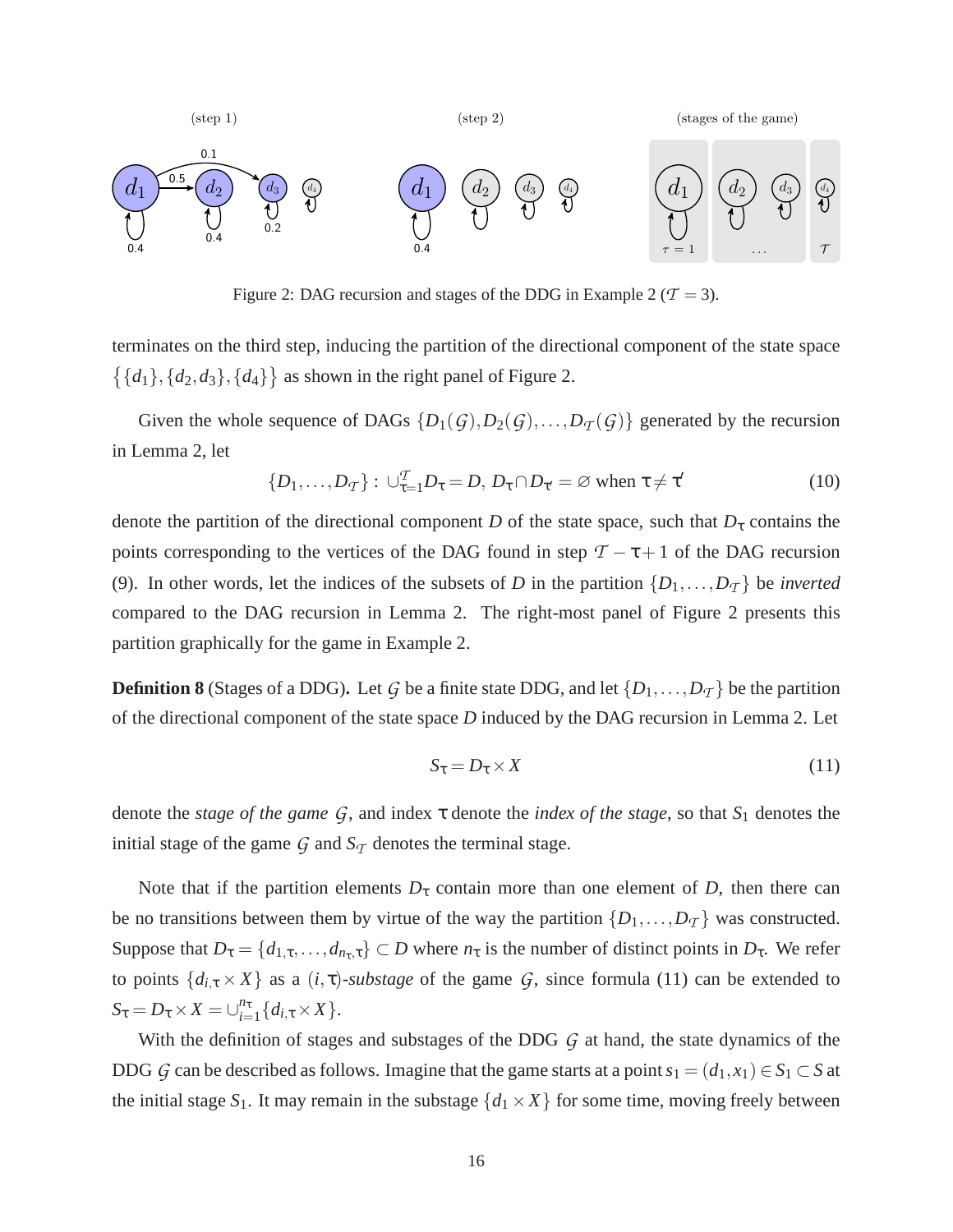

Notes: Left panel depicts the patent race DDG by Judd, Schmedders and Yeltekin (2012),  $\mathcal{T} = 10$ . Right panel depicts the platform competition DDG by Dubé, Hitsch and Chintagunta (2010),  $T = 6$ .

Figure 3: DAG recursion, stages and substages for Example 5 (left panel) and Example 6 (right panel).

the points that only differ from *s*<sup>1</sup> in non-directional dimensions. Yet, while the game is in stage  $\tau = 1$ , there can be no transitions to the points  $(d'_1, x_1) \in S_1 \subset S$  if  $d_1 \neq d'_1$  due to the no loop condition (4) which rules out any transitions between the substages of the same stage. At some time period a transition occurs to one of the subsequent stages  $S_{\tau}$ ,  $\tau > 1$ , namely to some point  $s_{\tau} = (d_{\tau}, x_{\tau}) \in S_{\tau} \subset S$ . Again, any transitions are possible within the substage  $\{d_{\tau} \times X\}$ , but the game will remain in the same substage until the state transitions to the next stage.

The DAG-recursion that constructs the stages of  $G$  does not rule out the possibility that a substage of some stage  $S_{\tau}$  for  $\tau < \tau$  could be an absorbing class of states. While it is true that such states will be identified as terminal nodes of the DAG  $D(G)$  of the DAG-recursion (9), this is relative to the strategy-independent partial order  $\succ_{G}$ . In a particular MPE,  $S_{\tau}$  could be an absorbing class relative to  $\succ_{\sigma}$  for a particular MPE  $\sigma$ . But in many cases  $S_{\tau}$  will all be *transient states* and only the final substage  $\{d_T \times X\} \subset S_T$  of the final stage  $S_T$  will be an absorbing set of state points.

**Example 5** (Patent race game)**.** The left panel of Figure 3 illustrates the state space, stages and substages of the patent race model of Judd, Schmedders and Yeltekin (2012). In their model two competing firms invest in R&D to move the state of their knowledge forward. Let *di*,*<sup>t</sup>* denote the state of knowledge of firm *i* at time *t*. The firms start at a knowledge level  $d_{i,t} = 0$ , and the first firm to exceed some threshold  $\overline{d}$  is awarded a patent, giving it a monopoly on the subsequent rents it generates. The firms' state of knowledge advance stochastically and independently, conditional on their R&D effort, by at most one step per period. The left panel of Figure 3 illustrates the possible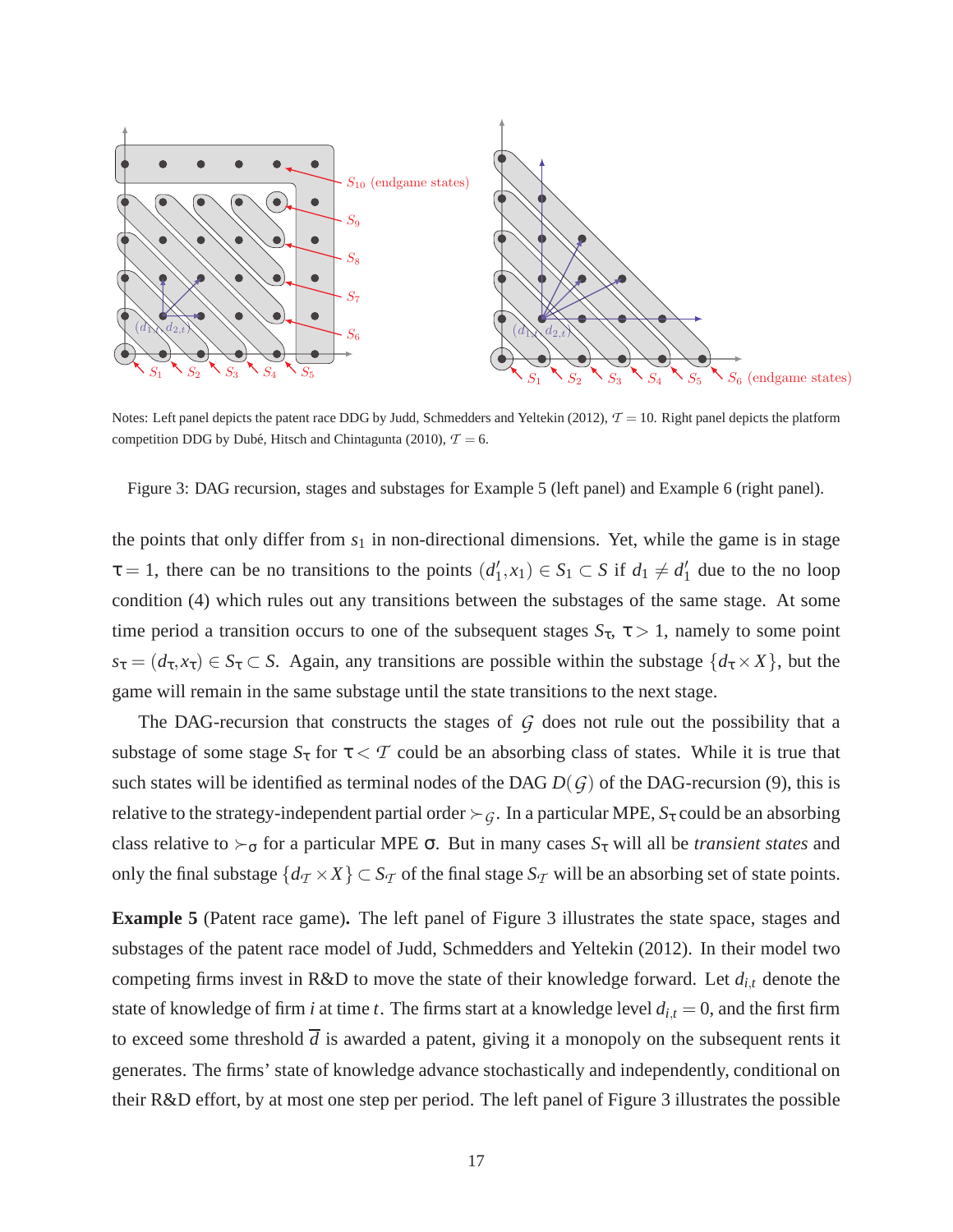transitions at state  $(d_{1,t}, d_{2,t}) = (1, 1)$ .

This game is clearly a DDG and the state  $d_t = (d_{1,t}, d_{2,t})$  is the relevant directional state variable, as the state of the game can only move to one of the adjacent vertices to the northeast of *d<sup>t</sup>* , or with some probability remain at the same point. This is true *regardless of the R&D investment of the firms* (since there is no "forgetting" in this model), and thus the directionality is *strategy independent*. That is, we can define the partial order  $d' \succ d$  as the ordinary elementwise inequality  $d'$  > *d* where each component of the state  $d'$  is strictly larger than the corresponding element of *d*. Applying the DAG-recursion operator (9) to the DAG induced by this game we obtain the  $T = 10$ stages for a game with six points on the grid of *d* with  $\overline{d} = 6$ . The end-game is trivial: one of the firms has won the patent at this point so the payoffs for these states are just the present value of monopoly rents (if the firms reach the threshold at the same time, a tie-breaking rule is assumed to split the monopoly rents). Importantly, even though the end-game stage  $S_T$  contains  $n_T = 11$ substages, these points can be solved independently from one another, as the payoffs of the firms in a situation when one of them reached the monopoly power with a particular state of knowledge of the other firm are independent of the payoffs in any other possible end-game state.

**Example 6** (Platform competition game). The right panel of Figure 3 illustrates the state space, stages, and substages of a finite-state version of the platform competition game of Dubé, Hitsch and Chintagunta (2010). This is a model where two competing video game consoles sell to a finite population of *N* consumers. The firms earn profits from sales of the video consoles plus royalties from third party software that is licensed to run on these consoles. The authors assume that consumers are forward-looking, dynamic optimizers who will choose at most one of the two consoles, but may delay their purchase based on their belief of the future prices of the consoles and the selection of video games available to each of them (which is a function of the market share).

The right panel of Figure 3 illustrates a game where there are  $N = 5$  consumers in the market. At state  $d_t = (d_{1,t}, d_{2,t}) = (1, 1)$  a total of 2 consumers have purchased video consoles, one each of the two different consoles offered for sale. This game is clearly a DDG as the state  $d_t$  evolves directionally to the northeast quadrant of *S* from any point  $d_t \in S$ . Under the assumption that there are *IID* extreme value shocks that affect consumers' purchase decisions, there will be a positive probability of transiting to any point to the northeast of *d<sup>t</sup>* regardless of the pricing strategies of the firms for their video consoles. This is illustrated by the arrows that reach to all points to the northeast of  $d_t = (1, 1)$ , representing the positive probability that the state can transit from  $d_t$  to any of these points.

Thus, a strategy-independent partial order  $\succ$  also exists for this game induced by the element-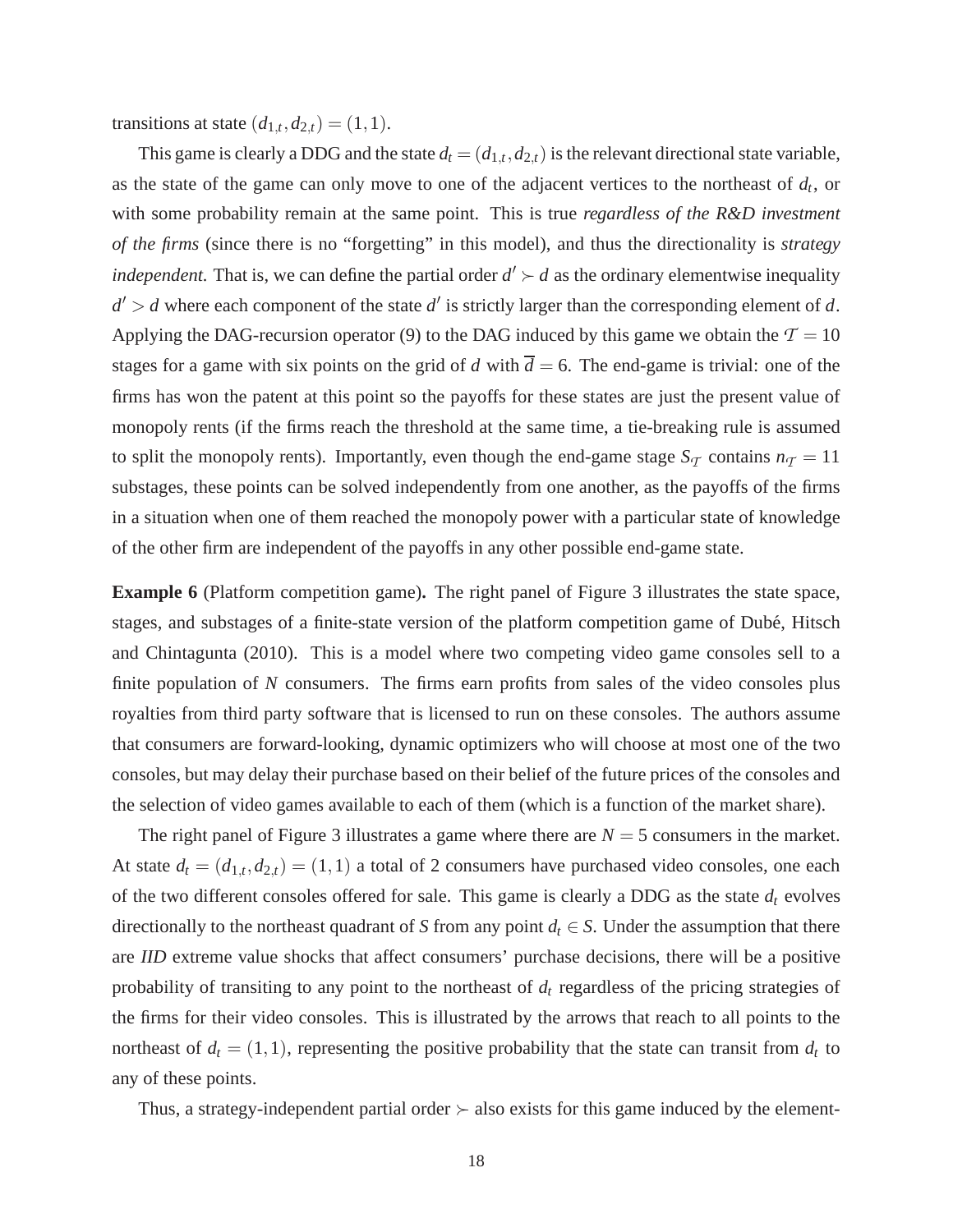wise inequality over *S*, i.e.  $d' \succ d$  if and only if  $d' > d$  elementwise. The DAG-recursion decomposition of this game results in  $\mathcal{T} = 6$  stages, and once again the end-game  $S_6$  is trivial: there are no more consumers left to buy the video consoles, so the values of the two firms in these states equal the present value of their respective video game royalties. But at stage  $S_5$  a total of 4 customers have bought the video consoles, so there is one remaining customer the firms are competing to sell to. Similar to the previous example, even though each stage contains several substages (in fact  $n_{\tau} = \tau$ ), these points are independent and can be solved independently of each other. At each of the subgames originating in the points of *S*5, there is duopoly price competition by the two firms to try to entice the last customer to buy their console. State recursion involves solving the game by backward induction starting at each subgame of the the endgame states  $S_6$  and working backward through each stage  $S_j$ ,  $j \leq 6$ , represented by the successive diagonals in the right panel of Figure 3.

### **2.4 Stage Games and Subgame Perfection**

Recall that the DAG induced by the DDG *G* represents all possible transitions between the elements of the directional component of the state space *D* under any feasible strategy. Therefore by virtue of the way the stages are constructed, once the state of the game reaches some point *s* at stage  $\tau$ , i.e.  $s \in S_{\tau}$ , there is zero probability that the state will return to any point  $s' \in S_{\tau'}$  at any previous stage  $\tau' < \tau$  under any feasible strategy  $\sigma \in \Sigma(\mathcal{G}).$  This ordering allows us to define a new concept of a *stage game* that provides the basis for the backward induction solution method for the overall DDG *G* that we refer to as *state recursion.*

**Definition 9** (Subgames of a DDG). Let *G* be a finite state DDG, and let  $\{S_1, \ldots, S_T\}$  be the partition of *S* into stages. Define  $\Omega_{\tau}$  and  $\Omega_{\tau}(d)$  as subsets of *S* by

$$
\Omega_{\tau} = \bigcup_{t=\tau}^{T} S_t, \quad \Omega_{\tau}(d) = \{d \times X\} \cup \left(\bigcup_{t=\tau+1}^{T} S_t\right),\tag{12}
$$

and let  $G_{\tau}$  and  $G_{\tau}(d)$  denote the DDG with state spaces  $\Omega_{\tau}$  and  $\Omega_{\tau}(d)$ , respectively. Let the other elements of the game (number of players, time horizon, utility functions, discount factors, action sets and laws of motion) be properly restricted versions of the elements of the original game *G*. Then we say that  $G_{\tau}$  is the  $\tau$ -subgame of the DDG  $G$  and that  $G_{\tau}(d)$  is the *d*-subgame of  $G$ .

**Lemma 3** (First stage  $\tau$ -subgame). *For a finite state DDG G we have*  $G_1 = G$ *.* 

To account for the possibility of multiple equilibria in the subgames of  $G$ , let  $\mathcal{E}(\cdot)$  denote the set of all Markov perfect equilibria of the whole DDG or its subgames. In case there are more than one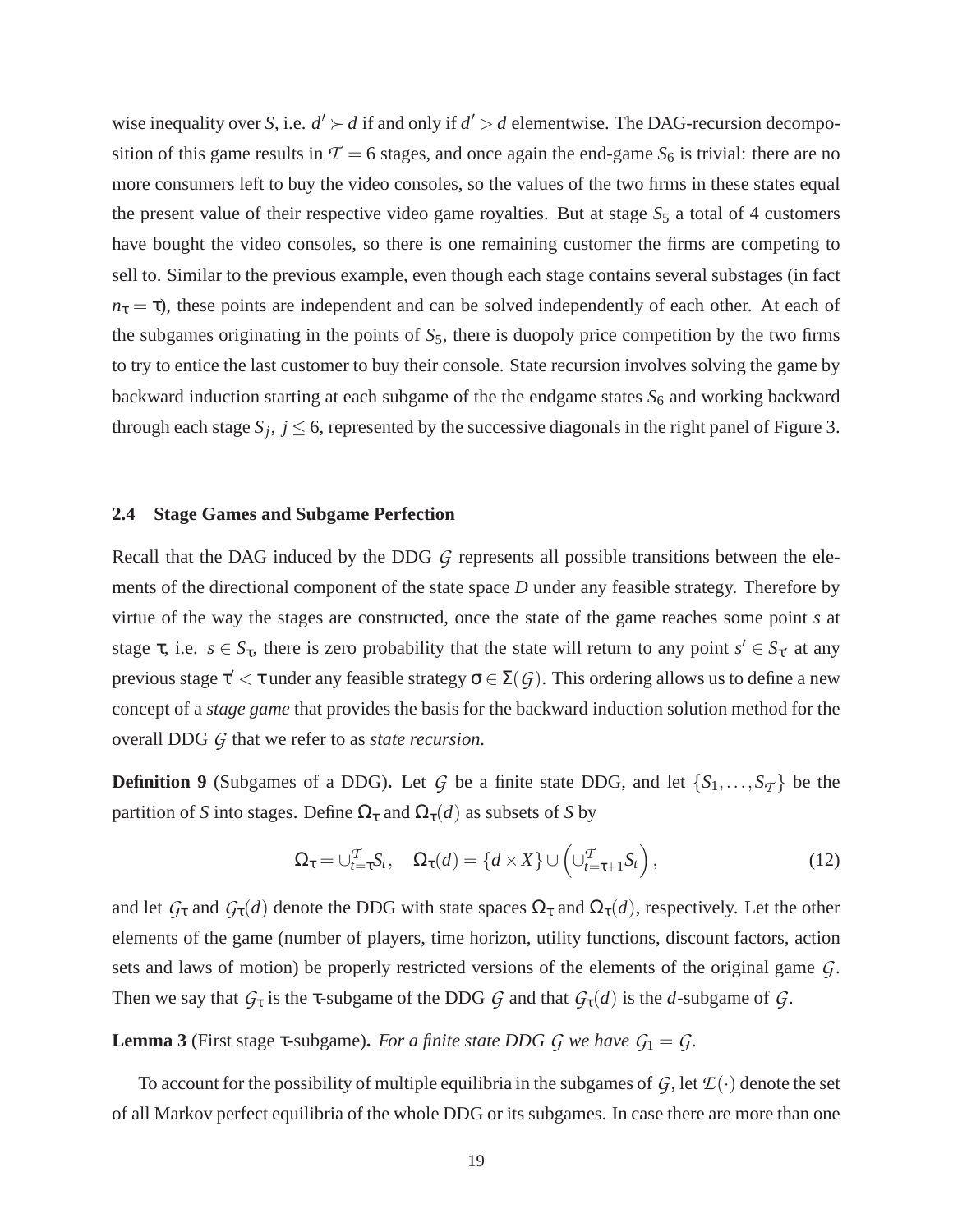MPE in some of *d*-subgames  $G_{\tau}(d)$  in the stage  $\tau$ , the equilibria in the *d'*-subgames at the earlier stages  $\tau' < \tau$  from which a transition to *d* is possible  $(d \succ_{\mathcal{G}} d')$  will be dependent on which MPE is played in the *d*-subgames of the later stages of the DDG. This implies that in case of multiplicity of equilibria in *G* (and thus its subgames), the solution computed by backward induction depends on the *equilibrium selection rule* (ESR) that selects one of the equilibria at every *d*-subgame of *G*, and thus induces (or selects) a particular MPE in the whole game.

**Definition 10** (Equilibrium selection rule)**.** Let Γ denote a *deterministic* rule for selecting one of the MPE from every *d*-subgame  $G_{\tau}(d)$  or  $\tau$ -subgame  $G_{\tau}$ , i.e.

$$
e(\mathcal{G}_{\tau}) = \Gamma\Big(\mathcal{E}(\mathcal{G}_{\tau})\Big), \ e(\mathcal{G}_{\tau}(d)) = \Gamma\Big(\mathcal{E}(\mathcal{G}_{\tau}(d))\Big) \ \forall d \in D, \tag{13}
$$

where  $e(G_{\tau}(d)) \in \mathcal{E}(G_{\tau}(d))$  and  $e(G_{\tau}) \in \mathcal{E}(G_{\tau})$  are particular selected MPE from the set of all MPE of  $G_{\tau}(d)$  and  $G_{\tau}$ , and projections  $e_{\sigma}(G_{\tau}(d))$ ,  $e_{V}(G_{\tau}(d))$ , where  $e_{\sigma}(G_{\tau})$  and  $e_{V}(G_{\tau})$  give the *n*-tuple of the players' strategies and the *n*-tuple of the value functions constituting the selected equilibrium in the corresponding subgames  $G_{\tau}(d)$  and  $G_{\tau}$ .

We show below that because the substages  $\{d \times X\}$  within each stage  $S_{\tau}$  do not communicate, the MPE of the stage  $\tau$  *d*-subgames  $G_{\tau}$  can be constructed from the simpler MPE of *d*-subgames *G*τ(*d*). Further, we can restrict our search for MPE of the *d*-subgames to *continuation strategies* which only require calculating equilibria on the state space  $\{d \times X\}$  of the stage game, and then revert to an already calculated (and in case of multiplicity, selected by the ESR Γ) MPE for all subsequent subgames after stage  $\tau$ . The power of the state recursion algorithm comes from its ability to decompose the problem of finding a MPE of the large and complex overall DDG *G* into the much more tractable problem of recursively finding equilibria for an appropriately defined sequence of the *generalized stage games* (which we also simply refer to as "stage games") over the smaller set of feasible continuation strategies.<sup>11</sup>

**Definition 11** (Continuation strategies). Let G be a finite state DDG, and consider a particular stage  $\tau \in \{1, ..., T\}$  of this game. Given a *d*-subgame  $G_{\tau}(d)$ , define the *d*-continuation strategy  $\sigma_{\tau}(s | \{d \times X\}, e_{\sigma}(G_{\tau+1})\)$  to be any feasible Markovian strategy for points  $s \in \{d \times X\}, d \in D_{\tau}$ 

 $11$ Note that our definition of stage games is different from the definition that is traditionally used in the theory of repeated games. In a repeated game, the stage games are *single period games* while the whole repeated game is a finite or infinite repetition of these stage games. In our setting each stage game is itself generally a dynamic game, which is played for a random length of time until the state of the system transits out of the substage that defines the state space of this stage game.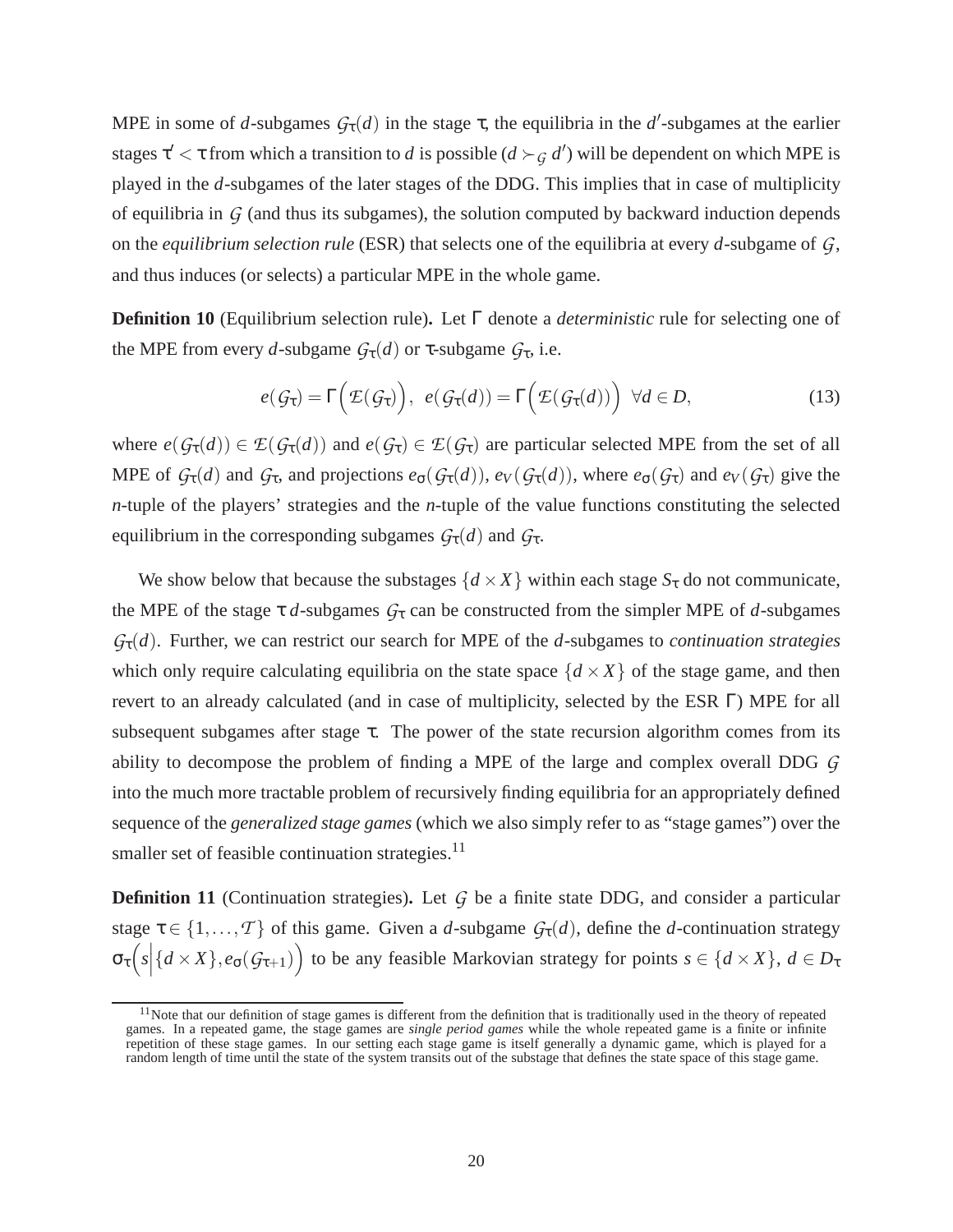that reverts to the MPE strategy  $e_{\sigma}(G_{\tau+1})$  in the  $\tau+1$ -subgame  $G_{\tau+1}$ . That is,

$$
\sigma_{\tau}\Big(s\Big|\{d \times X\}, e_{\sigma}(G_{\tau+1})\Big) = \begin{cases} \sigma(s) & \text{if } s \in \{d \times X\}, \, d \in D_{\tau} \\ e_{\sigma}(G_{\tau+1}) & \text{otherwise,} \end{cases} \tag{14}
$$

where  $\sigma(s)$  is any feasible Markovian strategy in *s*, i.e.  $\sigma_i(s)$  :  $\{d \times X\} \to \mathcal{P}(A)$  for  $i \in \{1, ..., n\}$ ,  $s \in \{d \times X\}$  and  $d \in D_{\tau}$ . Similarly, define a  $\tau$ -continuation strategy  $\sigma_{\tau}(s)$  $S_{\tau}, e_{\sigma}(G_{\tau+1})$  to be any feasible Markovian strategy for points  $s \in S_{\tau}$  that reverts to a MPE strategy  $e_{\sigma}(G_{\tau+1})$  in the  $\tau+1$ -subgame  $\mathcal{G}_{\tau+1}$ . That is,

$$
\sigma_{\tau}\left(s\middle|S_{\tau},e_{\sigma}(G_{\tau+1})\right) = \begin{cases} \sigma(s) & \text{if } s \in S_{\tau} \\ e_{\sigma}(G_{\tau+1}) & \text{otherwise,} \end{cases}
$$
(15)

where  $\sigma(s)$  is any feasible Markovian strategy in point  $s \in S_{\tau}$ .

**Definition 12** (Stage game)**.** Let *G* be a finite state DDG, and consider a particular stage of the game  $\tau \in \{1, ..., T\}$  and  $d \in D_{\tau}$ . A *d-stage game,*  $S G_{\tau}(d)$ , is a *d*-subgame  $G_{\tau}(d)$  where the set of feasible strategies is restricted to continuation strategies (14). Similarly, we define  $SG_\tau$  to be the τ-stage game by restricting the set of all feasible Markovian strategies in the τ-subgame to the continuation strategies (15).

Let  $\mathcal{L}(S\mathcal{G}_{\tau}(d))$  and  $\mathcal{L}(S\mathcal{G}_{\tau})$  denote the set of all MPE of the *d*-stage game  $S\mathcal{G}_{\tau}(d)$  and  $\tau$ stage game *SG*<sup>τ</sup> , respectively. By establishing how the equilibria of the *d*-stage games relate to the equilibria of the τ-stage game, the next theorem provides the theoretical grounds for treating the *d*-stage game equilibria as the building blocks of the MPE of the whole game *G*.

**Theorem 2** (Decomposition of the stage game)**.** *Let G be a finite state DDG with T stages. At each stage*  $\tau \in \{1, \ldots, T\}$  *the following decomposition holds* 

$$
\mathcal{L}(\mathcal{SG}_{\tau}) = \bigcup_{i=1}^{n_{\tau}} \mathcal{L}(\mathcal{SG}_{\tau}(d_{i,\tau})), \quad \mathcal{L}(\mathcal{SG}_{\tau}(d_{i,\tau})) \cap \mathcal{L}(\mathcal{SG}_{\tau}(d_{j,\tau})) = \varnothing, \ i \neq j,
$$
\n(16)

*where*  $d_{i,\tau} \in D_{\tau}$ ,  $i \in \{1, \ldots n_{\tau}\}\$ , and the union of the possible equilibria in the various d-stage *games can be interpreted as defining an equilibrium* (σ,*V*) *as per Definition 1 whose domain is the union of the disjoint domains*  $\{d_{i,\tau} \times X\}$  *of the equilibria of the d-stage games.* 

Thus, computed equilibria of the *d*-stage games can be "combined" into the equilibria of the τ-stage games. The start of the backward induction procedure is the last stage *T* , where the stage games and the subgames of *G* coincide, as shown by the following lemma.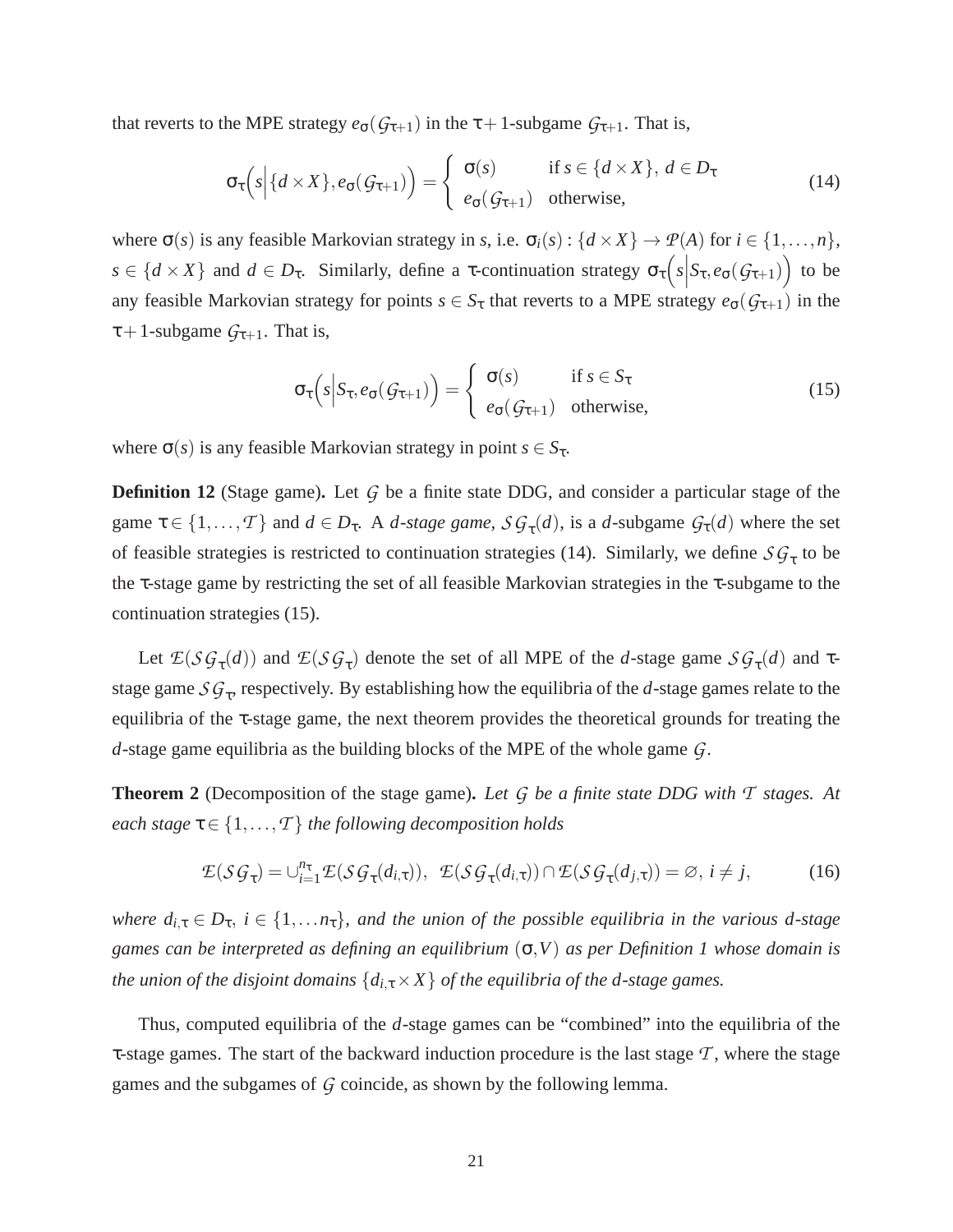**Lemma 4** (*T* -stage game)**.** *Let G be a finite state DDG, and consider the final stage of the game T . It follows* ∀*d* ∈  $D_T S G_T(d) = G_T(d)$  and  $S G_T = G_T$ .

By construction it follows that  $\Sigma(\mathcal{G}_{\tau}(d)) \subset \Sigma(\mathcal{G}_{\tau}(d)),$  i.e. the set of feasible Markovian strategies in a *d*-stage game  $SG_{\tau}(d)$  is a subset of the set of feasible Markovian strategies in the *d*subgame  $G_{\tau}(d)$ . Similarly the set of feasible Markovian strategies in the  $\tau$ -stage game  $G_{\tau}$  is a subset of the feasible Markovian strategies in the τ-subgame *G*τ. In other words considering the stage games with their restricted strategy space indeed reduces the computational burden for the state recursion algorithm. The next theorem shows that in computing the MPE of the *d*-subgame  $G_{\tau}(d)$  we can restrict attention to finding the MPE of the stage game  $SG_{\tau}(d)$  within the subclass of continuation strategies.

**Theorem 3** (Subgame perfection). Let *G be a finite state DDG with T stages. Let*  $\mathcal{L}(\mathcal{SG}_{\tau}(d))$  *and*  $E(SG_\tau)$  denote the set of all MPE of the d-stage game  $SG_\tau(d)$  and  $\tau$ -stage game  $SG_\tau$ , respectively. *Let*  $\mathcal{L}(G_{\tau}(d))$  *and*  $\mathcal{L}(G_{\tau})$  *denote the set of all MPE of the d-subgame*  $G_{\tau}(d)$  *and*  $\tau$ -subgame  $G_{\tau}$ , *respectively. Then*  $\forall d \in D_{\mathcal{T}} \mathcal{L}(\mathcal{SG}_{\tau}(d)) = \mathcal{L}(\mathcal{G}_{\tau}(d))$  *and*  $\mathcal{L}(\mathcal{SG}_{\tau}) = \mathcal{L}(\mathcal{G}_{\tau})$ *.* 

Theorems 2 and 3 provide the foundation for the validity of the state recursion algorithm. They justify the backward induction process for computing the MPE of the DDG *G* by computing the MPE of every *d*-stage game, combining them to obtain the MPE of τ-stage game and thus MPE of τ-subgame, restricting our search to the much smaller class of continuation strategies whose values have already been calculated in previous stages of a backward induction procedure we call *state recursion.* We formally present the state recursion algorithm in the next section.

#### **2.5 State Recursion Algorithm**

**Definition 13** (**State Recursion Algorithm).** Consider a finite state DDG *G* with *T* stages. The state recursion algorithm consists of the following nested do-loop of operations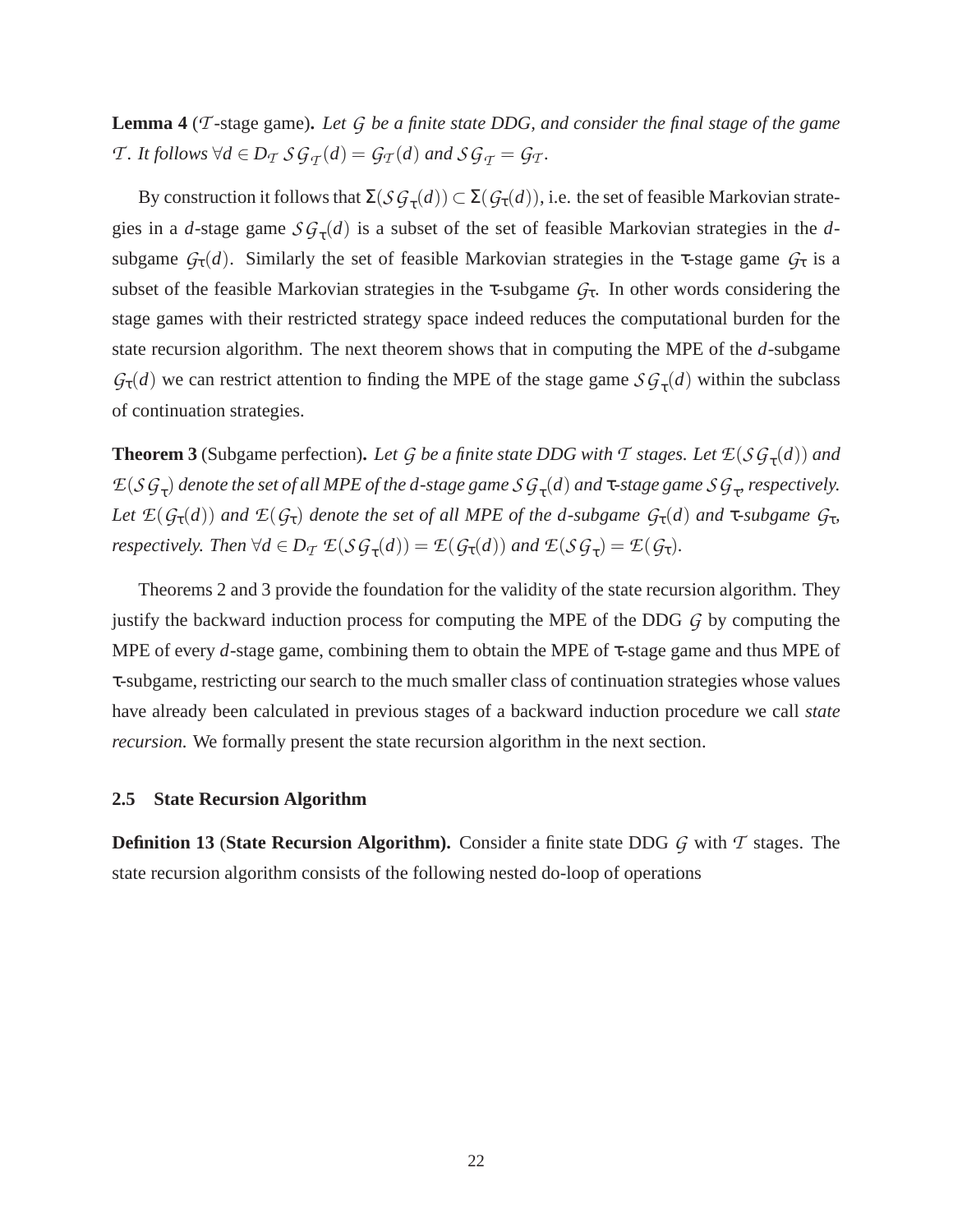**input** : DDG *G*, partition  $\{D_1, \ldots, D_{\mathcal{T}}\}$ , equilibrium selection rule Γ **output**: MPE of the DDG *G* **for**  $\tau = T, T - 1, ..., 1$  **do for**  $d \in D_{\tau}$  **do**  compute all MPE of the *d*-stage game  $\mathcal{SG}_{\tau}(d)$   $\Box$  using an ESR  $\Gamma$ , select a particular MPE  $e(SG_{\tau}(d)) = \Gamma(\mathcal{L}(SG_{\tau}(d)))$  construct  $e(S \mathcal{G}_{\tau}) = \bigcup_{d \in D_{\tau}} e(S \mathcal{G}_{\tau}(d))$  by Theorem 2 *e*(*SG*<sub>τ</sub>) is a MPE for the τ-stage game  $G_{\tau}$  **l if**  $\tau = T$  **then**  by Lemma 4,  $e(SG_{\tau}) = e(G_{\tau})$  is a MPE of the  $\tau$ -subgame **<sup>9</sup> else** by Theorem 3,  $e(SG_\tau) = e(G_\tau)$  is a MPE of the  $\tau$ -subgame 11 construct the next iteration continuation strategies  $\sigma_{\tau-1}\left(s | \{d \times X\}, e_{\sigma}(G_{\tau})\right)$  using  $e(G_{\tau})$ 12 by Lemma 3  $e(G_1) = e(G)$  is a MPE of the whole DDG  $G$ 

The state recursion algorithm computes a MPE for the whole DDG *G* by combining the results of  $N = \sum_{\tau=1}^{T} n_{\tau}$  computations of the equilibria of the *d*-stage games. This only needs to be done once, so that state recursion will find a MPE of *G* using only one "pass" of a recursive, backward induction process that loops through all of the *d*-stage games which can be solved independently and sequentially over the stages of the game  $\tau$  starting at  $\tau = \tau$  and working backward. Because it is always known beforehand how many iterations the algorithm has to take, it is always guaranteed to converge, as shown by the next theorem.

**Theorem 4** (Convergence of State Recursion)**.** *Let G be a finite state DDG. The state recursion algorithm given in Definition 13 computes a MPE of G in a finite number of steps.*

**Example 7.** Continuing with the DDG shrinking pie example (Example 2), Figure 4 illustrates state recursion on the induced DAG  $D(G)$  that we introduced in the left panel of Figure 1, and partitioned into stages in the right panel of Figure 2. Because the game has three stages ( $\mathcal{T} = 3$ ), the state recursion algorithm requires three steps of the outer loop over  $\tau$ . In the first step, we solve the end game which in this example is given by a single point  $d_4$ . Note that because there are no non-directional dimensions of the state space, *d*<sup>4</sup> should be interpreted as a point of the state space *S*. Thus, the terminal *d*-stage game constitutes the  $\tau = T$  stage game, which is by Lemma 4 is also a terminal subgame of the whole DDG. This subgame is essentially a repeated game in which the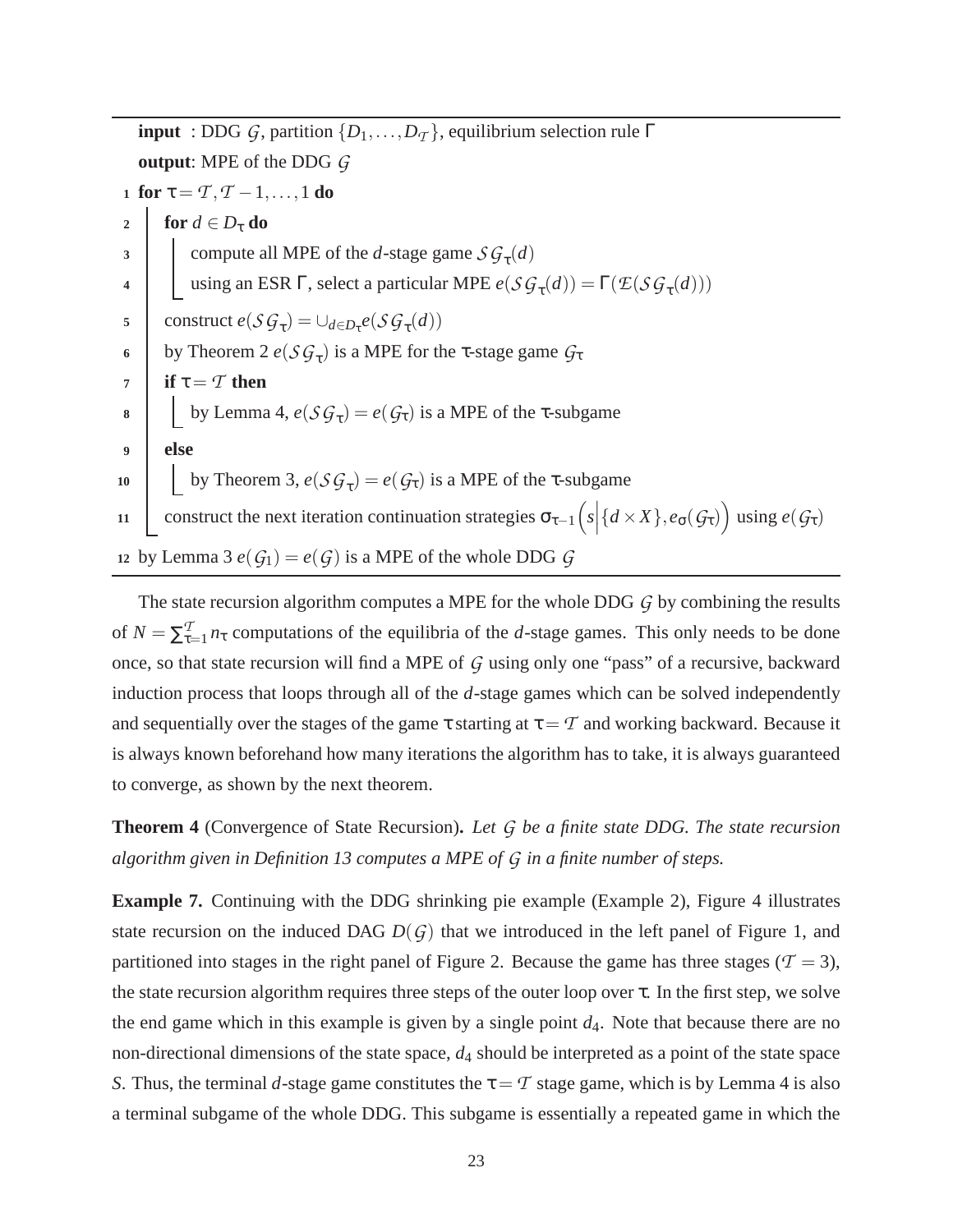

Figure 4: Graphical illustration of state recursion on the DAG *D*(*G*) in Example 2.

same state  $d_4$  reappears in every period with probability 1 (as shown in the left panel of Figure 4). At the first step of the state recursion only the *d*4-stage game has to be solved.

Given the solution of the  $d_4$ -stage game, the algorithm moves on to stage game  $\tau = 2$  shown in middle panel of Figure 4. This stage consists of two points  $d_2$  and  $d_3$ , so  $n_2 = 2$ , which can be solved in any order during two iterations of the inner loop of the state recursion algorithm. In both cases, the continuation strategies are based on the equilibrium chosen in the  $d_4$ -stage game solved in step 1. After all MPE in the stage games are found, one particular equilibrium is chosen using the exogenously fixed ESR.

Once stage  $\tau = 2$  is solved, the algorithm moves on to stage  $\tau = 1$  shown in the right panel of Figure 4, where the last  $d$ -stage game, namely  $d_1$ -stage game is solved using the already known solutions in the rest of the points. By Lemma 3 the whole DDG is then solved.

# **3 Recursive Lexicographical Search**

The state recursion algorithm described in section 2 finds a *single* MPE of the DDG *G* via a recursion that involves (a) finding *all* equilibria among continuation strategies at each *d*-stage game of the DDG  $G$ , and then (b) selecting a single equilibrium from this set using some equilibrium selection rule Γ. The *Recursive Lexicographical Search* algorithm (RLS) presented in this section finds *all* MPE of *G* by systematically examining all feasible ESRs while at the same time recognizing the *interdependency of choices of MPE for stage games in different stages of G*. For example, it is possible that one choice of MPE for the end game  $G<sub>T</sub>$  might result in a unique MPE at some earlier stage game  $G_{\tau}$ ,  $\tau < T$ , whereas a different choice of MPE for the end game could result in *multiple* MPE existing at the same earlier stage game *G*τ.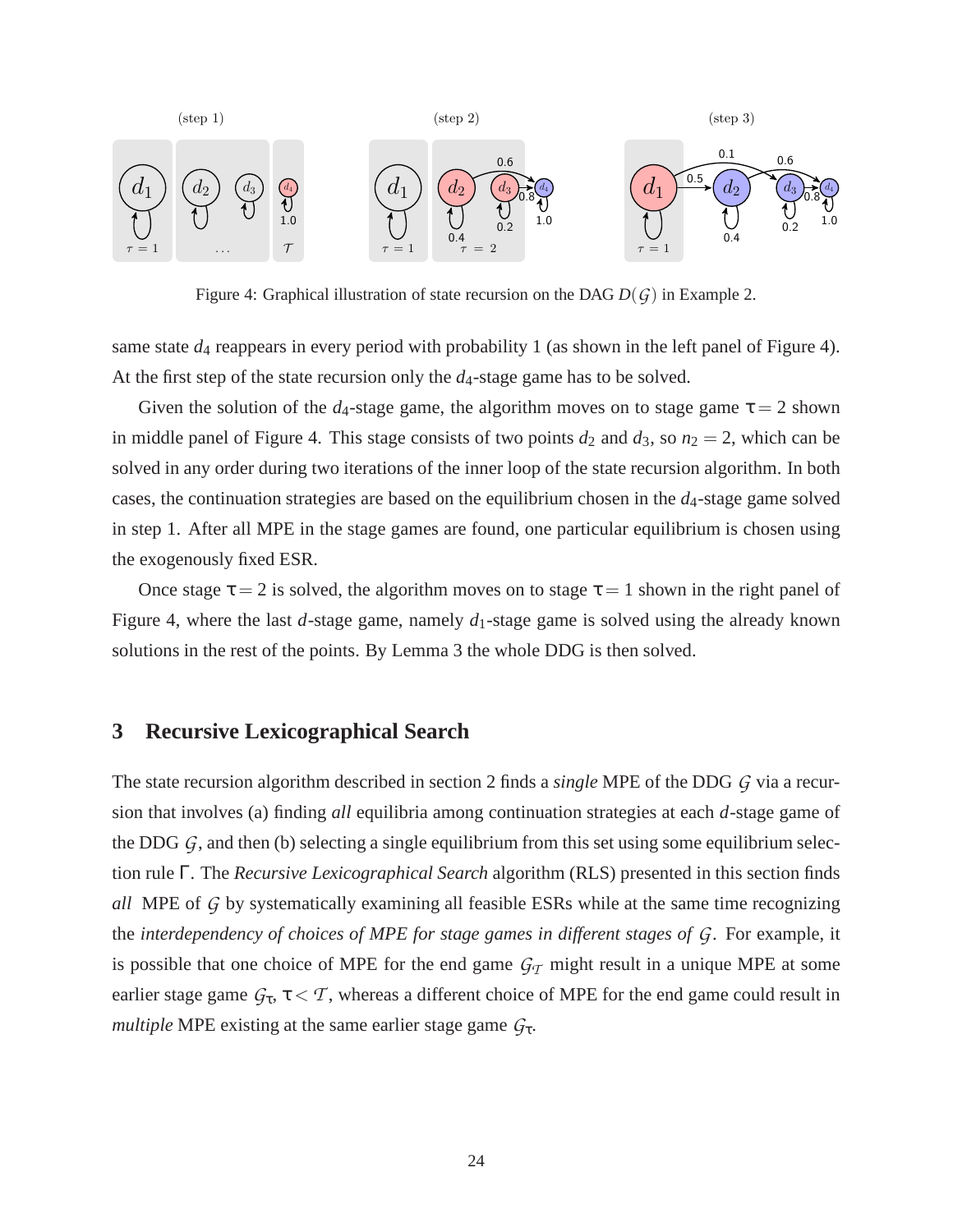# **3.1 Prerequisites**

Note that our general presentation of the RLS algorithm presumes the existence of a solution method to find *all* MPE in every *d*-stage game (i.e. equilibria within the class of continuation strategies). We show below that when this condition is satisfied RLS finds *all* MPE of the DDG *G*. However, RLS also works if this algorithm can only find *some* of the equilibria of *d*-stage games. In the latter case RLS is not guaranteed to find *all* MPE of *G*, but it can still find, potentially, *very many* MPE of *G*. It is more likely that we can find all MPE of each of the stage games of *G* than for *G* itself because the stage games generally have much smaller state spaces  $\{d \times X\}$ , and also because relying on Theorem 3 we restrict our search for MPE in the stage games to a smaller set of continuation strategies.

We can interpret RLS as a systematic way of directing the state recursion algorithm to "build" all possible MPE of *G* by enumerating all possible equilibrium selection rules Γ and constructing all possible MPE of every stage game of *G*. Lemma 3 implies that this results in the set of all possible MPE for *G* itself. RLS is a remarkably efficient procedure for enumerating and building all possible MPE of *G*. It achieves this efficiency by a) re-using solutions from previously computed stage games of *G* wherever possible, and b) by efficiently and rapidly disregarding large numbers of theoretically possible but *infeasible* combinations of stage game MPE of *G*.

RLS is applicable to DDGs that have a *finite* number of possible MPE. As we noted in section 2, Haller and Lagunoff (2000) proved that this is a generic propety of dynamic games with finite state spaces. The RLS algorithm will provide a complete enumeration of all of these equilibria. We also assume that each *d*-stage game has at least one equilibrium, implying that the whole DDG *G* also has at least one MPE.

### **3.2 Equilibrium Selection Strings (ESS)**

Let *K* denote the least upper bound on the number of possible equilibria in any *d*-stage game  $G_{\tau}(d)$ of the whole DDG *G*. There is no need for the user to know *K a priori*, but using this notation simplifies the exposition of the algorithm. Recall that  $N = \sum_{\tau=1}^{T} n_{\tau}$  represents the total number of substages  $\{d \times X\}$  of the DDG G, which form the finest partition of the state space S according to (12). To construct a MPE of the whole game, the state recursion algorithm loops over all *N* of these substages to compute MPE of the *d*-stage games defined over the state spaces given by the substages.

We assume that in case of multiplicity the user fixes some ordering of the set of all equilibria at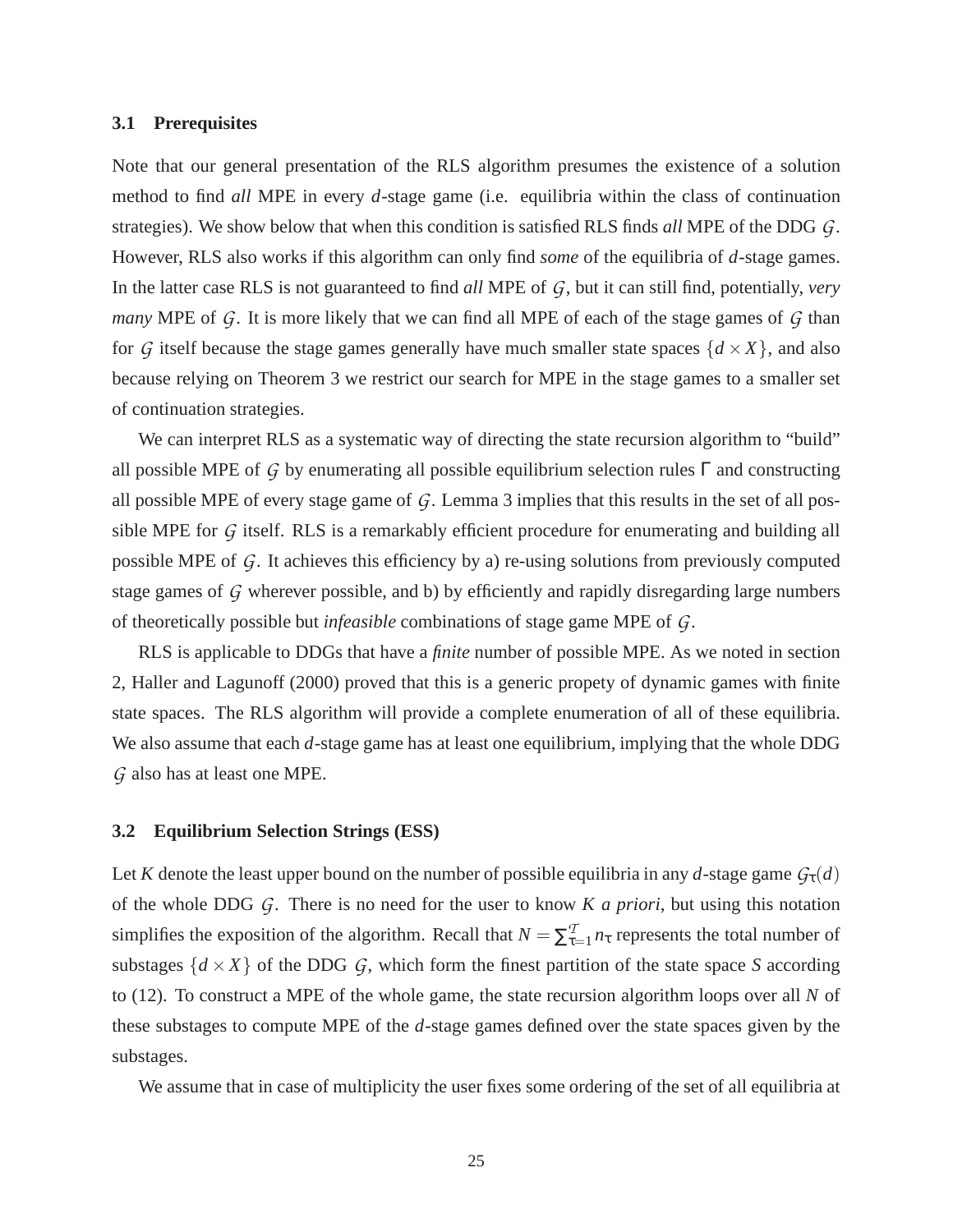each *d*-stage game  $G_{\tau}(d)$ , so that they can be indexed from 0 to at most  $K-1$ . To operationalize the use in the RLS algorithm of the equilibrium selection rules  $\Gamma$  defined in (13), we provide a numerical representation which we term *equilibrium selection strings*.

**Definition 14** (Equilibrium Selection Strings)**.** An equilibrium selection string (ESS), denoted by γ, is a vector in  $Z_+^N$  (the subset of all vectors in  $R^N$  that have non-negative integer coordinates) where each coordinate of γ is an integer expressed in base *K* arithmetic, i.e. each coordinate (or "digit") of  $\gamma$  takes values in the set  $\{0,1,\ldots,K-1\}$ . Further  $\gamma$  can be decomposed into subvectors corresponding to the stages of *G* which are ordered from right to left with the index of the stages  $\tau = 1, \ldots, T$ , i.e.

$$
\gamma = (\gamma_T, \gamma_{T-1}, \dots, \gamma_1), \tag{17}
$$

where  $\gamma_{\tau}$  denotes a sub-vector (sub-string) of  $\gamma$  with  $n_{\tau}$  components where each digit,  $\gamma_{i,\tau}$ ,  $i = 1, \ldots, n_{\tau}$  is given by

$$
\gamma_{\tau} = (\gamma_{1,\tau}, \dots, \gamma_{n_{\tau},\tau}), \tag{18}
$$

with  $n_{\tau}$  equal the number of substages of stage  $\tau$  of the DDG  $G$ .

The individual components or "digits" of the ESS  $\gamma_{j,\tau}$  (in base *K*) point out which of the *K* possible MPE are selected in each of the  $d_{j,\tau}$ -stage games  $\mathcal{SG}_{\tau}(d_{j,\tau})$  of every stage  $\tau$  of  $\mathcal{G}$ . Thus, there is a one-to-one correspondence between an ESS  $\gamma$  and an ESR  $\Gamma$  when the number of MPE of the game *G* is finite ( $K < \infty$ ). We use the notation  $\Gamma = \gamma$  to signify that an ESR encoded by a particular ESS is used.

We use the subscripts notation  $\gamma_{i,\tau}$  and  $\gamma_{\tau}$  to denote a subvector (substring) of the ESS  $\gamma$ , and superscript to denote elements of a sequence of ESSs. Hence,  $\gamma^{j}$  will represent the  $j^{th}$  ESS in a sequence rather than the  $j<sup>th</sup>$  component of the ESS  $\gamma$ . In particular, we let  $\gamma^0 = (0, \ldots, 0)$  denote the initial ESS which is the selection rule that picks the first equilibrium in every *d*-stage game (which is always possible due to our assumption that *G* has at least one MPE).

It is important to note that the grouping of equilibrium strings into substrings or "sections"  $\gamma_{\tau}$ corresponding to a right to left ordering of the stages of *G* as given in equation (17) is *essential* for the RLS algorithm to work correctly. However, due to the payoff-independence property for the  $n<sub>\tau</sub>$ component *d*—stage games  $S G_{\tau}(d_{i,\tau})$ ,  $i = 1, ..., n_{\tau}$  at each stage  $\tau$  of *G* (Theorem 2), the ordering of the  $n_{\tau}$  digits in each of the subvectors  $\gamma_{\tau}$  (or "sections") is irrelevant and the RLS will generate the same results regardless of how the digits in each  $\gamma_{\tau}$  substring are ordered.

**Example 8.** Consider a DDG with the induced DAG presented in the left panel of Figure 1 and the stages of the game presented in Figure 2 and 4. This game has  $\mathcal{T} = 3$  stages given by  $S_1 = \{d_1\}$ ,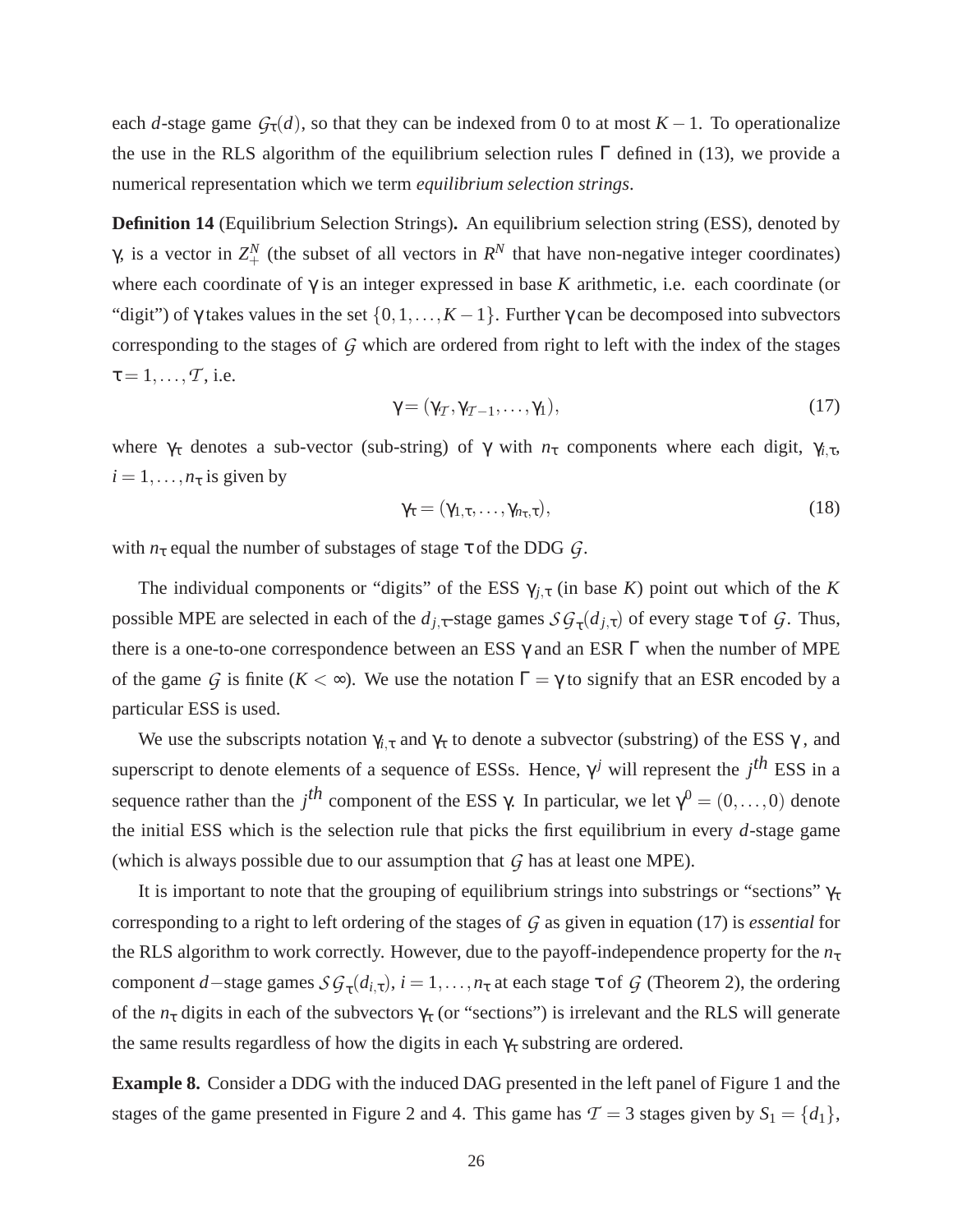$S_2 = \{d_2, d_3\}$  and  $S_3 = d_4$ . Allow this game to deviate from the Rubinstein's bargaining model presented in Example 2 by the existence of multiple MPE and suppose that the maximum number of MPE for any of the four *d*-subgames is  $K = 3$ . Then an example of an ESS would be  $\gamma = (\gamma_3, \gamma_2, \gamma_1) = (\gamma_{1,3}, \gamma_{1,2}, \gamma_{2,2}, \gamma_{1,1}) = (0, 2, 2, 1)$ , indicating that the *first* MPE is selected in the only substage of stage  $\tau = 3$ , the *third* MPE is selected in both substages of the stage  $\tau = 2$ , and the *second* MPE is selected in the only substage of stage  $\tau = 1$ . Different choices of MPE in stage  $\tau = 3$  may affect the number of MPE and the values of the MPE at stages  $\tau = 2$  and  $\tau = 1$ . Different choices of MPE in stage  $\tau = 2$  may affect the number of MPE and the values of the MPE at stage  $\tau = 1$ , but not at stage  $\tau = 3$ .

The maximum number of ESS for any DGG  $\mathcal{G}$  is  $K^N$ , which gives the upper bound on the number of MPE of *G*. Nevertheless, not every ESS will correspond to a MPE of the game. Consider ESS  $\gamma^1 = (0, \ldots, 0, 1)$  which prescribes picking the first equilibrium in every *d*-stage game except  $S\mathcal{G}_1(d_{n_t,1})$ , where it prescribes picking the second equilibrium from the set of all MPE of this game  $\mathcal{L}(S\mathcal{G}_1(d_{n_t,1}))$ . Yet, it is possible  $\mathcal{L}(S\mathcal{G}_1(d_{n_t,1}))$  contains only a single element, in which case we say that ESS  $\gamma^1$  is *infeasible*. Similarly, among all possible ESS (which are just numbers  $\{0,\ldots,K^N-1\}$  in base-*K* representation) there may be many other  $\gamma^j$  that are infeasible — i.e. they index non-existent MPE of the game. In general, due to interdependency between the τ-stage games, it is not a trivial task to enumerate the ESS that are guaranteed to be feasible. The RLS algorithm is designed to efficiently solve this task, namely to pick out feasible ESS from the  $K^N$  of them, spending minimum time on searching, and calling the state recursion algorithm only when necessary to compute MPE for each feasible ESS it finds.

**Definition 15** (Feasible Equilibrium Selection String)**.** An equilibrium section string γ is *feasible* if all of its digits index a MPE that exists at each of the corresponding *d*-stage games of  $G$ ,  $\forall d \in D$ .

Define an *N* × 1 vector *ne*(γ) to be the maximum number of MPE at each *d*-stage game of *G* under the ESR  $\Gamma = \gamma$ . We define  $ne(\gamma)$  using the same format as the ESS, so that the digits of the ESS  $\gamma$  are in one to one correspondence with the elements of the vector  $ne(\gamma)$  as follows:

$$
ne(\gamma) = \left( ne_T, ne_{T-1}(\gamma_{>T-1}), \dots, ne_1(\gamma_{>1}) \right), \tag{19}
$$

where  $\gamma_{>\tau} = (\gamma_{\tau+1}, \dots, \gamma_T)$  is a  $\tau - \tau \times 1$  vector listing the equilibrium selection sub-string for stages of *G* higher than  $\tau$ . In turn,  $ne_{\tau}(\gamma_{>\tau})$  denotes the  $n_{\tau} \times 1$  vector listing the maximum number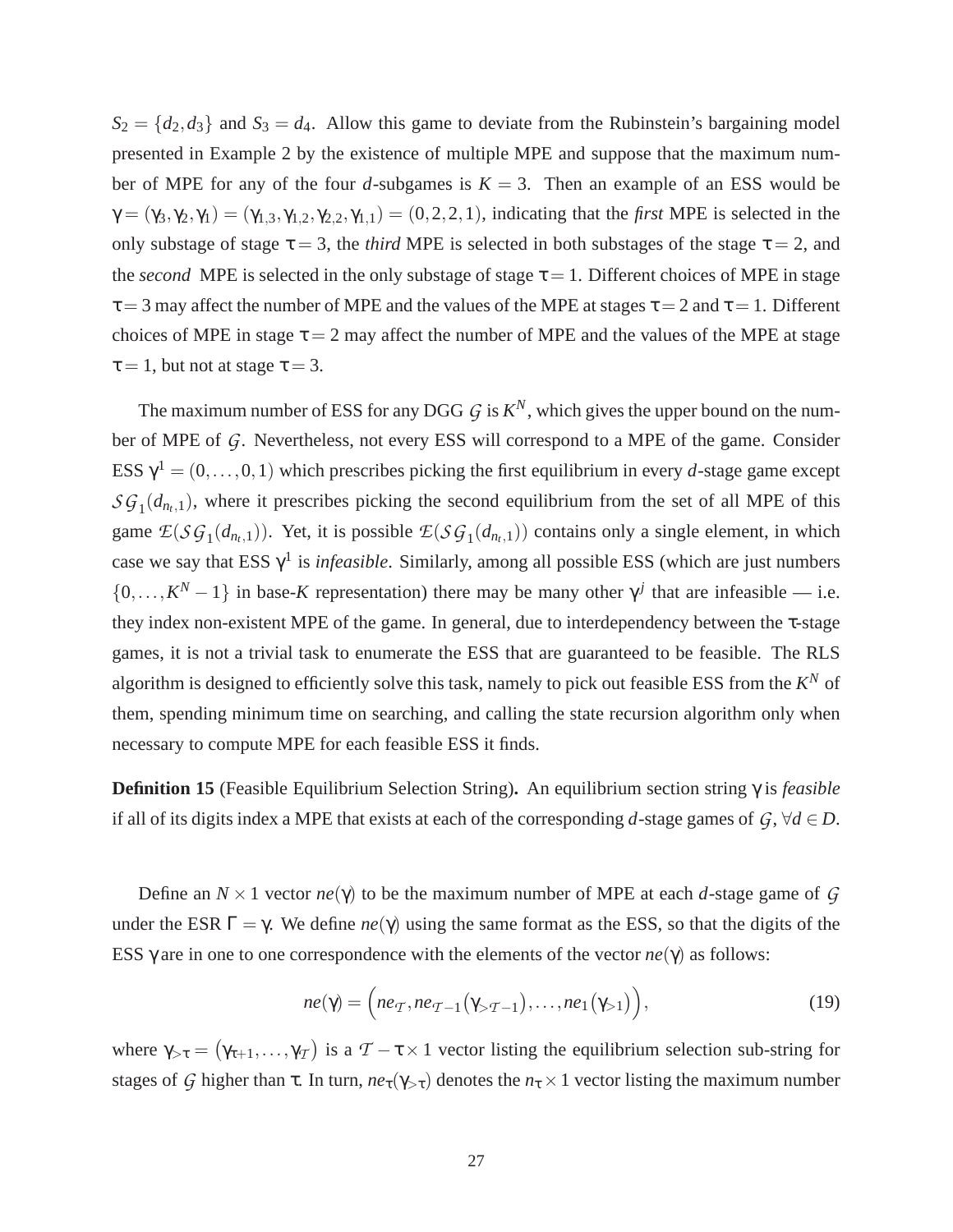of MPE in each of the  $d_{i,\tau}$ -stage games  $\mathcal{SG}_{\tau}(d_{i,\tau}), i = 1, \ldots, n_{\tau}$  of stage  $\tau$  of  $\mathcal{G},$ 

$$
ne_{\tau}(\gamma_{>\tau}) = \Big(ne_{1,\tau}(\gamma_{>\tau})\big), \ldots, ne_{n_{\tau},\tau}(\gamma_{>\tau})\Big). \tag{20}
$$

The vector  $ne(\gamma) \in Z^N_+$  summarizes how the number of possible MPE in any *d*-stage game at stage  $\tau$  depends on the choices of the MPE at the  $(\tau+1)$ -stage games that are represented by the equilibrium selection substring  $\gamma_{\geq \tau} = (\gamma_{\tau+1}, \dots, \gamma_{\tau}).$  We use the notation  $ne_{\tau}(\gamma_{\geq \tau})$  to emphasize that the number of MPE at stage τ depends only on the equilibria selected at higher stages of *G*. Notice that in the endgame *T* there are no further stages of the game, so the maximum number of MPE in this stage,  $n<sub>T</sub>$ , does not depend on any substring of the ESS  $\gamma$ . Further, by the decomposition property for stage games in any stage  $\tau$  of *G* (Theorem 2), the number of possible MPE at every *d*-stage game  $SG_{\tau}(d_{i,\tau}), i = 1, ..., n_{\tau}$  of stage  $\tau$  depends only on the ESS  $\gamma_{>\tau}$  and not on the choice of MPE in other *d*-stage games  $S G_{\tau}(d_{j,\tau})$ ,  $j \neq i$  at the same stage  $\tau$ . The following lemma formalizes this discussion.

**Lemma 5** (Feasibility of ESS)**.** *In a DDG G with T stages the ESS* γ *is feasible if and only if*

$$
\gamma_{i,\tau} < ne_{i,\tau}(\gamma_{>\tau}), \ \ \tau = 1, \dots, T, \ \ i = 1, \dots, n_{\tau}.\tag{21}
$$

By assumption, we have  $K = \max_{\tau=1,\dots,T} \max_{i=1,\dots,n_{\tau}} \{ne_{i,\tau}(\gamma_{> \tau})\}$ . However, in the operation of the RLS algorithm it is clear that we do not have to loop through all *K* digits  $\{0, \ldots, K - 1\}$ for every digit of a candidate ESS  $\gamma$  (or equivalently cycle through all numbers  $\{0, \ldots, K^N - 1\}$ in base-*K* representation) to check feasibility. We will generally have to check far fewer than  $K^N$ possible ESS for feasibility. But it should be evident that due to the one-to-one correspondence between an ESS and the integers  $\{0, \ldots, K^N - 1\}$ , a simple do-loop over them is a way to systematically enumerate all possible ESS, and thus all possible choices of MPE at each *d*-stage game of *G*. However this "brute force" enumeration is not efficient because typically there are huge gaps between the feasible ESS in this full enumeration loop resulting from the fact that many of the component stage games of *G* may have fewer than *K* of MPE. We devise a vastly more efficient approach that exploits the variability in the number of MPE of different stage games, and *jumps* directly to the next *feasible* ESS γ. Consequently, the RLS algorithm has a run time that is *linear* in  $|\mathcal{E}(G)|$ , the total number of MPE of the whole DDG. However, to describe this more efficient search procedure, we need to introduce some basic facts about *variable base arithmetic.*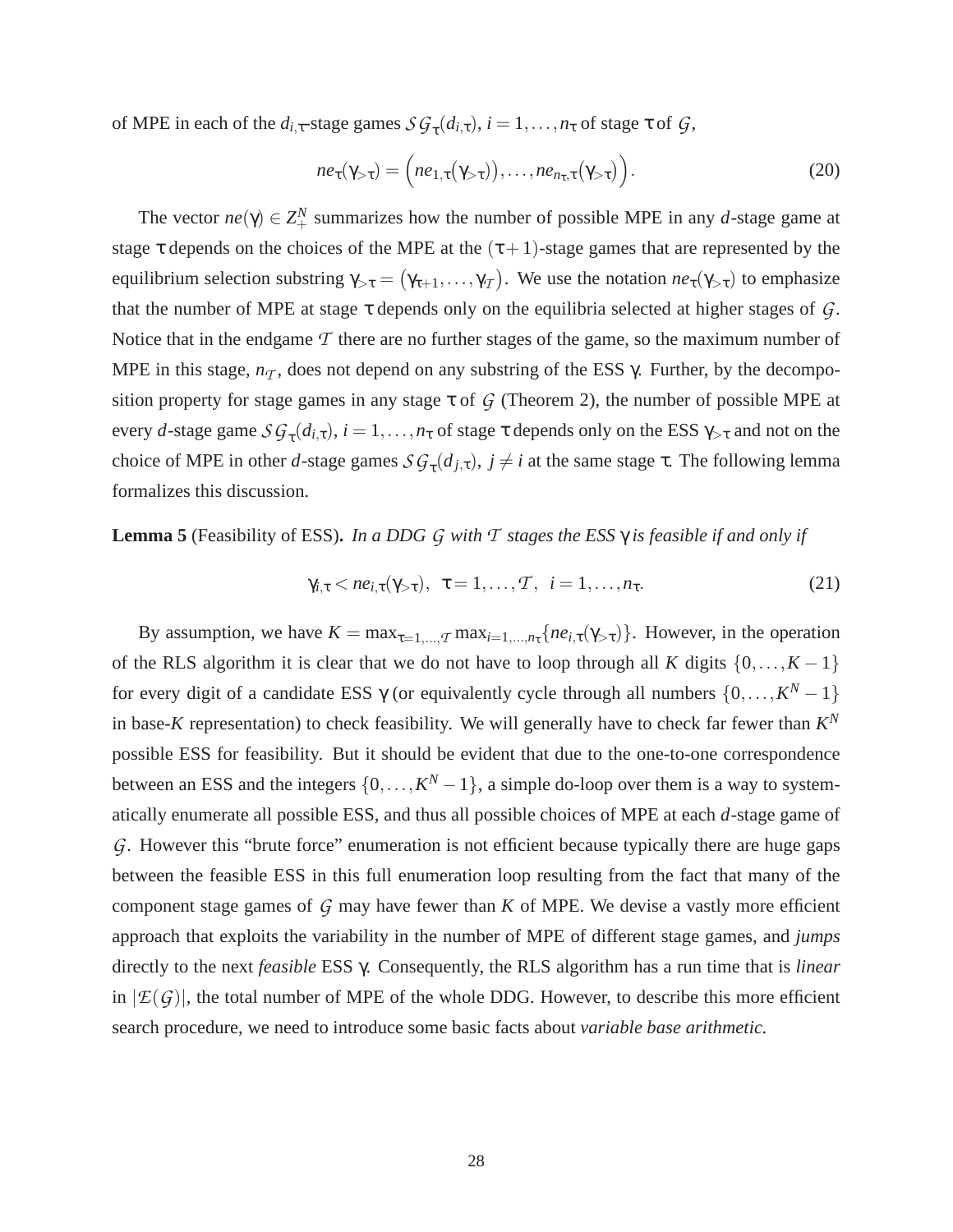#### **3.3 Variable Base Arithmetic**

We say an ESS γ has a *variable base* (also known in computer science as *mixed radix numeral systems*) if the different digits of ESS γ are expressed in different bases. Let the bases for the individual components of the ESS γ be given by the vector of integers *ne*(γ), the number of MPE for each of the *d*-stage games of *G* after the state recursion algorithm was invoked with ESR  $\Gamma = \gamma$ . Continuing example 8, if a feasible  $\gamma = (0, 2, 2, 1)$  selects a particular MPE in the 3 stages of  $\mathcal{G}$ , suppose the corresponding number of equilibria in these stages is  $ne(\gamma) = (1,3,3,3)$ . Then the first component  $\gamma_{1,3} = 0$  is expressed in base=1 and can only have a value of 0, while the other components are expressed in base-3 and can take values from  $\{0,1,2\}$ .

An ESS  $\gamma$  is a variable base representation of an integer in very much the same way as before when all digits of  $\gamma$  have the same base *K*. Let  $\iota : Z_+^N \to Z_+$  be the function that maps ESS of length *N* to integers. Then we have

$$
\mathfrak{t}(\gamma) = \sum_{j=1}^{N} \gamma_{i(j), \tau(j)} \prod_{j'=1}^{j-1} n e_{i(j'), \tau(j')} (\gamma_{>\tau(j')})
$$
(22)

where  $\gamma_{i(j),\tau(j)}$  is the *j<sup>th</sup>* component of the ESS  $\gamma$  and  $ne_{i(j),\tau(j)}(\gamma_{>\tau(j)})$  is the *j* component of the corresponding bases for the digits of the ESS γ. Continuing the example above,  $t(0,2,2,1) = 1+2\times3+2\times3\times3+0\times3\times3\times3=25.$ 

Since an ESS  $\gamma$  can be viewed as a variable-base representation of an integer, we can do all of the ordinary arithmetic. Addition can be done as in elementary school for numbers in base-10, namely to start on the right and add the first digits, "carrying" the remainder modulus-10 to the next digit of the number if addition causes the first digit to exceed 10. The variable base addition is done the same way, except for using a different base for determining how much to carry in each successive digit of the number.

Define the *successor function*  $S: Z_+^N \to Z^N$  that returns  $\gamma'$  derived by adding 1 to the ESS  $\gamma$  and carrying out the addition process as described above in variable base arithmetic. Thus,  $\iota(S(\gamma)) = \iota(\gamma) + 1$ , except for the situation when  $\gamma$  is the largest *N* digit number in the given variable base system, and thus adding 1 to it requires an additional digit. In the example above if  $ne(\gamma) = (1,3,3,3)$ , the largest number is  $(0,2,2,2)$  which corresponds to  $u(0,2,2,2) = 2+2\times3+2\times3\times3+0\times3\times3\times3=26$ . Since all of the components of an ESS  $\gamma$ are nonnegative, let the value of the successor operator when there is an "overflow" to be a vector  $(-1,...,-1) \in Z^N$ .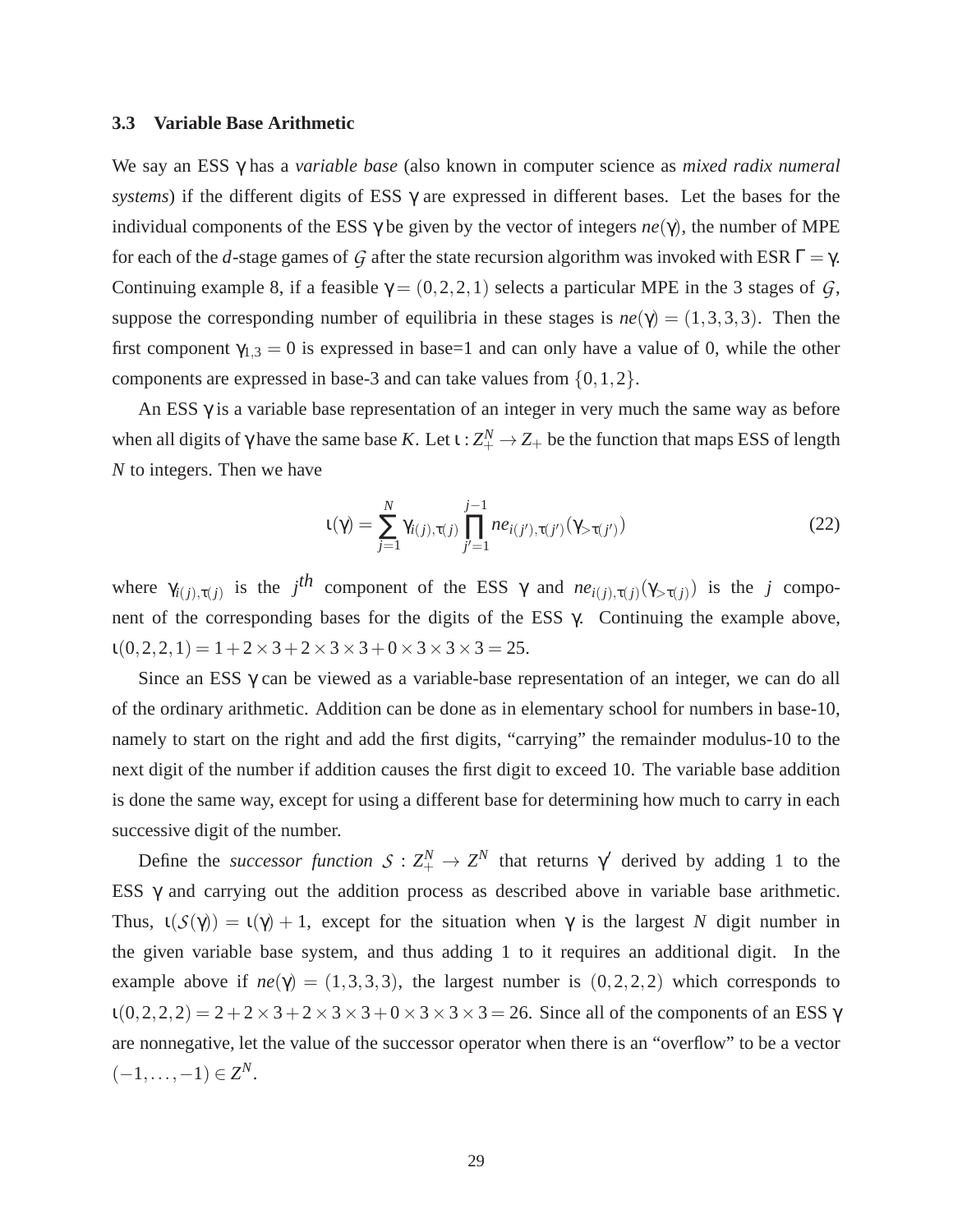**Lemma 6** (Successor function and feasibility). Let the "jump function"  $\mathcal{I}: \mathbb{Z}_+^N \to \mathbb{Z}_+^N$  be given by

$$
\mathcal{I}(\gamma) = \begin{cases} \operatorname{argmin}_{\gamma'} \{ \iota(\gamma') \text{ such that } \iota(\gamma') > \iota(\gamma) \text{ and } \gamma' \text{ is feasible} \}, \\ (-1, \dots, -1) \text{ if there is no feasible } \gamma' \text{ satisfying } \iota(\gamma') > \iota(\gamma). \end{cases} \tag{23}
$$

*If*  $\gamma$  *is a feasible ESS in DDG G, then*  $\mathcal{I}(\gamma) = \mathcal{S}(\gamma)$ *.* 

Lemma 6 shows that the variable base arithmetic is a powerful tool for *jumping* from one feasible ESS γ to the "smallest" ESS *after* γ which is also feasible. In other words, we can easily jump to the next feasible ESS in the lexicographical order by adding 1 to the current feasible ESS γ while treating γ as a number written in variable base arithmetic with bases *ne*(γ).

# **3.4 Recursive Lexicographical Search (RLS) Algorithm**

Having set up the machinery and showing how it is possible to jump directly from one feasible ESS to another using the jump (successor) function  $\mathcal{I}(\gamma)$  we are now ready to provide a simple description of how the RLS algorithm works.

**Definition 16** (**Recursive Lexicographical Search Algorithm).** Consider a finite state DDG *G* with  $\mathcal T$  stages. The RLS algorithm consists of the following operations

**input** : DDG *G*

**output**: Set Λ of all feasible ESS which correspond to all MPE of the DDG *G*

- **1** run the DAG recursion (9) to find all  $N = \sum_{\tau=1}^{T} n_{\tau}$  substages *d* of the game *G*
- 2 initialize ESS sequence with always feasible ESS  $\gamma^0 = (0, 0, \ldots, 0, 0)$ , let  $\Lambda = {\gamma^0}$
- **3** run the **state recursion algorithm** with  $\Gamma$   $=$   $\gamma^0$
- **4** record the number of computed MPE in every *d*-stage game  $G_{\tau}(d)$  in the vector  $ne(\gamma^0)$
- **5 for**  $k = 1, 2, ...$  **do**
- 6 compute the next ESS in the sequence  $\gamma^k = \mathcal{S}(\gamma^{k-1})$  using variable bases  $ne(\gamma^{k-1})$
- **7** denote  $\tau_0$  the stage corresponding to the highest updated digit of  $\gamma^k$

$$
\mathbf{s} \mid \text{ If } \gamma^k = (-1, \dots, -1) \text{ return } \Lambda
$$

- **9** by Lemma 6,  $\gamma^k$  is a feasible ESS
- **10** run **state recursion algorithm** with  $\Gamma = \gamma^k$  *only* for stages  $\tau < \tau_0$  which are dependent on the highest updated stage  $\tau_0$
- **11** record the number of computed MPE in every *d*-stage game  $G_{\tau}(d)$  in the vector  $ne(\gamma^k)$
- 12 update the set of feasible ESS found by RLS by setting  $\Lambda = \Lambda \cup \{\gamma^k\}$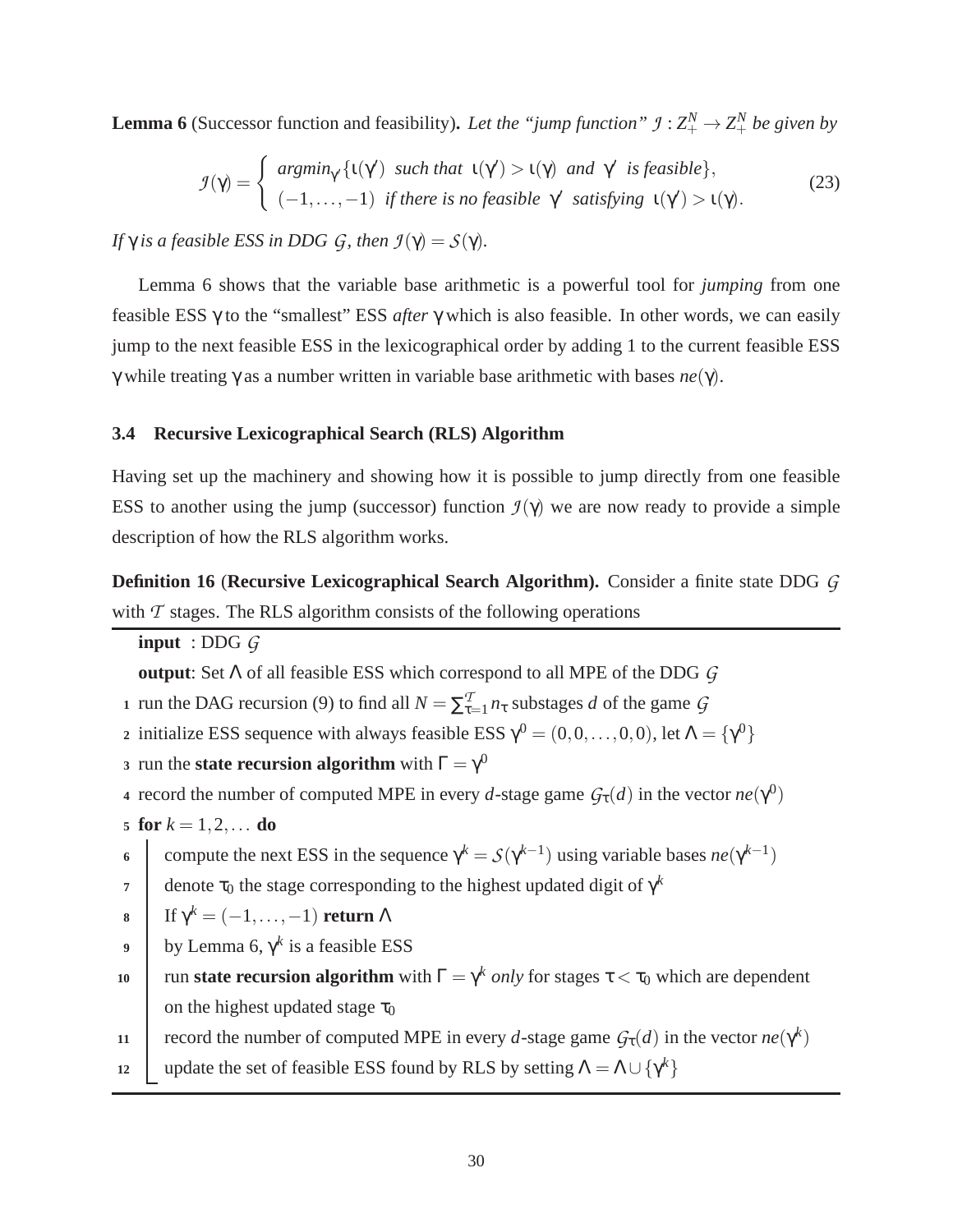Note that the RLS algorithm repeatedly invokes the state recursion algorithm to solve the game only *partially*, which requires a trivial adjustment of the Definition 13. This is an important feature of RLS which cuts its run time approximately in half. There is no need to resolve the  $\tau$  stage games unless the changes of the ESS  $\gamma^k$  at the current iteration relative to the ESS  $\gamma^{k-1}$  from the previous iteration could have affected the MPE in earlier stages of the DDG. The arrangement of the digits of the equilibrium selection string (21) ensures that resolving the stage games corresponding to the digits γ to the left of the highest update digit is unnecessary. Another trivial extension of the state recursion algorithm has to do with saving the quantities of the *d*-stage game MPE in the vector  $ne(γ<sup>k</sup>)$ .

As mentioned above, the prior knowledge of the upper bound *K* on the number of MPE in the *d*-stage games is not necessary. This information is updated over the course of running the RLS algorithm, starting with the initialization at the always feasible ESS  $\gamma^0 = (0, \ldots, 0)$ . Each time the RLS algorithm encounters a new feasible ESS  $\gamma$ , it updates the maximum number of MPE at state points where the solution may have changed.

**Theorem 5** (Strong convergence of RLS Algorithm)**.** *Given the DDG G, assume there exists a solution algorithm that can find all MPE of every d-stage game*  $G_{\tau}(d)$ ,  $\forall \tau, d$ , and that the set of *all MPE*  $\mathcal{E}(\mathcal{G}_{\tau}(d))$  *of every d-stage game is finite. Then the RLS algorithm will return the set*  $\Lambda = \{ \gamma^0, \ldots, \gamma^{J-1} \}$  of all feasible ESS of game G, and thus find all MPE of DDG G, in at most  $J = |\mathcal{E}(\mathcal{G})|$  *steps, where*  $|\mathcal{E}(\mathcal{G})|$  *is the total number of MPE of the DDG G.* 

**Corollary 5.1** (Weak convergence RLS Algorithm)**.** *Given the DDG G, assume there exists a solution algorithm that can find at least one MPE of every d-stage game G*τ(*d*), ∀τ,*d, and that the set of found MPE*  $E(G_{\tau}(d))$  *of every d-stage game is finite. Then RLS algorithm will return the set*  $\Lambda = \{\gamma^0, \ldots, \gamma^{J-1}\}$  of feasible ESS of game G with  $J \geq 1$ , and thus find some MPE of DDG G, in *at most*  $J \leq |\mathcal{E}(\mathcal{G})|$  *steps.* 

Theorem 5 is the central result of the paper. It essentially concludes the development of the solution method for the class of DDG games by establishing that the decomposition approach does allow RLS to construct all possible MPE of these games. By breaking the complicated problem of computing MPE of the dynamic game into a series of much smaller and tractable problems of finding MPE of the *d*-stage games which are characterized by small state spaces and reduced sets of relevant strategies (i.e. continuation strategies), the RLS algorithm together with the state recursion algorithm are capable of finding and computing all MPE of the overall DDG *G*.

For the DDG where the assumption of existence of the solution algorithm for every *d*-stage game appears too strong, the RLS method is still useful as shown by Corollary 5.1. The same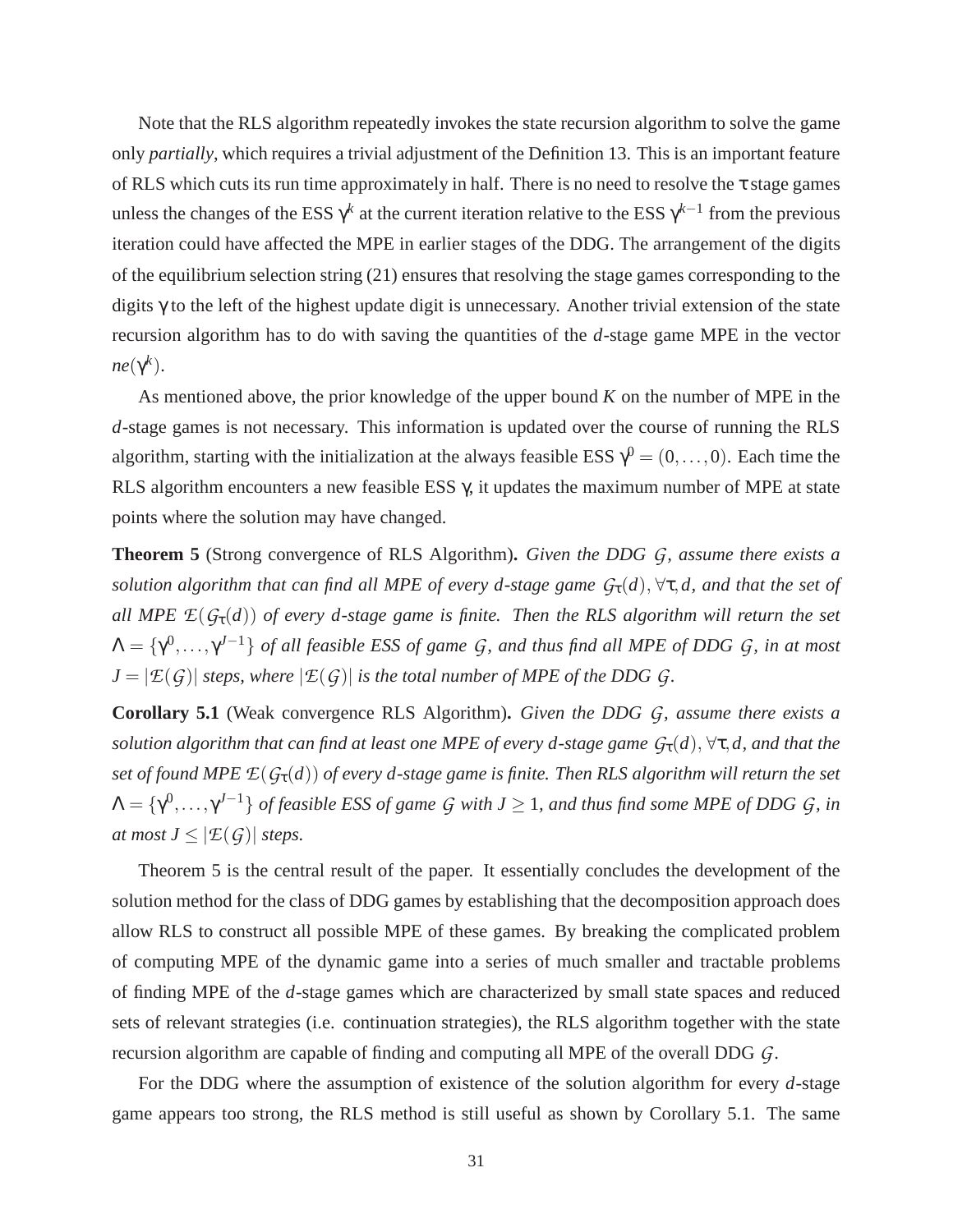principle of decomposing the complicated problem of computing MPE of the dynamic game into a series of more tractable problems applies even if the small problems appear to be still too complicated. Even in this reduced form, RLS is capable of computing a subset of the MPE of the overall game in a finite number of steps.

# **4 An Application of State Recursion and the RLS Algorithm**

In this section we present two non-trivial examples of dynamic directional games and show how we can solve these games using the state recursion and the recursive lexicographical search algorithms. We consider two versions of a dynamic model of Bertrand price competition with cost-reducing investments analyzed by Iskhakov et. al (2015). The first is the simultaneous move version of this pricing and investment game, all dimensions of which are directional, and thus the stage games are relatively simple. Our second example is the alternating move version of the same model. We introduce a state variable indicating which firm has the right to move in any given time period, thus allowing for alternating moves. Because the right of move alternates back and forth between the two players, this state variable is non-directional. We show however, that it is still possible to find all stage game MPE, despite the additional complications induced by the non-directional component. Consequently, the alternating move version of the leapfrogging model can also be handled by the RLS algorithm and we can thus find all MPE of this game as well.

### **4.1 Bertrand price and investment game with simultaneous moves**

We begin with the simultaneous move version of the leapfrogging model of Iskhakov *et. al.* (2015), which describes the economic motivation of the model in greater detail.

### **The model**

Consider a discrete-time, infinite horizon stochastic game where two firms  $j \in \{1,2\}$  are producing an identical good at a constant marginal cost *c*<sup>1</sup> and *c*2, respectively. We assume that the two firms are price setters, have no fixed costs and face no capacity constraints. We also assume that demand is perfectly inelastic. Under these assumptions, the Bertrand equilibrium for the two firms is for the cost leader to serve the entire market at a price  $p(c_1, c_2) = \max[c_1, c_2]$ . Let  $r_1(c_1, c_2)$  denote the expected profits that firm 1 earns in a single period of the Bertrand-Nash pricing game, given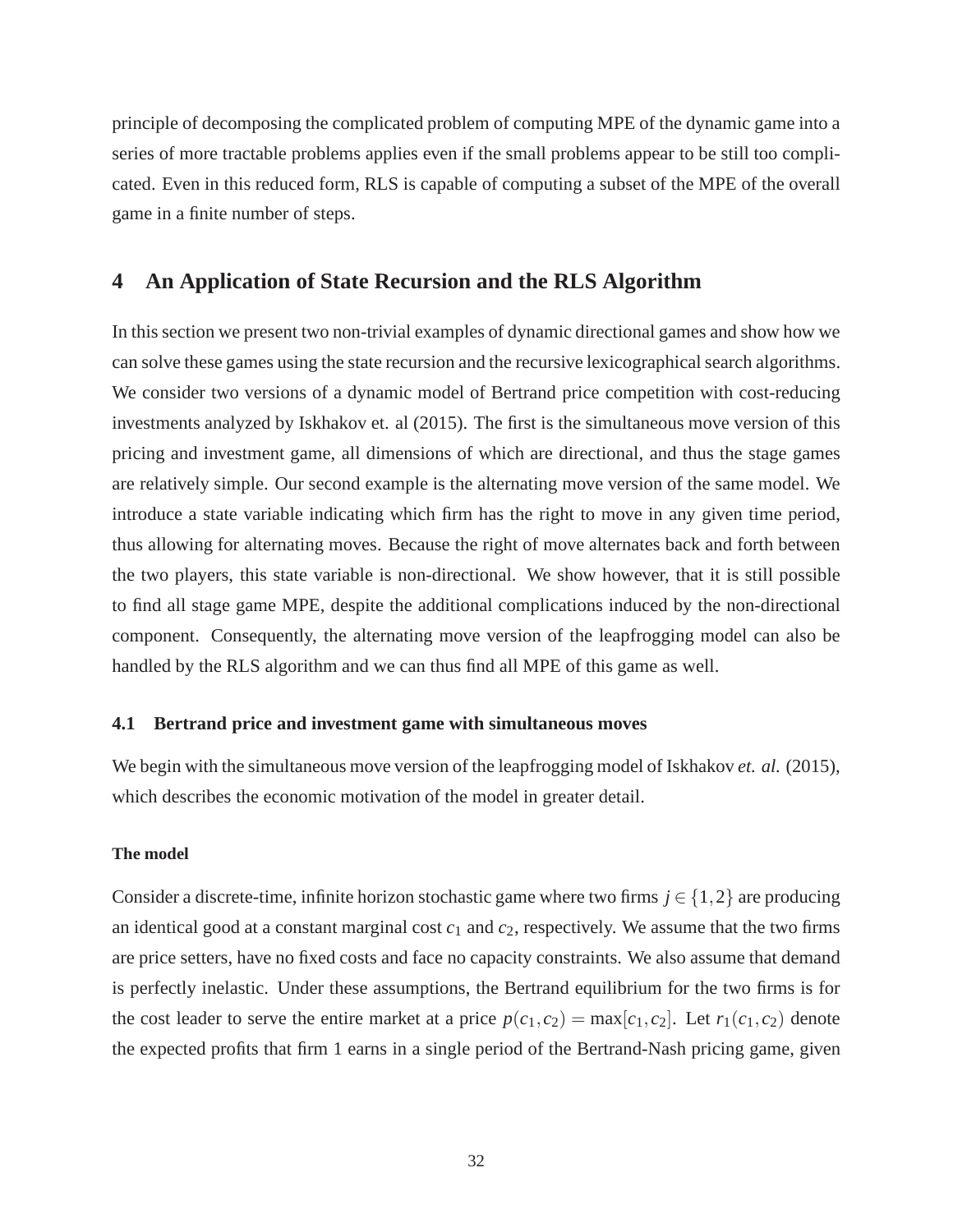by

$$
r_1(c_1, c_2) = \begin{cases} 0, & \text{if } c_1 \ge c_2, \\ \max[c_1, c_2] - c_1, & \text{otherwise,} \end{cases}
$$
 (24)

and the profits for firm 2,  $r_2(c_1, c_2)$  are defined symmetrically, i.e.  $r_2(c_1, c_2) = r_1(c_2, c_1)$ .

Both firms can make an investment to replace their existing plant with a new production facility which would bring marginal cost to the current state of the art level denoted *c*. If firm *j* purchases the current state of the art technology, then after one period of construction time it can produce at the new marginal cost of production *c*, so starting from the next period  $c_j = c$ .

Exogenous stochastic technological progress drives down the state of the art marginal cost of production over time according to a Markov process with transition probability  $\pi(c'|c)$ . With probability  $\pi(c|c)$  there is no improvement in the state of the art technology, and with probability  $1-\pi(c|c)$  the technology improves, so that next period state of the art production cost *c*' is a draw from some discrete distribution over the interval  $[0, c)$ . Both firms have equal access to the new technology conditional on paying an investment cost  $K(c)$ .

At each time period each firm *j* also incurs idiosyncratic "disruption costs" (or subsidies)  $\eta \varepsilon_j = (\eta \varepsilon_{0,j}, \eta \varepsilon_{1,j})$  associated with the choices of *not to invest* and *to invest* respectively. It is common knowledge among the two firms that  $\{\eta \varepsilon_1\}$  and  $\{\eta \varepsilon_2\}$  are independent IID (across choices, players and time periods) Type I bivariate extreme value processes with common scale parameter  $\eta \geq 0$ . Firm *j* observes its current and past idiosyncratic investment shocks  $\{\eta \varepsilon_i\}$ , but does not observe its future shocks or it's opponent's past, present, or future idiosyncratic investment cost shocks. The presence of the private shocks leads to a game of incomplete information, but because they are serially independent and thus satisfy the conditional independence condition of Rust (1987), do not have to be included into the state space of the game.

The timing of events and the corresponding information structure in the model are as follows. Each period, both firms observe the state of the industry, set their prices and *simultaneously* decide whether or not to invest in the state of the art production technology. In setting the prices, the two firms also act independently and simultaneously. Production in the current period is carried out with the existing plants independent of firms' investment decisions.

Assuming that the two firms are expected discounted profit maximizers and have a common discount factor  $\beta \in (0,1)$ , we search for stationary Markov Perfect Equilibria of the game defined in Definition 1. In particular, MPE of the investment and pricing game is a pair of value functions and a pair of strategies  $(P_j(c_1, c_2, c), p_j(c_1, c_2))$ ,  $j \in \{1, 2\}$  where  $P_j(c_1, c_2, c) \in [0, 1]$  is firm *j*'s probability of investing and  $p_j(c_1, c_2) = \max[c_1, c_2]$  is firm *j*'s pricing decision. The investment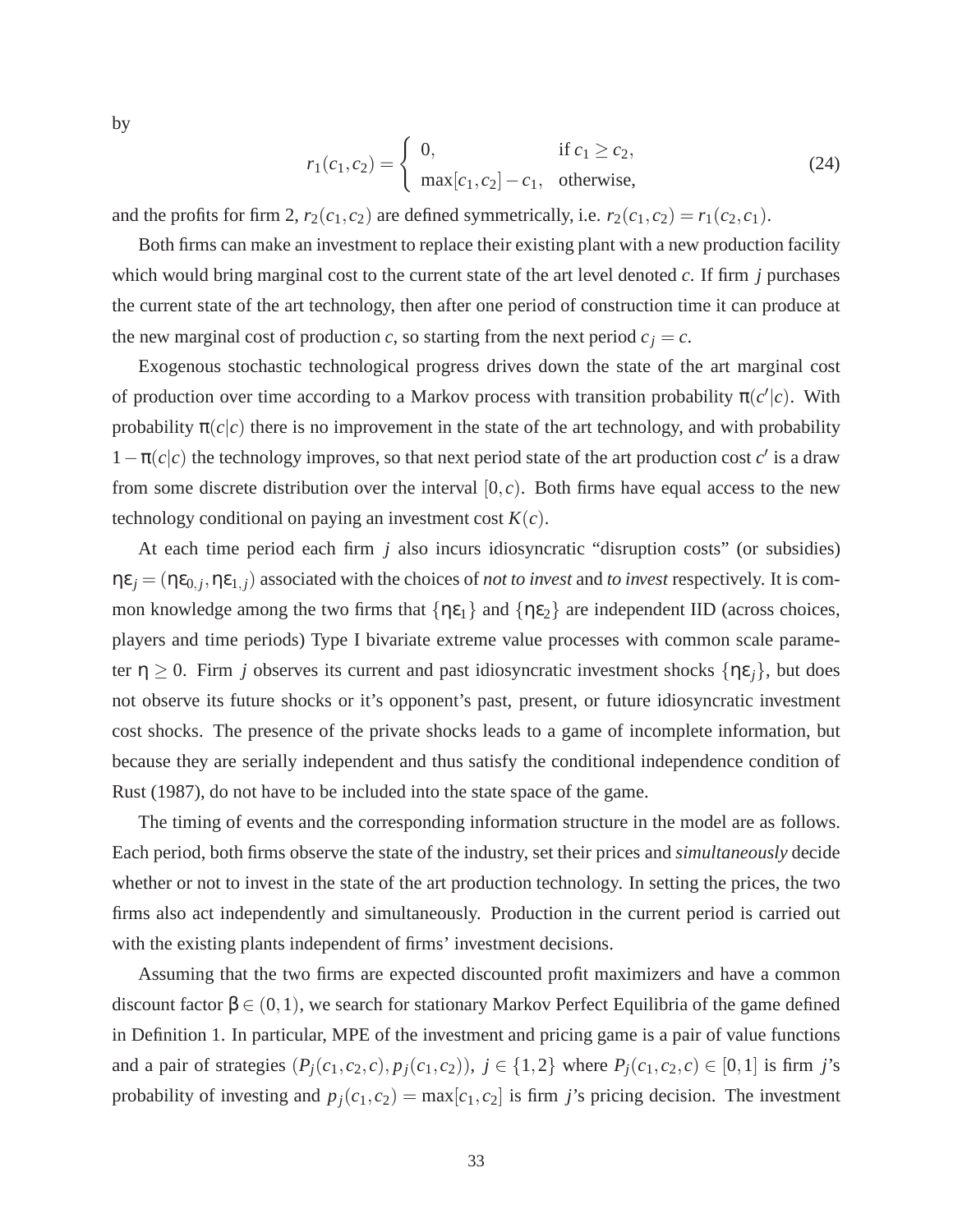function  $P_i(c_1, c_2, c)$  must maximize the expected discounted value of firm *j*'s future profit stream taking into account the investment and pricing strategies of its opponent. The value functions *V<sup>j</sup>* ,  $j = 1,2$  take the form

$$
V_j(c_1, c_2, c, \varepsilon_{0,j}, \varepsilon_{1,j}) = \max [v_{I,j}(c_1, c_2, c) + \eta \varepsilon_{0,j}, v_{N,j}(c_1, c_2, c) + \eta \varepsilon_{1,j}]
$$
(25)

where,  $v_{N,j}(c_1, c_2, c)$  denotes the expected value to firm *j* if it does not acquire the state of the art technology, and  $v_{I,i}(c_1, c_2, c, m)$  is the expected value to firm *j* if it does. These expected values are given by

$$
v_{N,j}(c_1, c_2, c) = r_j(c_1, c_2) + \beta E V_j(c_1, c_2, c, 0),\tag{26}
$$

$$
v_{I,j}(c_1,c_2,c) = r_j(c_1,c_2) - K(c) + \beta EV_j(c_1,c_2,c,1),\tag{27}
$$

where  $EV_j(c_1, c_2, c, i)$  denotes the conditional expectation of firm *j*'s next period value functions  $V_j(c_1, c_2, c, \varepsilon_{0,j}, \varepsilon_{1,j})$  depending on whether the firm invests (*i* = 1) this period or not (*i* = 0). The expected value function summarize the firms' expectations about future technological development governed by  $\pi(c'|c)$ , and their opponent's investment and pricing decisions as well as the effects of future idiosyncratic cost shocks ηε<sub>*j*</sub>. Since the two firms move simultaneously, firm j's investment decision is probabilistic from the standpoint of firm  $i \neq j$  because firm *j*'s decision depends on the cost benefits/shocks  $(\epsilon_{0,j}, \epsilon_{1,j})$  that only firm *j* observes. But since firm *i* knows the probability distribution of these shocks, it can calculate it's belief about the probability that firm *j* will invest given the mutually observed state  $(c_1, c_2, c)$ . Let  $P_i$  denote such beliefs of firm *i*. Given the assumption of extreme value distribution of  $(\epsilon_{0,j}, \epsilon_{1,j})$ ,  $P_j$  is given by the binary logit formula

$$
P_j(c_1, c_2, c) = \frac{\exp\{v_{I,j}(c_1, c_2, c)/\eta\}}{\exp\{v_{N,j}(c_1, c_2, c)/\eta\} + \exp\{v_{I,j}(c_1, c_2, c)/\eta\}}.
$$
(28)

Firm *i*'s belief of firm *j*'s probability of not investing is then  $1 - P_i(c_1, c_2, c)$ .

Further, the distributional assumption for cost shocks  $(\epsilon_{0,j}, \epsilon_{1,j})$  also allow us to express the conditional expectation  $EV_j(c_1, c_2, c)$  for each firm *j* by the well known closed form log-sum formula

$$
\int_{\varepsilon_0^j} \int_{\varepsilon_1^j} V_j(c_1, c_2, c, \varepsilon_{0,j}, \varepsilon_{1,j}) q(\varepsilon_{0,j}) q(\varepsilon_{1,j}) d\varepsilon_{1,j} d\varepsilon_{0,j} =
$$
\n
$$
\eta \log \left[ \exp\{v_{N,j}(c_1, c_2, c) / \eta\} + \exp\{v_{I,j}(c_1, c_2, c) / \eta\} \right] =
$$
\n
$$
\phi(v_{N,j}(c_1, c_2, c), v_{I,j}(c_1, c_2, c)),
$$
\n(29)

where we use  $\phi$ () to simplify the notation. Then the system of Bellman equations for the simulta-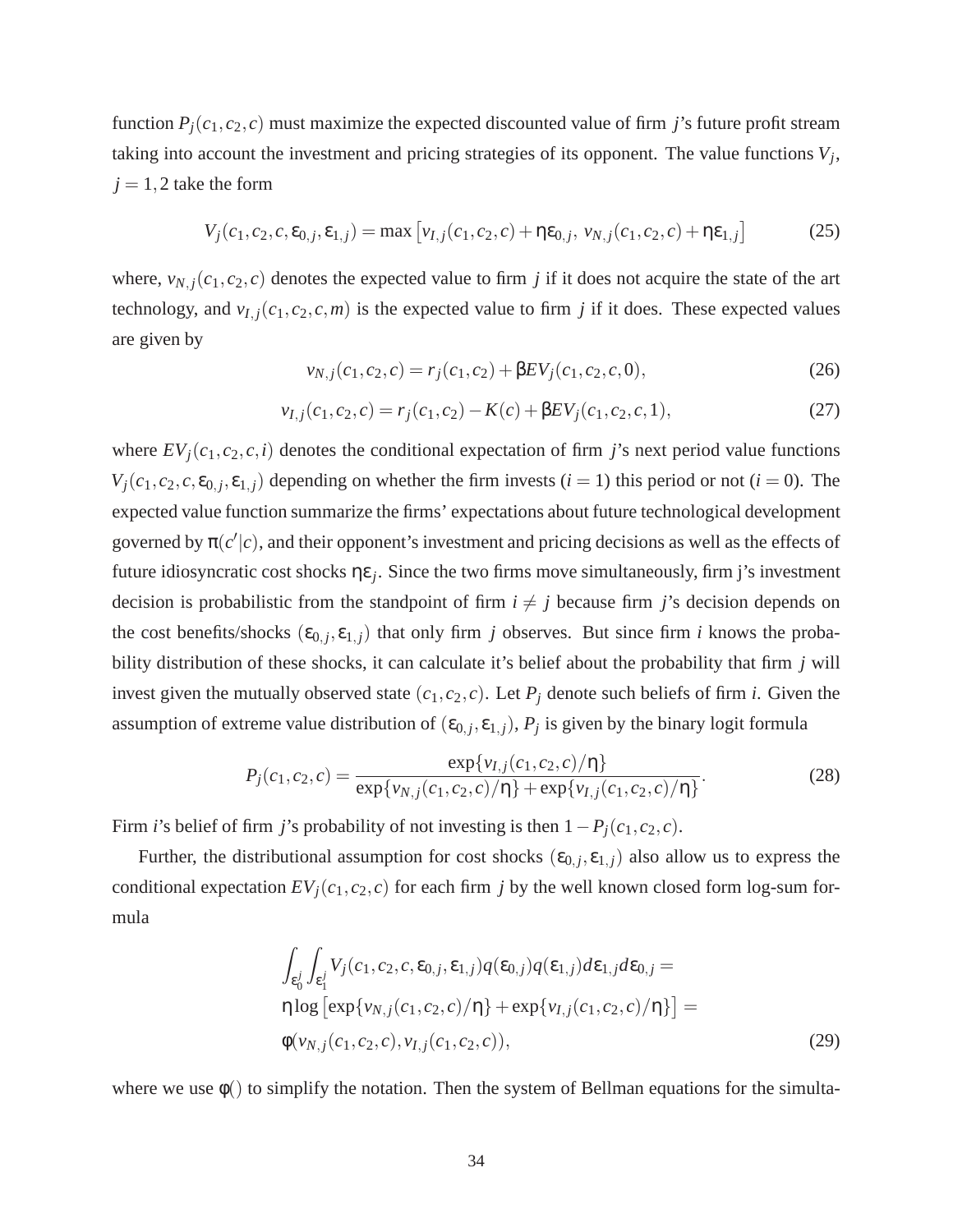neous move version of the model takes the form

$$
v_{N,1}(c_1, c_2, c) = r_1(c_1, c_2) + \beta \int_0^c \left[ P_2(c_1, c_2, c) \phi(v_{N,1}(c_1, c, c'), v_{I,1}(c_1, c, c')) + (1 - P_2(c_1, c_2, c)) \phi(v_{N,1}(c_1, c_2, c'), v_{I,1}(c_1, c_2, c')) \right] \pi(dc'|c).
$$
  
\n
$$
v_{I,1}(c_1, c_2, c) = r_1(c_1, c_2) - K(c) + \beta \int_0^c \left[ P_2(c_1, c_2, c) \phi(v_{N,1}(c, c, c'), v_{I,1}(c, c, c')) + (1 - P_2(c_1, c_2, c)) \phi(v_{N,1}(c, c_2, c'), v_{I,1}(c, c_2, c')) \right] \pi(dc'|c),
$$
  
\n
$$
v_{N,2}(c_1, c_2, c) = r_2(c_1, c_2) + \beta \int_0^c \left[ P_1(c_1, c_2, c) \phi(v_{N,2}(c, c_2, c'), v_{I,2}(c, c_2, c')) + (1 - P_1(c_1, c_2, c)) \phi(v_{N,2}(c_1, c_2, c'), v_{I,2}(c_1, c_2, c')) \right] \pi(dc'|c).
$$
  
\n
$$
v_{I,2}(c_1, c_2, c) = r_2(c_1, c_2) - K(c) + \beta \int_0^c \left[ P_1(c_1, c_2, c) \phi(v_{N,2}(c, c, c'), v_{I,2}(c, c, c')) + (1 - P_1(c_1, c_2, c)) \phi(v_{N,2}(c_1, c, c'), v_{I,2}(c_1, c, c')) \right] \pi(dc'|c).
$$
  
\n(30)

#### **Directionality of the simultaneous move game**

The state of the art marginal cost of production, *c<sup>t</sup>* , is trivially a *directional* state variable since it can only improve. It also has a natural absorbing state  $c_t = 0$ , <sup>12</sup> which together with some initial level of the state of the art cost *c*<sup>0</sup> allow for finite discrete approximations of the state space by discretizing the interval  $[0, c_0]$ . Further, it is easy to see that the remaining two state variables in the model, *c*<sup>1</sup> and *c*2, are also directional because in the absence of depreciation once an investment is made by either firm, its marginal cost of production will equal the current state of the art cost *c*. Hence, all state variables of the simultaneous move Bertrand pricing and investment game belong to the "directional" component of the state space. Using notation of Section 2, the directional variable is equal to the entire state vector,  $d = (c_1, c_2, c)$ , i.e,  $S = D$  and *X* is a singleton (i.e. can be treated as not existing). Because for every point of the state space  $c_1, c_2 \geq c$ ,  $S = D$  is a 3dimensional pyramid with apex at the point  $(c_0, c_0, c_0)$  and the base given by a Cartesian product  $[0, c_0] \times [0, c_0]$  on the  $(c_1, c_2)$  plane.

Figure 5 presents the induced DAG (see Definition 7) for the game with *n* = 4 points on the grid for costs. Each dot represents the state vector  $(c_1, c_2, c)$  and arrows represent possible transitions between points in the state space. Dashed boxes enclose different *layers* of the state space pyramid corresponding to different values of *c*: from the apex where  $c = c_1 = c_2 = c_0$  to the base of the pyramid where  $c = 0$  (the rightmost box). White colored dots in each layer represent "interior" points" in each layer, i.e.  $(c_1, c_2, c)$  where  $c_1, c_2 > c$ . The grey dots represent "edges",  $(c, c_2, c)$  and

 $12$ We assume without loss of generality that the largest lower bound of the state of the art cost is zero.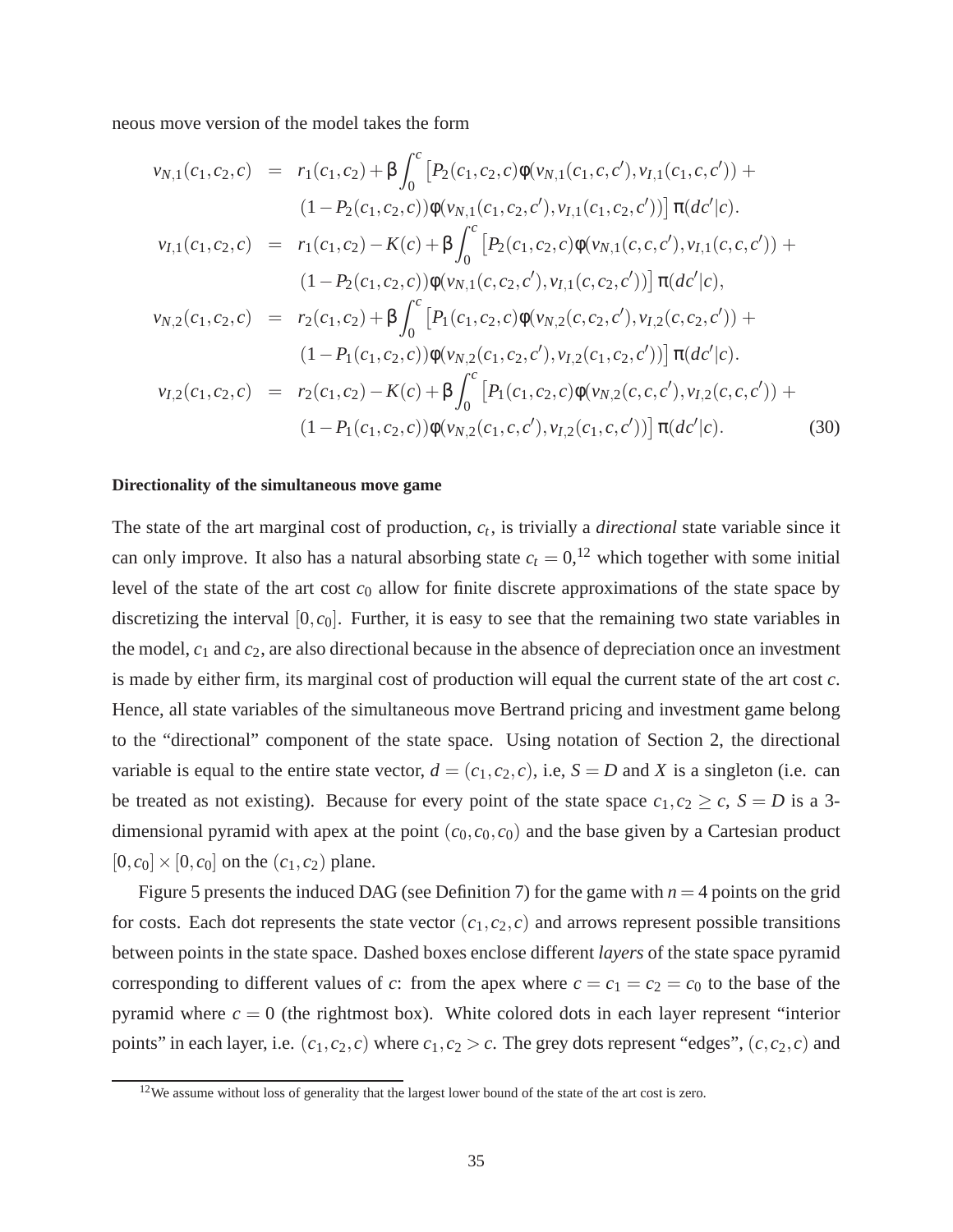

Notes: Each dot represents a vector  $(c_1, c_2, c)$ . Dashed boxes enclose different layers of the state space pyramid: from the apex to the end game. White colored dots in each layer represent interior points  $(c_1 > c, c_2 > c)$ , grey dots represent edges  $(c_1 = c \text{ or } c \text{)}$  $c_2 = c$ ), and solid black dots represent the corners  $(c_1 = c_2 = c)$ . Only transitions from the transitive reduction are shown between layers, but a full set of transitions can be reconstructed by considering the transitive closure of the presented graph. The state variables  $c_1$ ,  $c_2$  and  $c$  are defined on a grid with  $n = 4$  values. For clarity not all possible transitions are shown in the DAG,  $\mathcal{D}(\mathcal{G})$ .

Figure 5: Possible transitions between state points in the dynamic Bertrand investment and pricing game

 $(c_1, c, c)$ . The solid black dots represent the  $(c, c, c)$  "corners" where  $c_1 = c_2 = c$ .

The DAG in Figure 5 represents the coarsest common refinement (join)  $\succ_G$  of *strategy-specific* partial orders  $\succ_{\sigma}$  over the state space given by the union over all feasible strategies  $\sigma \in \Sigma(G)$ according to Theorem 1. In this case,  $(c'_1, c'_2, c') \succ_{\mathcal{G}} (c_1, c_2, c)$  *iff*  $c' < c$  or  $c' = c$  and  $c'_1 < c_1$  or  $c_2' < c_2$ . Thus, only transitions between the "layers" of the state space that correspond to exogenous technological improvements (lower values of *c*) take place independently from the actions of the players. All transitions within the layers are strategy-specific, and the definition of  $\succ_G$  insures that it is the coarsest common refinement of all the strategy-specific partial orders  $\succ_{\sigma}$ .

Consider, for example, some interior point  $(c_1, c_2, c)$  at a time period when no technological improvement takes place. Under all strategies  $\sigma$  that assign a positive probability of investment to firm 1 in this point and zero probability of investment to firm 2, the game may transit to a point at the edge  $(c, c_2, c)$ . Conversely, under all strategies  $\sigma$  that assign zero probability of investment to firm 1 and a positive probability of investment to firm 2, the game may transit to a point at the opposite edge  $(c_1, c, c)$ . Finally, under all strategies  $\sigma$  that assign positive probabilities of investment to both firms there can be a transition to the corner  $(c, c, c)$ . These transitions are indicated with arrows from white dots to grey and black dots respectively. Under any strategy it is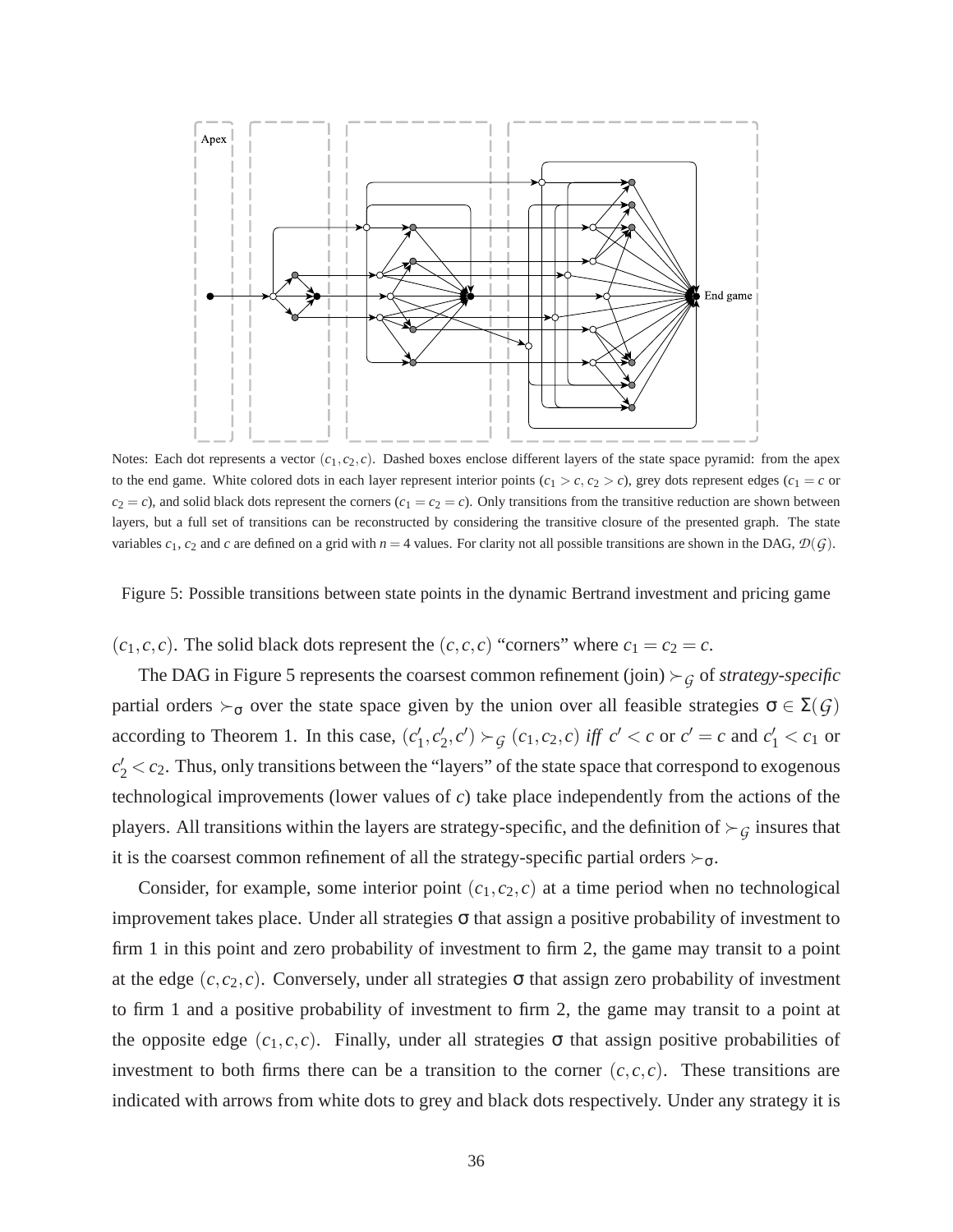only possible to move from the edges to the corner (unless the technology improves) as indicated by the arrows from grey to black dots. If technology improves, so that  $c' < c$ , the state of the industry can move to the interior points at lower levels of the state space pyramid. These transitions are indicated with the arrows that cross the borders of the dashed boxes in Figure 5.

Figure 5 contains many points that are not connected (in one or several steps) indicating that they are not comparable under  $\succ_G$ , i.e. under any strategy. It is not hard to verify that when any two points are not comparable, it is because they do not communicate, so the no loop condition (as per Definition 3) is satisfied. Indeed, because from any interior point only transitions to the edges or the corner are possible, the inner points do not communicate. Similarly, because from any edge point the only possible transitions are to the corner, the points on the edges also don't communicate. Further, it is not hard to verify that there are no two strategies that result in the opposite transitions between any two points in the state space, implying that all strategy specific partial orders  $\succ_{\sigma}$  in the game are pairwise consistent according to Definition 4. If this was not true, the graph in Figure 5 that illustrates the union of strategy specific partial orders  $\succ_{\sigma}$ , would end up having two-way transitions between some points, i.e. loops, which would imply that the graph is not a DAG. Therefore, the Bertrand pricing and investment game satisfies Definition 5 and thus is a DDG.

Application of the DAG recursion algorithm (see Lemma 2) to the DAG in Figure 5 splits the state space into the stages by layer (indicated by dashed line in Figure 5) and the type of the points (indicated by color in Figure 5). The endgame stage ( $\tau = \mathcal{T}$ ), is the (0,0,0) corner, corresponding to the rightmost black dot in Figure 5. The *T*-stage game  $G(T)$  has a state space consisting of a single point (0,0,0), and therefore effectively constitutes an infinitely repeated Bertrand pricing game with investments only taking place because of idiosyncratic private shocks when  $\eta > 0$ .

The next stage corresponding to  $\tau = \mathcal{T} - 1$  consists of the  $2(n - 1)$  edge states of the form  $(c_1,0,0)$  and  $(0, c_2, 0)$ . Thus, there are multiple values of the directional state variable in this stage, but because they do not communicate with each other, each separate point induces an infinite horizon  $d$ -subgame in which the cost vector may remain the same or change to  $(0,0,0)$  at some future time period. So, the only possible "direction" of movement is to the stage *T* . Because of no communication, each of these *d*-subgames can be solved independently of each other in the inner loop of the state recursion algorithm. By "solution" we mean finding a MPE of the *d*-stage game in accordance with Theorem 3, that is, within the class of continuation strategies that revert to the MPE in state  $(0,0,0)$  (stage  $\mathcal T$ ) that was already found in the previous step of the state recursion algorithm.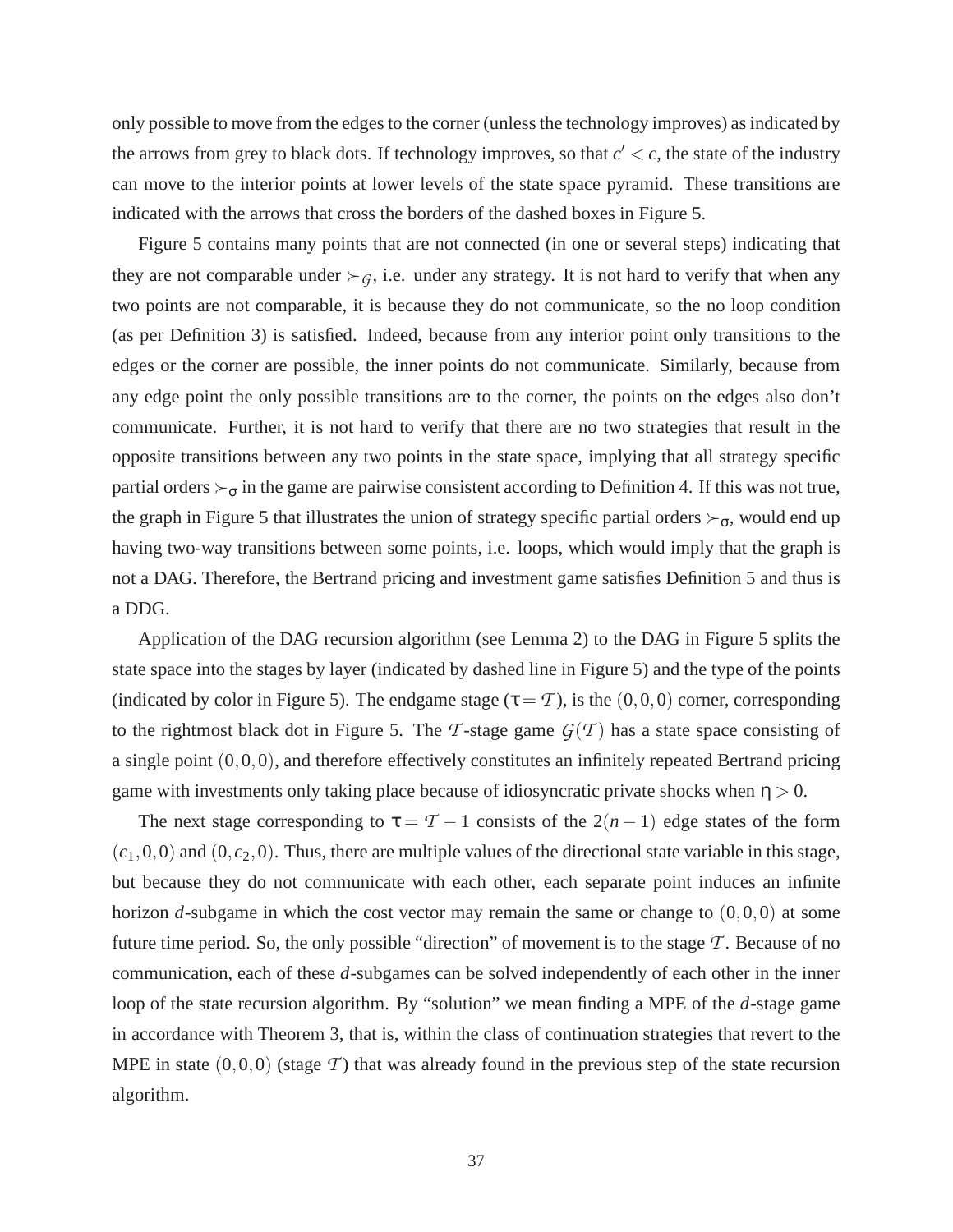The next stage  $\tau = T - 2$  consists of the interior points in the bottom layer where  $c_1, c_2 > c$ , and  $c = 0$ . These points also don't communicate with each other, and thus form  $(n-1)^2$  independent *d*-subgames which are solved taking into account the solutions on the edges and in the corner of the bottom layer. The stage after that,  $\tau = T - 3$ , equals the  $(c, c, c)$  corner stage in the second to last layer of the game where  $c > 0$ , and so on.

**Theorem 6** (Solution method for the *d*-stage games in simultaneous move leapfrogging game)**.** *When* η = 0 *there exists an exact, non-iterative algorithm that finds all MPE of every d-stage game in the Bertrand pricing and investment game with simultaneous moves, given an equilibrium selection rule* Γ*. The number of possible MPE in any d-stage game is either 1, 3 or 5.*

Theorem 6 ensures that for the case of  $\eta = 0$  the conditions for Theorem 5 are satisfied, which implies that the state recursion and RLS algorithms developed in the previous sections can find all MPE of the Bertrand pricing and investment game.

Figure 6 provides some intuition on how the algorithm is able to find all MPE of each stage game and why the number of MPE is either 1, 3 or 5. Each panel plots on the unit square the *best response correspondences* of the two firms, i.e. mappings  $P_1(c_1, c_2, c, P_2)$  and  $P_2(c_1, c_2, c, P_1)$  that specify the probability of investment for each firm as a function of their belief about the probability of investment by their opponent,  $P_2$  and  $P_1$ .

In the corner states  $(c, c, c)$ , we prove that it is a dominant strategy for both firms not to invest, so the best response correspondences take the value 0 regardless of the probability of the investment by the opponent. In these states there is only a single pure strategy MPE where neither firm invests. This situation is shown on the leftmost panel of Figure 6, where the horizontal solid line (best response of firm 1) intersects with the vertical dashed line (best response of firm 2) only once in the point  $(0,0)$ . The same situation is typical for the edge states  $(c_1, c, c)$  and  $(c, c_2, c)$ .

However, in the interior states  $(c_1, c_2, c)$  where  $c_1 > c$  and  $c_2 > c$ , it may be optimal for firm 1 to invest if  $P_2$  is sufficiently small, but not if  $P_2$  is sufficiently large. For some values of  $P_2 \in (0,1)$ it may so happen that firm 1 is indifferent between investing and not investing. At these values any probability of investing is equally good response for firm 1, and thus the best response correspondence takes all values on the interval  $[0,1]$ . Similarly firm 2 may be indifferent between investing and not investing for some values of  $P_1$ . It follows that the pair  $(P_1, P_2)$  then constitutes a mixed strategy MPE of this stage game.

In the proof of Theorem 6 we characterize all such points of indifference and show that there can be at most two such points for each firm. The typical patterns of intersection of the two best response functions corresponding to this result are shown in the three rightmost panels of Figure 6.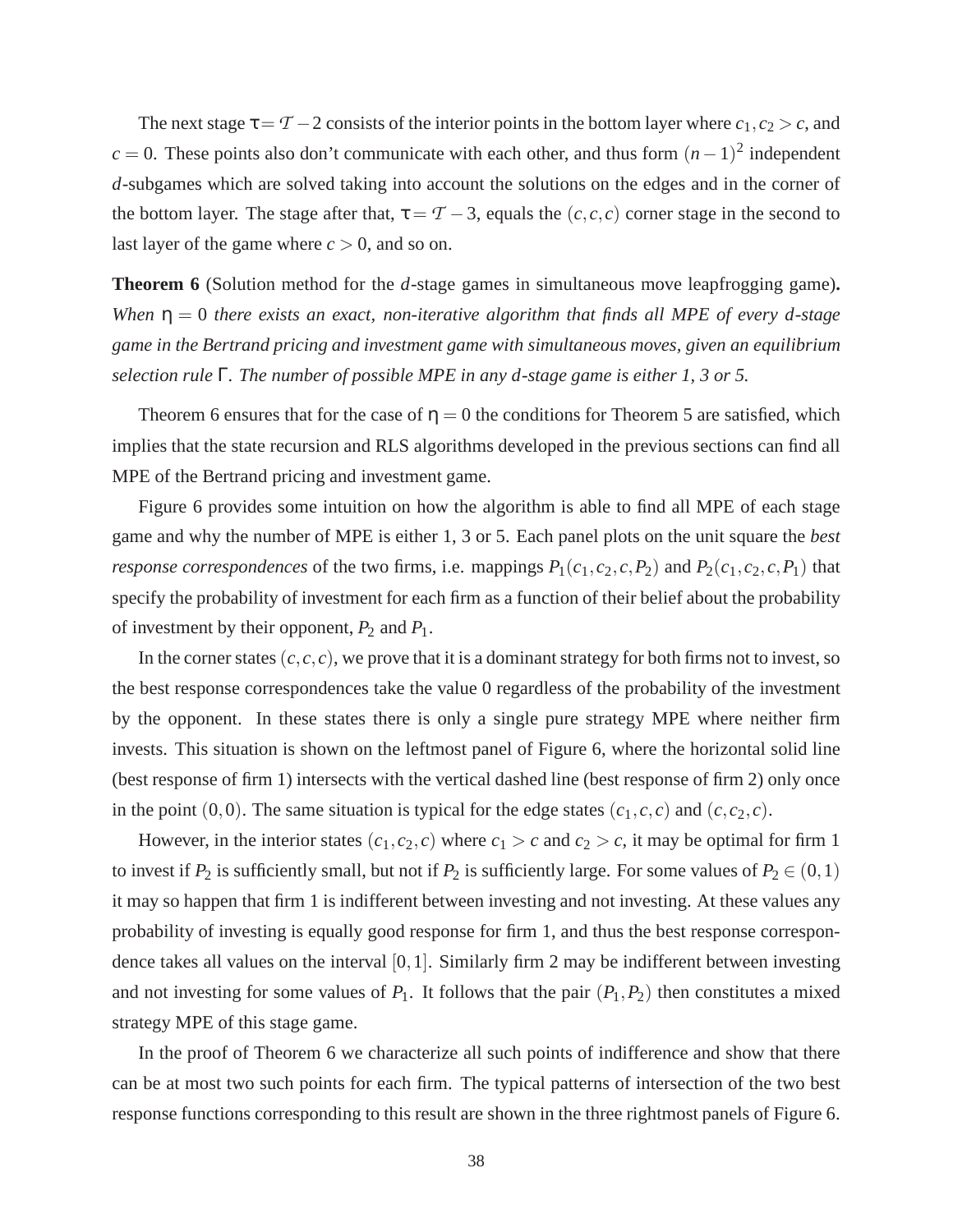

Notes: Typical patterns of the best response correspondences of firm 1 (solid red) and firm 2 (dashed black) are shown on the unit square of the  $(P_2, P_1)$ -plane. Left panel shows the single pure strategy no-investment MPE in the corner  $(c, c, c)$ -stage games, and is also typical for the edge  $(c_1, c, c)$ -stage games and  $(c, c_2, c)$ -stage games  $(c_1, c_2 > c)$ . The right three panels show three typical MPE structures with 3 and 5 equilibria in the internal  $(c_1, c_2, c)$ -stages  $(c_1, c_2 > c)$ . The exact parameter values used to produce these plots are available upon request.

Figure 6: Best response patterns and MPE of the simultaneous move stage game when  $\eta = 0$ 

The second panel in the figure plots the best response correspondences of the two firms when both have a single point of indifference. Notice that these graphs intersect at *three points* in this case. One intersection is at the mixed strategy MPE, but there are two other intersections at the corners of the square. These two intersections correspond to pure strategy *anti-coordination* MPEs where one firm invests and the other doesn't.

The third panel in Figure 6 shows the case when there are two values of  $P_2$  that make firm 1 indifferent between investing and not investing. In this case the best response correspondence can be both hump-shaped and U-shaped. This leads to three MPE, one of which is pure and the other two are mixed. There can also be stage game MPE with 5 MPE, when the best response correspondences are U-shaped or hump-shaped, as shown in the rightmost panel of Figure 6.

The algorithm we developed that finds all MPE of every stage game is a *combinatoric algorithm*, i.e. it finds the MPE exactly (to the machine precision) by calculating the real roots of two quadratic equations and checking whether these roots lie on the unit interval. Further, the algorithm is *non-iterative*, i.e. there is no need for iterative root finding or equation solving using Newtontype method or successive approximations to compute firms' values or equilibrium probabilities of investment.

A similar result for the case of  $\eta > 0$  is omitted for space considerations, and is available upon request. In this case the analytical characterization of *d*-stage game MPE is more involved, and computing stage equilibria for every  $d = (c_1, c_2, c)$  is more computationally costly and does requires iterative methods to compute the intersections of the firms' best response functions and the implied value functions. Yet, the RLS algorithm allows us to compute all MPE of the overall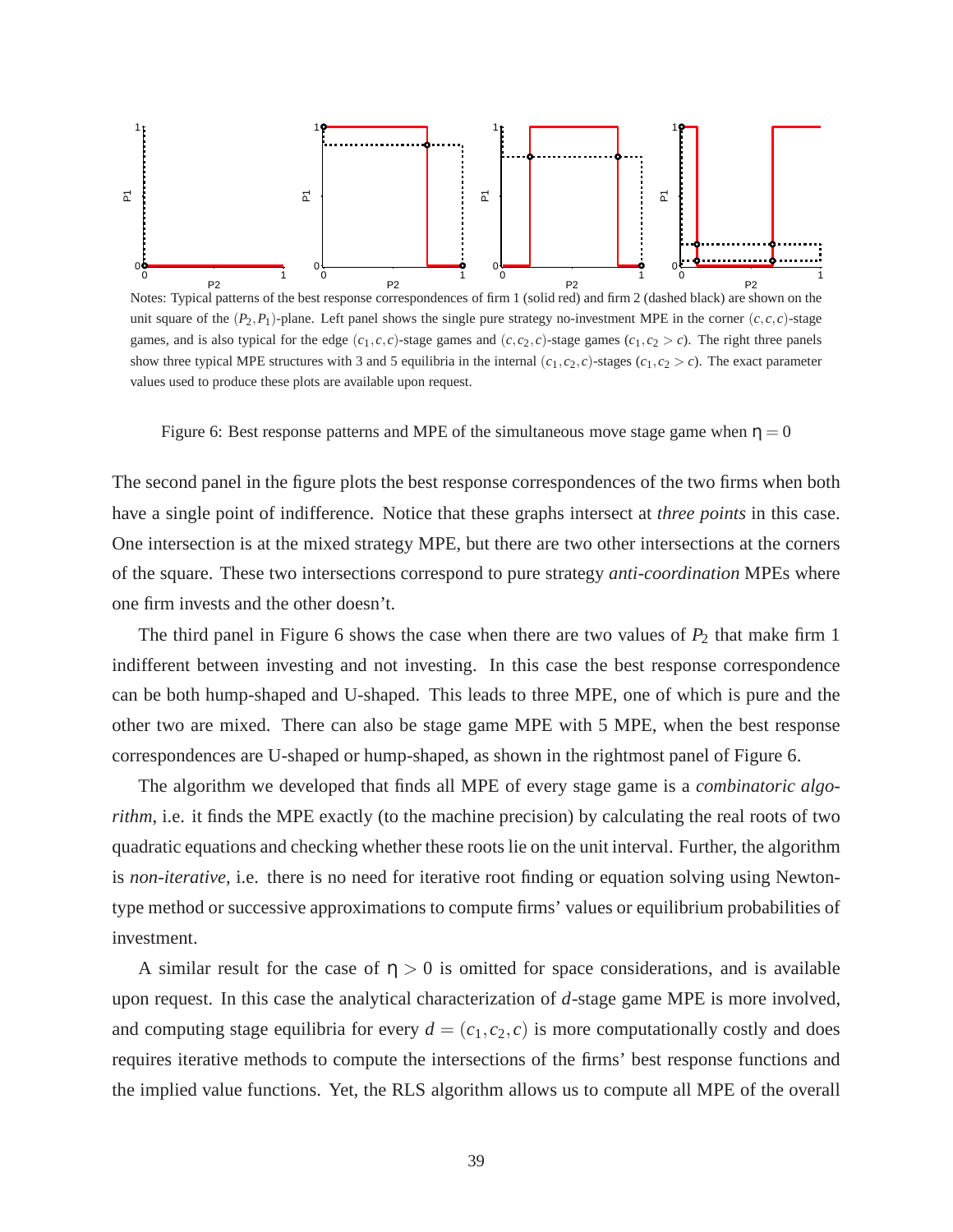

Notes: Each column refers to a digit in the ESS and thus corresponds to a state point. The "corner" (where  $c_1 = c_2 = c$ ), the "edges" (where  $c_1 = c$  and  $c_2 = c$ ), and the "interior" points (where  $c_1 > c$  and  $c_2 > c$ ) are marked with symbols "c", "e" and "i".

Figure 7: Graphic representation of RLS algorithm.

leapfrogging game when  $\eta > 0$ .

#### **Finding all MPE using RLS**

Assume  $\eta = 0$ . Theorem 6 establishes that state recursion is guaranteed to find all *d*-stage game MPE given a fixed equilibrium selection rule Γ. In this section we illustrate RLS algorithm using simultaneous move leapfrogging game with the number of points on the grid for costs is  $n = 3$ .

The first three rows in Figure 7 present a possible indexing of the ESS digits corresponding to *d*-substages within the stages of the game indexed with  $\tau$  in the first row of the table. The top line contains indicators of the type of the points with "c", "e" and "i" denoting respectively corner, edge and interior. Note that while there are  $n = 14$  state points, there are only  $T = 7$  stages in this game and hence there are multiple ways we can order the state points within each stage τ and still obey the ordering of the stages of the game. The chosen order of digits of the ESS string is given in the second and third rows of the table in Figure 7.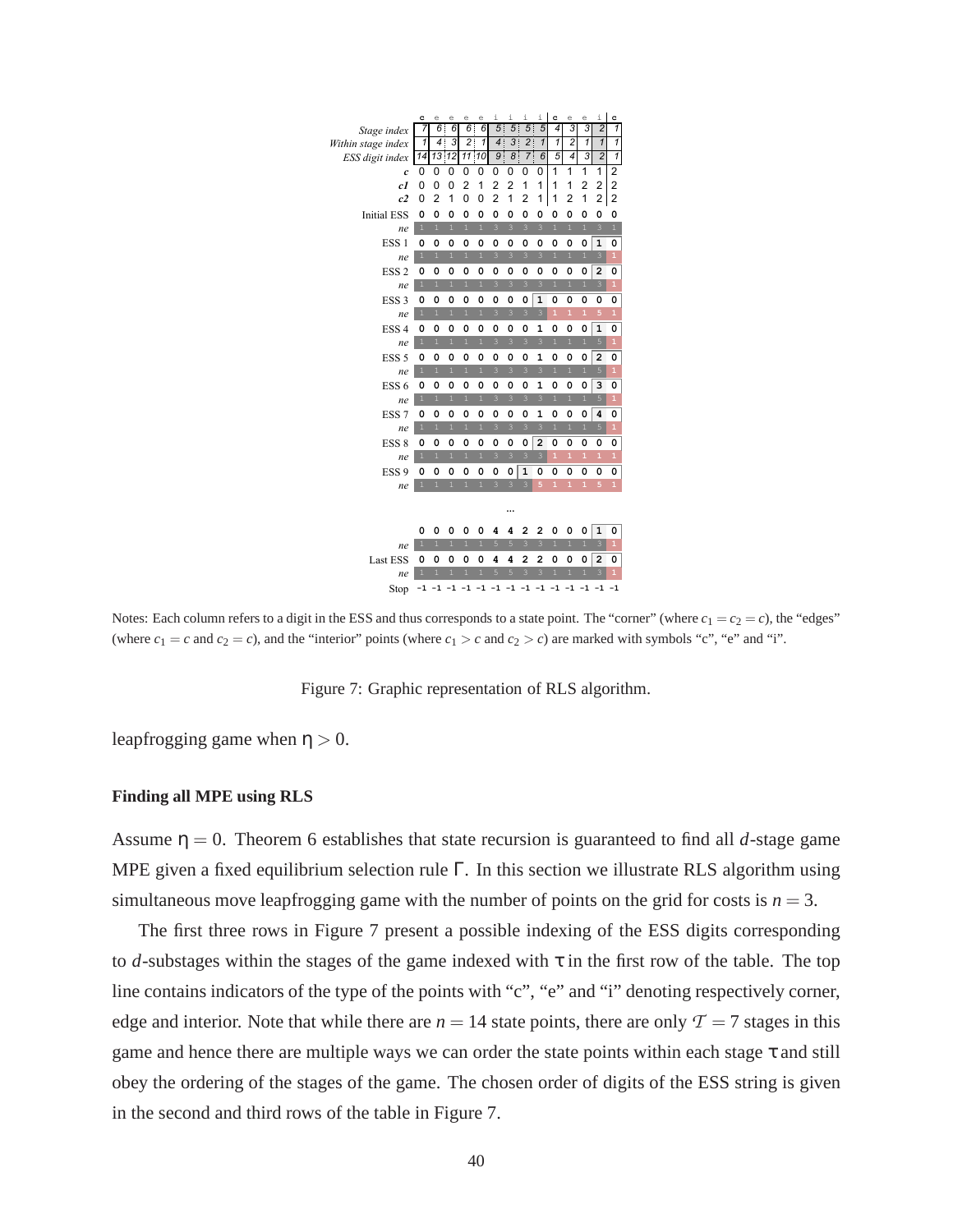Each column corresponds to a state point and thus to a digit in a ESS. The next three rows in Figure 7 explicitly specify the values of the state variables  $(c_1, c_2, c)$  corresponding to particular ESS digits. Starting from the right, the lowest digit represents the top layer the game with a single point  $c_1 = c_2 = c = c_0 = 2$ . As we explained above, the solution in this initial state depends on all subsequent points of the state space, whereas the opposite is true for the endgame where  $c_1 = c_2 = c = 0$  and which corresponds to the highest digit 14. The ESS digits are arranged in such a way as to obey the ordering of the stages of the game, namely stages with lower index  $\tau$  are located to the right and correspond to the lower digits. The solution associated with a given digit in the ESS,  $\gamma_{i,\tau}$ , does not depend on the equilibrium selected at higher stages (digits to the right), but only depends on the equilibrium selected an lower states (digits to the left  $\gamma_{\geq \tau}$ ).

We begin RLS with the initial ESS,  $\gamma^0$  that consist of zeros at all 14 digits and solve for all MPE given the induced equilibrium selection rule, i.e. a rule that selects the "first" equilibrium in each *d*-stage game. Having computed all MPE using the state recursion algorithm, we obtain the number of MPE at each *d*-stage game, which we collect in the vector  $ne(\gamma^0)$ . The MPE at the corner and edge *d*-stage games have unique MPE, whereas interior substages can have either 1, 3, or 5 equilibria depending on parameters of the model. Figure 7 presents the case when  $ne(\gamma^0)$ equals 3 for all interior points as indicated in the top "*ne*" line.

The next feasible ESS is found by adding 1 to ESS in  $ne(\gamma^0)$  variable base arithmetic. Since  $ne<sub>1,1</sub> = 1$  (the two subscripts should be read from the first two rows in Figure 7), adding 1 changes not the first but the second ESS digit. This implies that in principle the number of MPE in the stage game corresponding to the first ESS digit might change when the state recursion is run with the new ESS. As explained in Section 3.4 the state recursion only has to be run for the points which are affected by the change of ESS, in this case only for the point  $(2,2,2)$ . The updated number of stage game MPE is marked by color in the next "*ne*" line. Again, adding 1 in  $ne(\gamma^1)$  arithmetic changes the second ESS digit, which in  $\gamma^2$  takes the value of 2.

Note that sometimes changing the ESS at lower levels not only affects the value functions and strategies at higher levels, it may also result in a different number of MPE. This is the case when we move from  $\gamma^2$  to  $\gamma^3$ , where the number of MPE at the only point of stage  $\tau = 2$  increases from 3 to 5. This causes no problem for RLS, as the base in the variable base arithmetic is updated accordingly. In general, the feasibility of each particular ESR string  $\gamma$  is simply defined through the set of inequalities on the digits given in Lemma 5. Using the simple successor function in variable base arithmetic ensures that the feasibility condition is satisfied, and we can continue the RLS loop until it is no longer possible to find an ESS that satisfies the feasibility constraint. When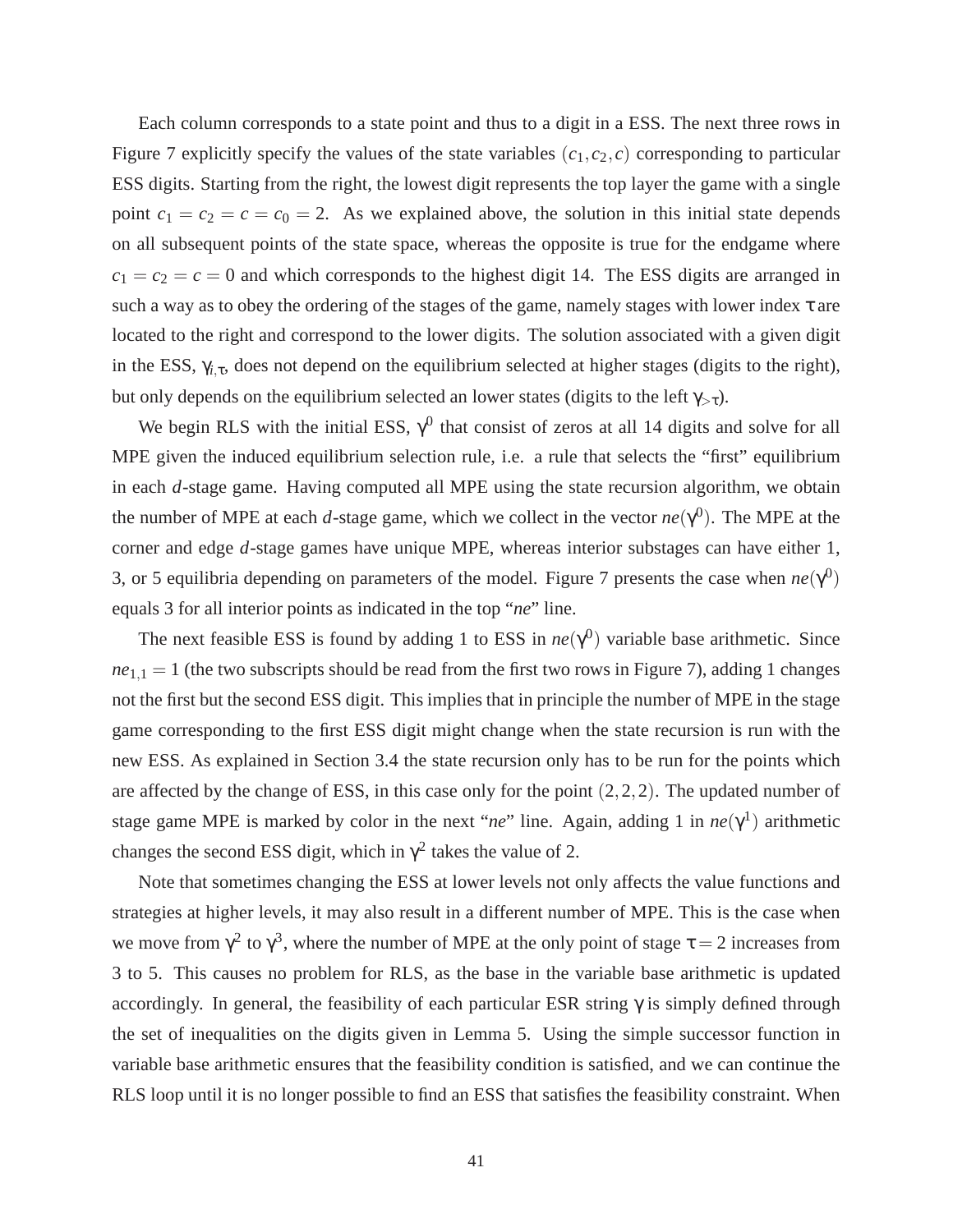the process is completed we have found all MPE of the overall Bertrand price and investment DDG.

# **4.2 Bertrand price and investment game with alternating moves**

We now turn to our second example, which is an alternating move version of the model outlined above. As before, we assume that firms simultaneously set their prices after having made their investment choices. However their investment choices are no longer made simultaneously. Instead, the right to move alternates between the two firms. Let  $m \in \{1,2\}$  be a state variable that indicates which of the two firms is allowed to undertake an investment at a given time period. We will assume that  $\{m\}$  evolves as an exogenous two state Markov chain with transition probability  $f(m'|m)$ independent of the other state variables  $(c_1, c_2, c)$ , and that  $f(m'|m)$  is common knowledge.

In the alternating move case, the Bellman equations for the two firms lead to a system of eight functional equations for  $(v_{N,j}(c_1, c_2, c, m), v_{I,j}(c_1, c_2, c, m))$  for  $j, m \in \{1, 2\}$ . Note that the interpretation of the first subscript is slightly changed  $\equiv N$  and *I* in the alternating move game denote if the investment is made in the current period by the firm that has the right to move. Below we write out the four Bellman equations for firm 1, but we omit the value functions for firm 2 to save space as they are defined similarly.

$$
v_{N,1}(c_1, c_2, c, 1) = r_1(c_1, c_2) + \beta f(1|1) \int_0^c \phi(v_{N,1}(c_1, c_2, c', 1), v_{I,1}(c_1, c_2, c', 1)) \pi(c'|c)dc' +
$$
  
\n
$$
\beta f(2|1) \int_0^c ev_1(c_1, c_2, c') \pi(dc'|c)
$$
  
\n
$$
v_{I,1}(c_1, c_2, c, 1) = r_1(c_1, c_2) - K(c) + \beta f(1|1) \int_0^c \phi(v_{N,1}(c, c_2, c', 1), v_{I,1}(c, c_2, c', 1)) \pi(c'|c)dc' +
$$
  
\n
$$
\beta f(2|1) \int_0^c ev_1(c, c_2, c') \pi(dc'|c)
$$
  
\n
$$
v_{N,1}(c_1, c_2, c, 2) = r_1(c_1, c_2) + \beta f(1|2) \int_0^c \phi(v_{N,1}(c_1, c_2, c', 1), v_{I,1}(c_1, c_2, c', 1)) \pi(c'|c)dc' +
$$
  
\n
$$
\beta f(2|2) \int_0^c ev_1(c_1, c_2, c') \pi(dc'|c)
$$
  
\n
$$
v_{I,1}(c_1, c_2, c, 2) = r_1(c_1, c_2) + \beta f(1|2) \int_0^c \phi(v_{N,1}(c_1, c, c', 1), v_{I,1}(c_1, c, c', 1)) \pi(c'|c)dc' +
$$
  
\n
$$
\beta f(2|2) \int_0^c ev_1(c_1, c, c') \pi(dc'|c).
$$
  
\n(31)

where

$$
ev_1(c_1, c_2, c) = P_2(c_1, c_2, c, 2)v_{I,1}(c_1, c_2, c, 2) + [1 - P_2(c_1, c_2, c, 2)]v_{N,1}(c_1, c_2, c, 2).
$$
 (32)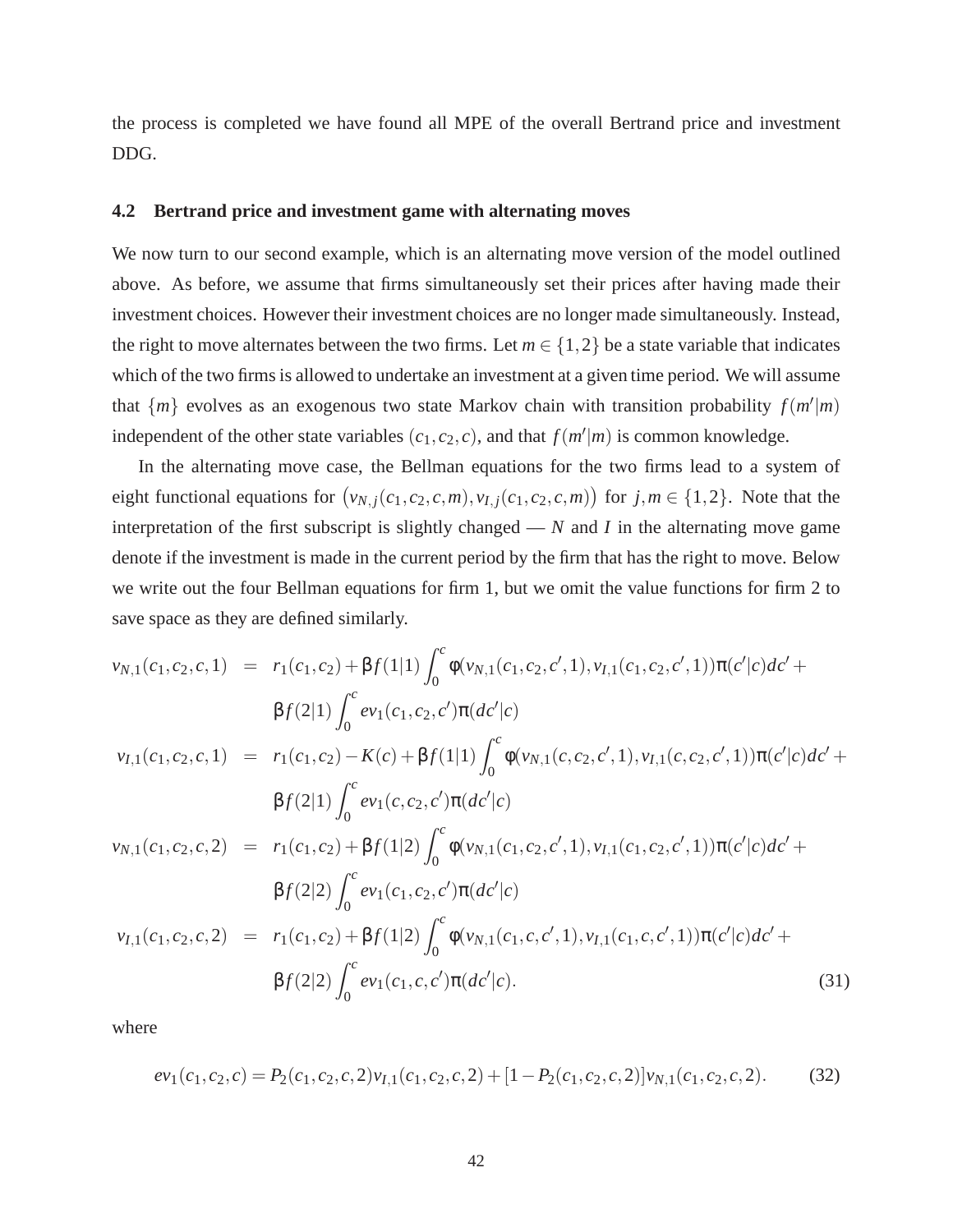Note that neither firm is allowed to invest out of turn, i.e.  $P_2(c_1, c_2, c, 1) = P_1(c_1, c_2, c, c, 2) = 0.$ 

In this example not all state variables are directional, since the right to move alternates back and forth between the two players, and thus we treat dimension  $m \in \{1,2\} = X$  of the state space as non-directional, while the directional component is  $d = (c_1, c_2, c) \in D$  as before. Despite this additional complexity, the partial order over *D* is the same as in the simultaneous move example above, and we can still solve every  $(c_1, c_2, c)$ -stage game. In particular, it can be shown that the eight functional equations (four of which are given by (31) above) at the each stage game  $G(\tau-1)$ , can be solved directly given the solution at the previously calculated stage games  $G(\tau)$ and a deterministic equilibrium selection rule Γ. Thus, state recursion and RLS algorithms apply, allowing for a full solution of the alternating move pricing and investment game.

**Theorem 7** (Solution method for the *d*-stage games in alternating move leapfrogging game)**.** *When* η = 0 *there exists an exact non-iterative algorithm that finds all MPE of every d-stage game in the Bertrand pricing and investment game with stochastically alternating moves. The number of possible MPE in any d-stage game is either 1 or 3.*

# **4.3 Performance of the solution algorithms**

Theorems 6 and 7 ensure that the key assumptions required for the validity of the state recursion and RLS algorithms are satisfied, and thus these methods can be applied to both versions of the Bertrand pricing and investment game. RLS reveals that these games have a surprisingly rich set of MPE. Figure 8 displays the computed equilibrium expected profits of the two firms in both versions of the game at the apex  $(c_0, c_0, c_0)$ . With only 5 points in the grid of the costs, there are around 200 million MPE in the simultaneous move version of the game (shown in the left panel of the figure), and with only 6 points in the grid of the costs, there are around 3 million MPE in the alternating move version with random alternation of the right to move.

Table 1 reports the CPU time required to compute all MPE of several specifications of the Bertrand pricing and investment game of different sizes using MacBook Pro computer with 2.7 GHz Intel Core i7 processor. Comparing the run times for the three simultaneous moves games, it is obvious that due to a sharply increasing number of times the state recursion (or partial state recursion) is invoked in the RLS loop the runtimes increase rapidly, at the same rate as the number of MPE it finds. Yet, comparing the runtimes for the largest game with simultaneous moves to that of the alternating moves, it becomes obvious that the RLS algorithm itself takes a negligible amount of time to loop through all feasible ESR strings compared to the time needed for state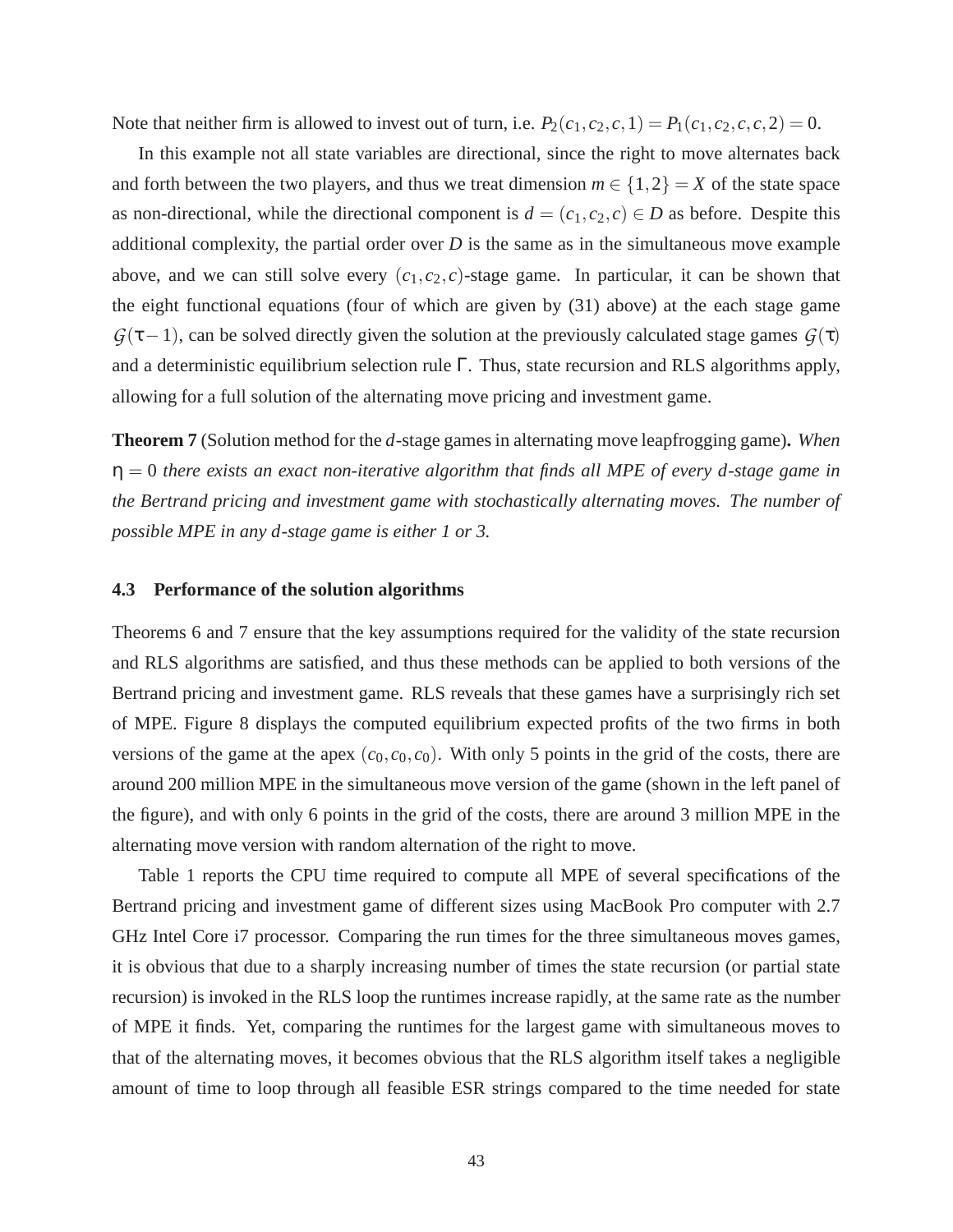

Notes: Each point represents a pair of expected discounted value functions for firm 1 and 2. The vertices of the triangles are determined by the expected discounted monopoly profit under the same technological process. Panel (a) plots 164,295,079 MPE of the simultaneous move game with  $n = 5$ . Panel (b) plots 3,138,026 MPE of the alternating move game with  $n = 6$  and randomly alternating right of move. Precise model parameters used in building the graphs are available upon request. See Iskhakov, Rust, Schjerning (2015) for further details.

Figure 8: Typical sets of equilibrium outcomes in Bertrand pricing and investment game with simultaneous (a) and alternating (b) moves.

recursion.<sup>13</sup>

# **5 Discussion and Conclusion**

We introduced the concept of directionality in finite state Markovian dynamic games, defined the class of directional dynamic games (DDGs), and proposed two new solution algorithms for the games in this class. The state recursion algorithm finds a single MPE of a DDG for a specified equilibrium selection rule; the recursive lexicographical search (RLS) algorithm finds all possible MPE of the game by efficiently searching over all feasible equilibrium selection rules. The runtime of the RLS algorithm is linear in the total number of MPE of the DDG, ensuring that negligible time is spent on enumerating all feasible equilibrium selection rules relative to the time spent to compute each of the corresponding equilibria.

The class of DDGs we defined in this paper appears to be quite large and there are many examples of games of this type in the existing literature beyond the recent papers by Judd, Schmedders and Sveltekin (2012) and Dubé, Hitsch and Chintagunta (2010) which we discussed in Section 2.

 $13$ Further analysis of the Bertrand investment and pricing game, and a complete set of theoretical results from this model can be found in the companion paper Iskhakov, Rust and Schjerning (2015).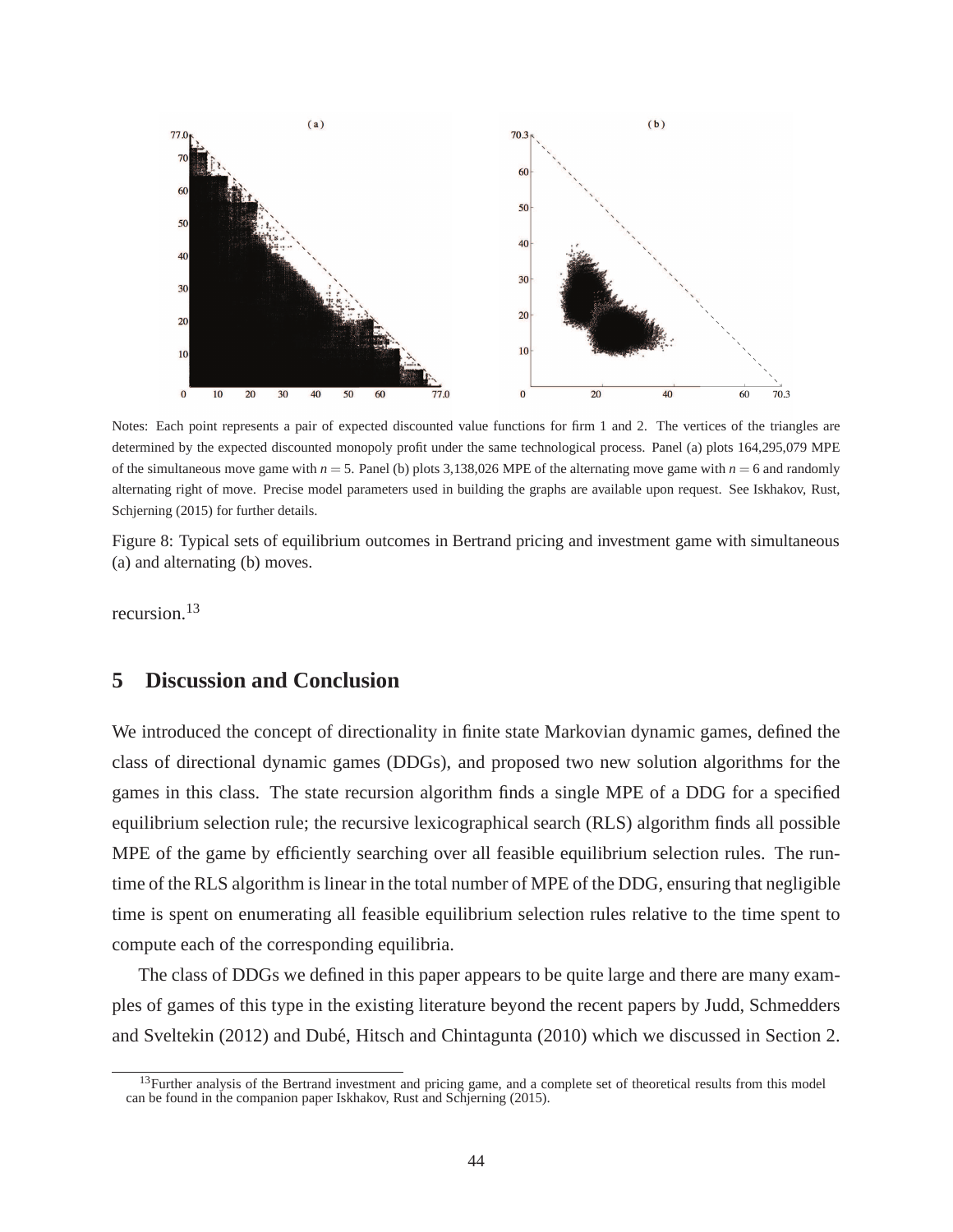|                                                              | Simultaneous moves   |                      |                        | Alternating moves      |
|--------------------------------------------------------------|----------------------|----------------------|------------------------|------------------------|
| Number of points in cost grid $n$                            |                      |                      |                        |                        |
| Upper bound on the number of ESS $4,782,969$ $3,948,865,611$ |                      |                      | $1.7445 \cdot 10^{26}$ | $1.7445 \cdot 10^{26}$ |
| Number of feasible ESS                                       | 127                  | 46.707               | 192,736,405            |                        |
| RLS runtime                                                  | $0.008 \text{ sec.}$ | $0.334 \text{ sec.}$ | $45$ min.              | $0.006$ sec.           |

Table 1: Run times for full solution of the leapfrogging game

Notes: The upper bound for number of ESS is computed using  $K = 3$  constant base arithmetics for comparison.

The flexibility and range of application of DDGs is due partly to the fact that it is sufficient to identify just one directional component of the state space for the game to qualify as a DDG, and also because our definition places no restrictions on the non-directional components of the state space *X*.

In our main theorem (Theorem 5), which lists the conditions under which RLS is guaranteed to find all MPE of DDG in a finite number of steps, we did assume the existence of a solution algorithm that can find *all* of the MPE of the component *d*-stage games that have reduced state spaces of the form  $\{d \times X\}$  and reduced sets of strategies. State recursion and RLS may not be applicable to DDGs that have numerous or complicated non-directional components *X*, since this may result in stage games that are too complex, making it intractable to find all of their MPE. Yet, according to Corollary 5.1 even if there is no algorithm capable of finding all MPE of each *d*-stage game, RLS can still be applied to find many MPE of the DDG provided there is an algorithm that can find at least *some* of the MPE of the *d*-stage games.

We can also show that some dynamic games that appear to be non-directional at first glance can satisfy our definition of a DDG by appropriate redefinitions of the state space. For instance, Example 3 in Section 2 presented in the right panel of Figure 1 has a loop in the directional component of the state space, violating the no loop condition to qualify as a DDG. However we can add a second dimension to the state space and redefine the states so that the states connected by a loop have the same value on the newly defined directional dimension and differ only in the newly defined non-directional dimension. After this redefinition of the states, the game can be shown to be a DDG. Whether RLS is applicable is again determined by whether it is possible to find all MPE of the aggregated states (including all points that result in loops) simultaneously, as they form one of the elemental stage games of the equivalent game with the redefined state space.

RLS can be used to *complement* path-following homotopy methods for solving dynamic games (Borkovsky *et. al.*, 2010, and Besanko *et. al.*, 2010), helping to find far more MPE of *G* than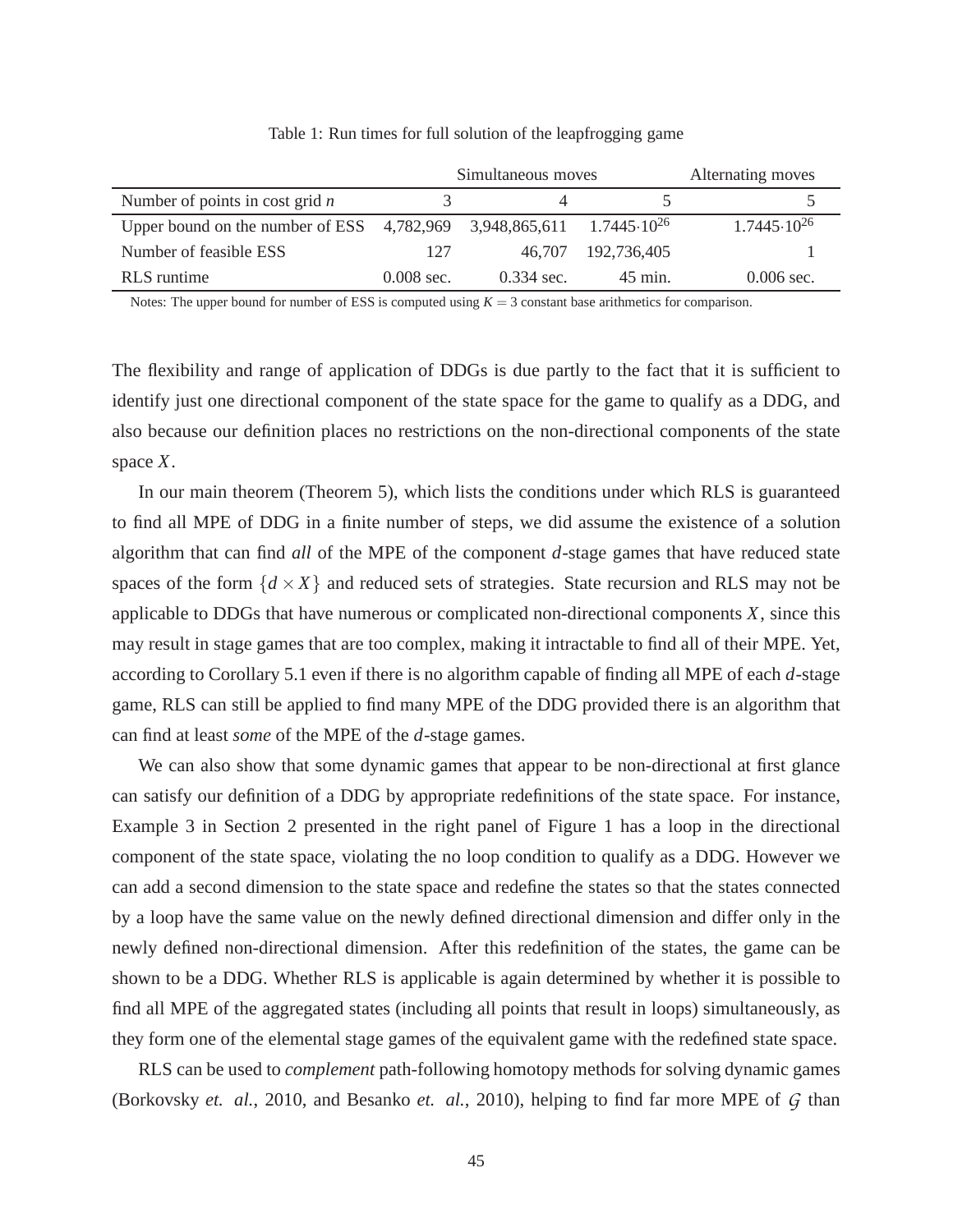

Notes: All possible values of expected profit of firm 1 (resulting from multiple equilibria) along y-axes are plotted against values of cost shock η. Large values of η correspond to a single equilibrium, as η decreases, the correspondence is severely complicated by numerous bifurcation points and new emerging equilibria.

Figure 9: Equilibrium correspondence, alternating move game.

if we were to rely exclusively on homotopy methods. The reason why the homotopy approach is not well suited for finding all MPE of finite state DDGs is due to numerous bifurcations along the equilibrium correspondence that the homotopy algorithm tries to follow in an attempt to find all MPE of *G*. Figure 9 illustrates the nature of the problem by graphing the equilibrium correspondence in the Bertrand pricing and investments game with alternating moves. This figure shows *all* MPE for *each* value of the typical homotopy parameter η, which in this example indexes the variance of idiosyncratic investment shocks as discussed in section 4. When η is sufficiently large there is a unique MPE of *G* as we can see from Figure 9. The homotopy algorithm tries to follow this initially unique equilibrium path as  $\eta$  is reduced in a series of steps towards 0. However it is evident that this path does not lead to all MPE of  $G$  as  $\eta \to 0$ . Besides frequent bifurcations in the original path, we see that a multitude of new completely disjoint paths pop up elsewhere as η decreases.

However since there are far fewer MPE in each of the stage games (at most 5 in the leapfrogging game example), the homotopy method may have a better chance of finding all (or at least many) of the MPE of the stage games. Therefore the homotopy method might be far more effective when it is used together with state recursion and RLS algorithms to find MPE of the overall DDG *G*.

Our Bertrand pricing and investment example leads us to conjecture that the multiplicity of MPE in general finite state dynamic games is due to the combinatoric explosion resulting from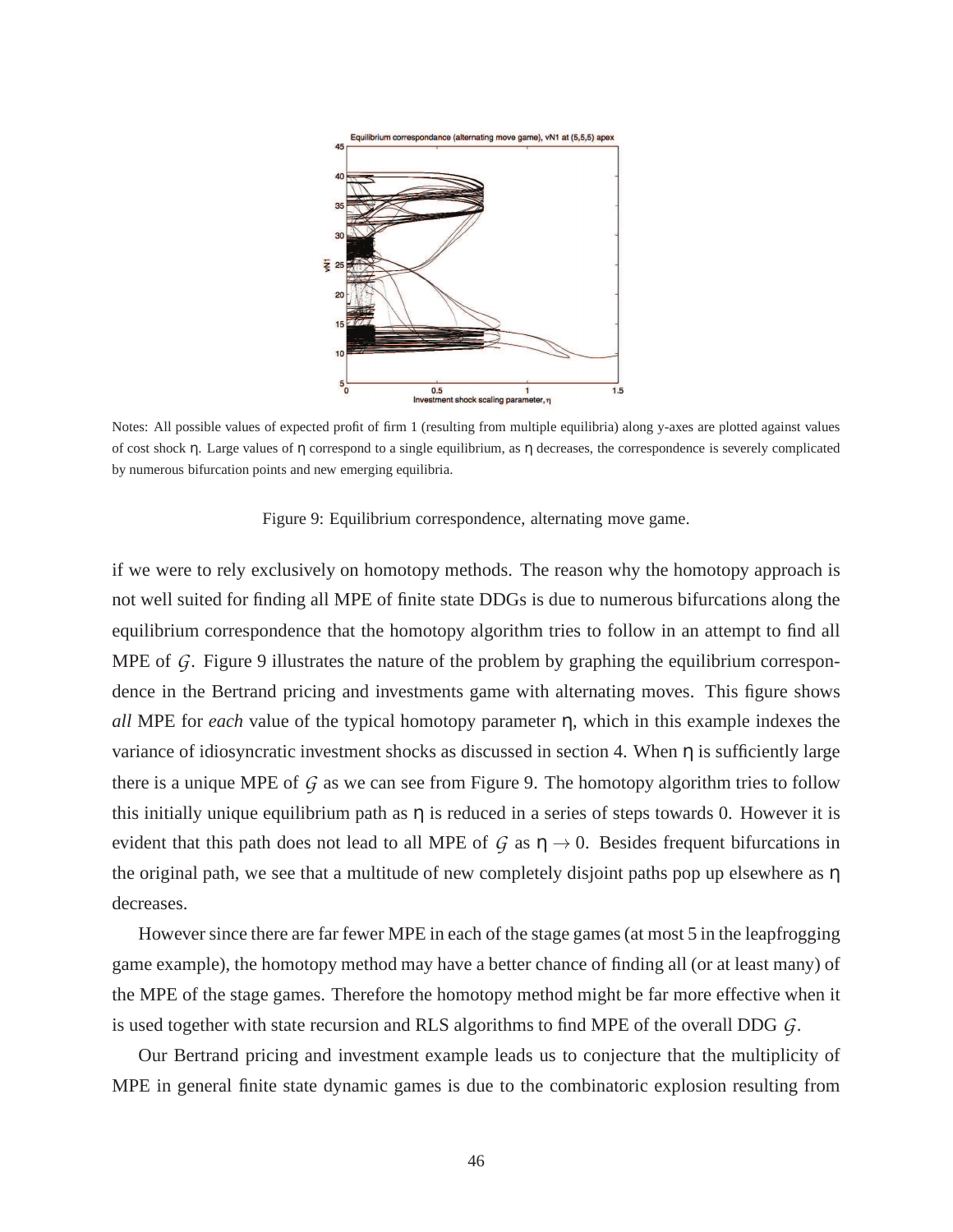the freedom to choose different MPE at different stages of the game. RLS naturally accounts for all such combinations of equilibria selected in different stage games, and if the conjecture is correct, it can provide new insights into the bifurcations and complex structure of the equilibrium correspondence such as illustrated in Figure 9.

A final note is that RLS is likely to be subject to a curse of dimensionality that originates both from an exponential increase in the number of points in the directional component of the state space as the dimension of the problem rises, and also from a curse of dimensionality in how the total number of MPE may increase with the total number of points in the state space. Even though the run-time of the RLS is linear in the total number of MPE of *G*, the number of MPE itself may increase exponentially as the number of points in the state space increases. This is evident in our results for the simultaneous move version of the leapfrogging game in Table 1. However there are games where the MPE may be unique or for which the total number of MPE grow only polynomially fast as the number of points in the state space increases. In such cases RLS may be a tractable algorithm for finding all MPE, and can run very quickly even for games with large numbers of states. In fact, we have been able to run RLS to find all MPE of alternating move games where the state space has several millions of points. Thus whether or not the RLS algorithm is subject to a curse of dimensionality is largely dependent on whether or not the number of MPE of the game increases exponentially as the number of points in the state space increases.

# **References**

- [1] Audet, C., Hansen, P., Jaumard, B., and Savard, G. (2001) "Enumeration of All Extreme Equilibria of Bimatrix Games" *SIAM Journal of Scientic Computing* **23-1** 323–338.
- [2] Abbring, J.H. and Campbell, J.R. and Tilly, J. and Yang, N. (2014) "Very Simple Markov-Perfect Industry Dynamics", discussion paper, Tilburg University, Center for Economic Research.
- [3] Abbring, J.H. and Jeffrey R. Campbell and Nan Yang. (2010) "Simple Markov-perfect industry dynamics", discussion paper, Federal Reserve Bank of Chicago.
- [4] Bellman, R. (1957) *Dynamic Programming* Princeton University Press.
- [5] Benoit, Jean-Pierre and Vijay Krishna (1985) "Finitely Repeated Games" *Econometrica* **53-4** 905– 922.
- [6] Berninghaus, S., W. Güth and S. Schosser (2012) "Backward Induction or Forward Reasoning? An Experiment of Stochastic Alternating Offer Bargaining" Jena Economic Research Papers 2012-041.
- [7] Besanko, D. and U. Doraszelski and Y. Kryukov and M. Satterthwaite (2010) "Learning-by-Doing, Organizational Forgetting, and Industry Dynamics" *Econometrica* **78-2** 453 – 508.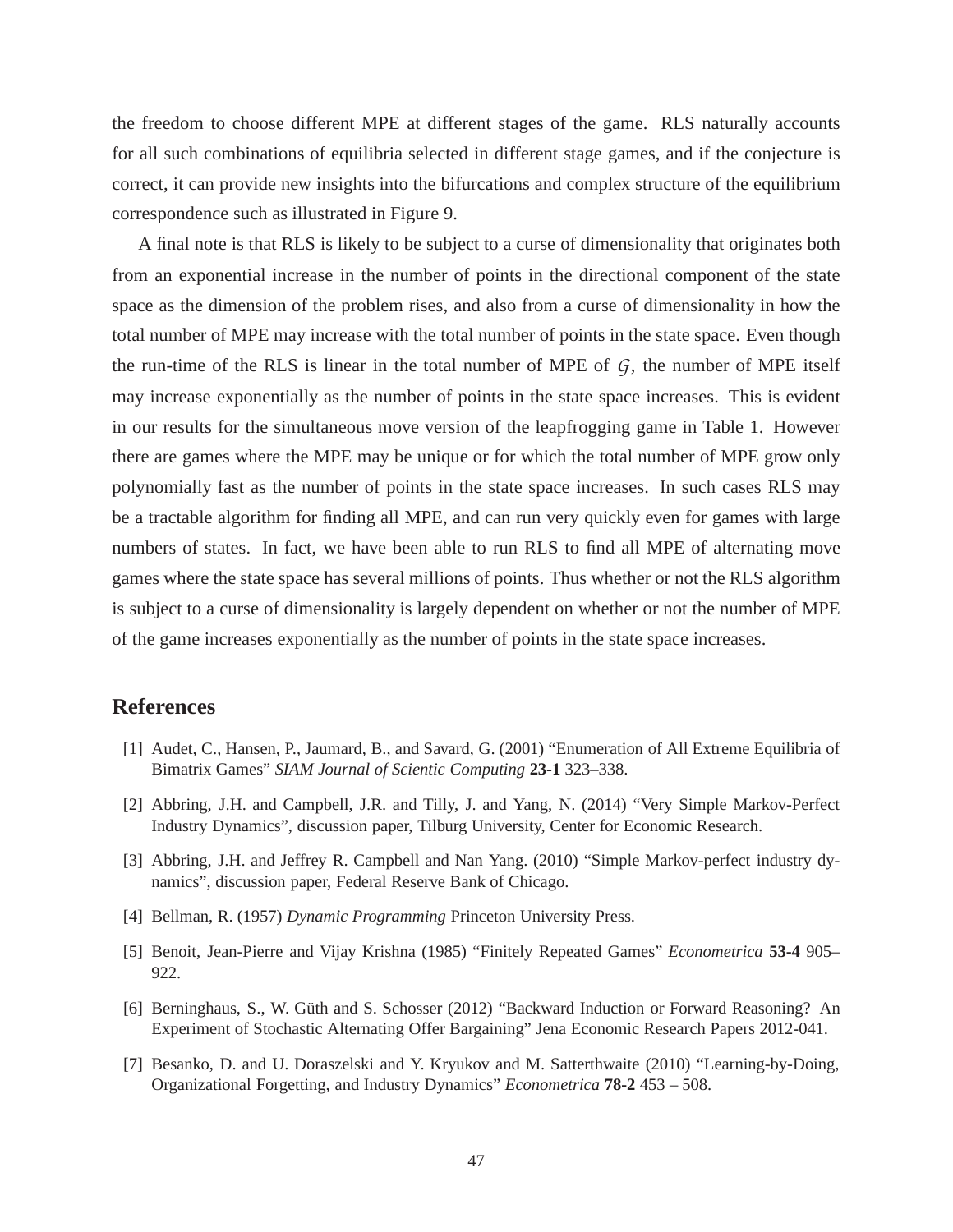- [8] Borkovsky, R. N., U. Doraszelski, and Y. Kryukov (2010) "A User's Guide to Solving Dynamic Stochastic Games Using the Homotopy Method" *Operations Research* **58-4** 1116–1132.
- [9] Cabral, Luis (2011) "Dynamic Price Competition with Network Effects" Review of Economic Studies, Oxford University Press, vol. 78(1), pages 83-111.
- [10] Cabral, Luis, Riordan, Michael H (1994) "The Learning Curve, Market Dominance, and Predatory Pricing" *Econometrica* **62(5)** 1115-40.
- [11] Dubé, Jean-Pierre, Günter Hitsch, and Pradeep K. Chintagunta (2010) "Tipping and Concentration in Markets with Indirect Network Effects" *Marketing Science* **29-2** 216–249.
- [12] Datta, R. (2010) "Finding all Nash equilibria of a finite game using polynomial algebra" *Economic Theory* **42** 55–96.
- [13] Doraszelski, Ulrich and Juan Escobar (2010) "A Theory of Regular Markov Perfect Equilibria in Dynamic Stochastic Games: Genericity, Stability, and Purification" forthcoming, *Theoretical Economics.*
- [14] Doraszelski, Ulrich and Ariel Pakes (2007) "A framework for applied dynamic analysis in IO" in M. Armstrong, R. H. Porter (eds) *Handbook of Industrial Organization* Volume 3. North-Holland, Amsterdam, 1887–1966.
- [15] Doraszelski, Ulrich and Mark Satterthwaite (2010) "Computable Markov-Perfect Industry Dynamics" *Rand Journal of Economics* **41-2** 215–243.
- [16] Haller, H. and R. Lagunoff (2000) "Genericity and Markovian Behavior in Stochastic Games" *Econometrica* **68-5** 1231–1248.
- [17] Hörner, Johanes, Takao Sugaya, Sartoru Takahashi, and Nicolas Vielle (2011) "Recursive Methods in Discounted Stochastic Games: An Algorithm for  $\delta \rightarrow 1$  and a Folk Theorem" *Econometrica* **79-4** 1277–1318.
- [18] Iskhakov, Fedor, Bertel Schjerning and John Rust (2015) "The Dynamics of Bertrand Price Competition with Cost-Reducing Investments" manuscript, Georgetown University.
- [19] Judd, Kenneth (1998) "Numerical Methods in Economics", MIT Press Books, The MIT Press.
- [20] Judd, Kenneth, Renner, Philipp and Schmedders, Karl (2012) "Finding all pure-strategy equilibria in games with continuous strategies" *Quantitative Economics* **3-2** 289–331.
- [21] Judd, Kenneth, Schmedders, Karl, and Sevin Yeltekin (2012) "Optimal Rules for Patent Races" *International Economic Review* **53-1** 23–51.
- [22] Kuhn, H.W. (1953) "Extensive games and the problem of information" in H.W. Kuhn and A.W. Tucker (eds) *Contributions to the Theory of Games I* Princeton University Press, Princeton NJ 193–216.
- [23] Maskin, E. and J. Tirole (1988) "A Theory of Dynamic Oligopoly, I: Overview and Quantity Competition with Large Fixed Costs" *Econometrica* **56-3** 549-569.
- [24] Maskin, E. and J. Tirole (2001) "Markov Perfect Equilibrium I. Observerable Actions" **100** 191–219.
- [25] Pakes, A. and P. McGuire (1994) "Computing Markov-perfect Nash equilibria: Numerical implications of a dynamic differentiated product model" *RAND Journal of Economics* **25** 555–589.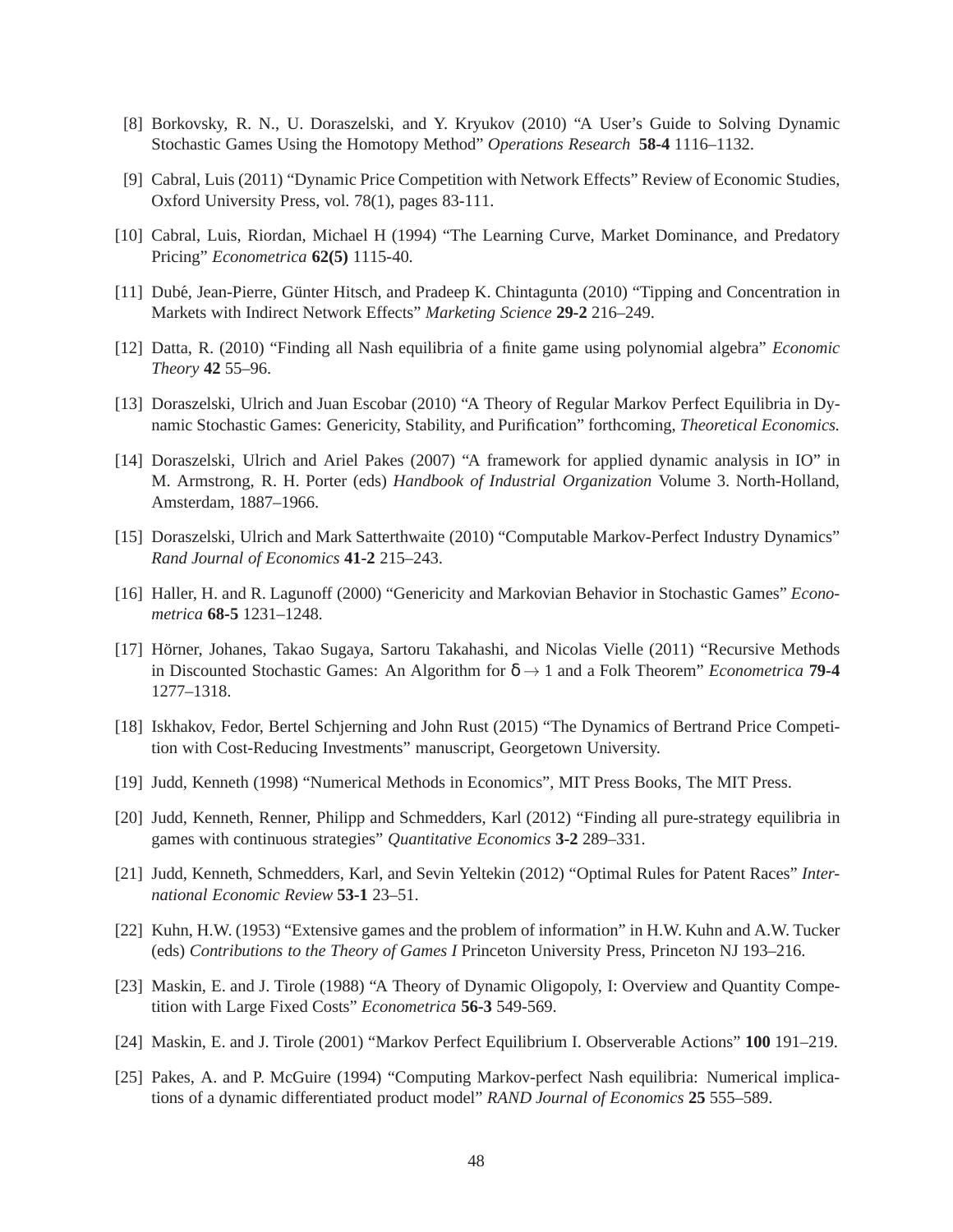- [26] Pakes, A. and P. McGuire (2001) "Stochastic algorithms, symmetric Markov perfect equilibrium, and the curse of dimensionality" *Econometrica* **69** 1261–1281.
- [27] Ritzberger, K. (1999) "Recall in Extensive Form Games" *International Journal of Game Theory* **28-1** 69–87.
- [28] Ritzberger, K. (2002) *Foundations of Non-Cooperative Game Theory* Oxford University Press.
- [29] Routledge, Robert R. (2010) "Bertrand competition with cost uncertainty" *Economics Letters* **107** 356–359.
- [30] Rubinstein, A. (1982) "Perfect Equilibrium in a Bargaining Model" *Econometrica* **50-1** 97–109.
- [31] Rust, J. (1987) "Optimal Replacement of GMC Bus Engines: An Empirical Model of Harold Zurcher" *Econometrica* **55-5** 999–1033.
- [32] Selten, R. (1965) "Spieltheoretische Behandlung eines Oligopolmodells mit Nachfrageträgheit" Zeitschrift für die gesamte Staatswissenschaft 121 301–324.
- [33] Selten, R. (1975) "Re-examination of the perfectness concept for equilibrium points in extensive games" *International Journal of Game Theory* **4** 25–55.
- [34] Shapley, Lloyd S. (1953) "Stochastic games." *Proceedings of the National Academy of Sciences of the United States of America* **39-10**: 1095.

# **A Proofs**

**Lemma 1** (Partial order over directional component of the state space).

*Proof.* Recall that a (strict) partial order  $\succ$  of the elements of a set *D* is a binary relation (i.e. a subset of  $D \times D$ ) that is 1) irreflexive ( $d \neq d$  for all  $d \in D$ ), 2) asymmetric (if  $d' \succ d$  then  $d \neq d'$  for all  $d', d \in D$ ) and 3) transitive (if  $d_3 \succ d_2$  and  $d_2 \succ d_1$ , then  $d_3 \succ d_1$  for all  $d_1, d_2, d_3 \in D$ ). It is clear from (3) that  $\succ_{\sigma}$  is irreflexive, since  $d \succ_{\sigma} d$  would require that  $\rho(d|d, x, \sigma)$  be simultaneously equal to 0 and greater than 0. For similar reasons  $\succ_{\sigma}$  is asymmetric, since (3) cannot hold simultaneously for the pairs  $(d,d')$  and  $(d',d)$ . Then suppose that  $d_3 \succ_\sigma d_2$  and  $d_2 \succ_\sigma d_1$ . This means that there is a positive probability of going from  $d_1$  to  $d_2$  (but zero probability of going from  $d_2$  back to  $d_1$ ) and similarly there is positive probability of going from  $d_2$  to  $d_3$  (but zero probability of going from *d*<sup>3</sup> back to *d*2). Via a probability chain formula (the *Chapman-Kolmogorov equation*) it follows that there is a positive probability of going from  $d_1$  to  $d_3$ . It remains to be shown that there must be a zero probability of a reverse transition from  $d_3$  to  $d_1$ . Suppose not. Then the chain formula implies that the probability of a transition from  $d_2$  back to  $d_1$  via  $d_3$  is positive, contradicting the hypothesis that  $d_2 \succ_{\sigma} d_1$ .  $\Box$ 

**Theorem 1** (Strategy independent partial order).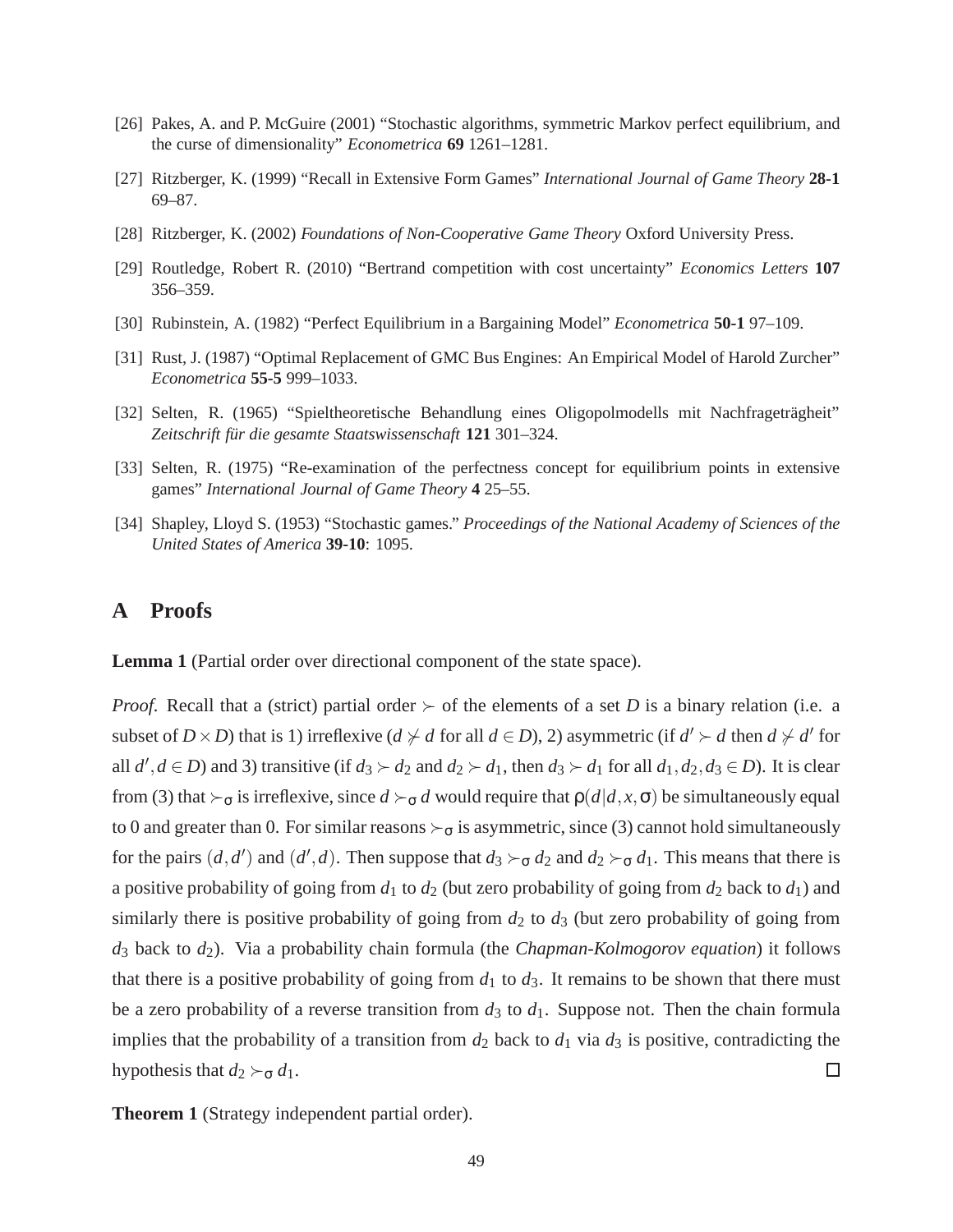*Proof.* We first demonstrate that  $\succ_{\mathcal{G}}$  is irreflexive, asymmetric and transitive, and thus a partial order of *D*. For any  $d \in D$  it cannot be the case that  $d \succ_{\mathcal{G}} d$  because by the definition of  $\succ_{\mathcal{G}}$  it would have to be the case that  $d \succ_{\sigma} d$  for some  $\sigma \in \Sigma(G)$ . However each strategy specific partial order  $\succ_{\sigma}$  is irreflexive by Lemma 1, so this is a contradiction. To establish asymmetry of the partial order  $\succ_{\mathcal{G}}$  suppose to the contrary that there is a pair of points  $d, d' \in D$  such that  $d' \succ_{\mathcal{G}} d$ and  $d \succ_{\mathcal{G}} d'$ . Then since each partial order  $\succ_{\sigma}$  is asymmetric by Lemma 1, it must be the case that there exist two feasible strategies  $\sigma$  and  $\sigma'$  in  $\Sigma(G)$  such that  $d' \succ_{\sigma} d$  and  $d' \succ_{\sigma'} d$ . However this violates the consistency condition (5) in the definition of a DDG, Definition 4. The transitivity of ≻*G* follows from the fact that this binary relation is the transitive closure of the union of the transitive binary relations  $\succ_{\sigma}$ .

It follows that  $\succ_{\mathcal{G}}$  is a partial order that contains each strategy specific partial order  $\succ_{\sigma}$  for  $\sigma \in \Sigma(G)$ , and hence it is a common refinement of the set of a partial orders induced by all feasible strategies of  $G, \{ \succ_{\sigma} \mid \sigma \in \Sigma(G) \}$ . To show that it is the coarsest common refinement, suppose to the contrary that there is another partial order  $\succ$  that is a strict subset of  $\succ_{\mathcal{G}}$ . Let  $(d', d)$  be a ordered pair that is in the order  $\succ_{\mathcal{G}}$  but not in  $\succ$ . Then there are two possibilities. Either  $d' \succ_{\sigma} d$ for some  $\sigma \in \Sigma(G)$ , or  $(d', d)$  is a point added to  $\cup_{\sigma \in \Sigma(G)} \succ_{\sigma}$  to ensure it is transitive. In the latter case, deleting this point implies that the relation  $\succ$  is no longer transitive, so it cannot be a common refinement of the transitive  $\{\succ_{\sigma} | \sigma \in \Sigma(\mathcal{G})\}$ . The other possibility is that  $d' \succ_{\sigma} d$  for some  $\sigma \in \Sigma(G)$ . However removing this point implies that ≻ is no longer a refinement of  $\succ_{\sigma}$  and thus it cannot be a common refinement of  $\{\succ_{\sigma} | \sigma \in \Sigma(G)\}.$  $\Box$ 

# **Lemma 2** (DAG recursion).

*Proof.* The sequence starts at the DAG  $D(G)$  which is non-empty and has a finite number of vertices, as game  $G$  is a finite state DDG. Vertices are not added by the recursion  $(9)$ , so it follows at each step  $j < T D_j(G)$  is a DAG with finite number of vertices. Thus, as long as  $D_j(G)$  is nonempty and is a DAG, the  $\mathcal N$  operator never returns the empty set, reducing the number of vertices remaining in  $D_i(G)$  as *j* increases. This implies that the recursion must eventually terminate at some value *T* for which we have  $D_T(G) = \mathcal{N}(D_T(G))$ .  $\Box$ 

**Corollary 2.1** (Test whether an arbitrary directed graph is a DAG). *In an arbitrary directed graph D with a finite number of vertices, let recursion (9) terminate either in the case when the vertices of*  $D$  *are exhausted, or when*  $N$  *operator returns the empty set. Let*  $D_{T+1}$  *denote the final element of the sequence*  $\{D_0, D_1, \ldots, D_{\mathcal{T}+1}\}$ *. Then*  $D$  *is a DAG if and only if*  $D_{\mathcal{T}+1} = \emptyset$ *.*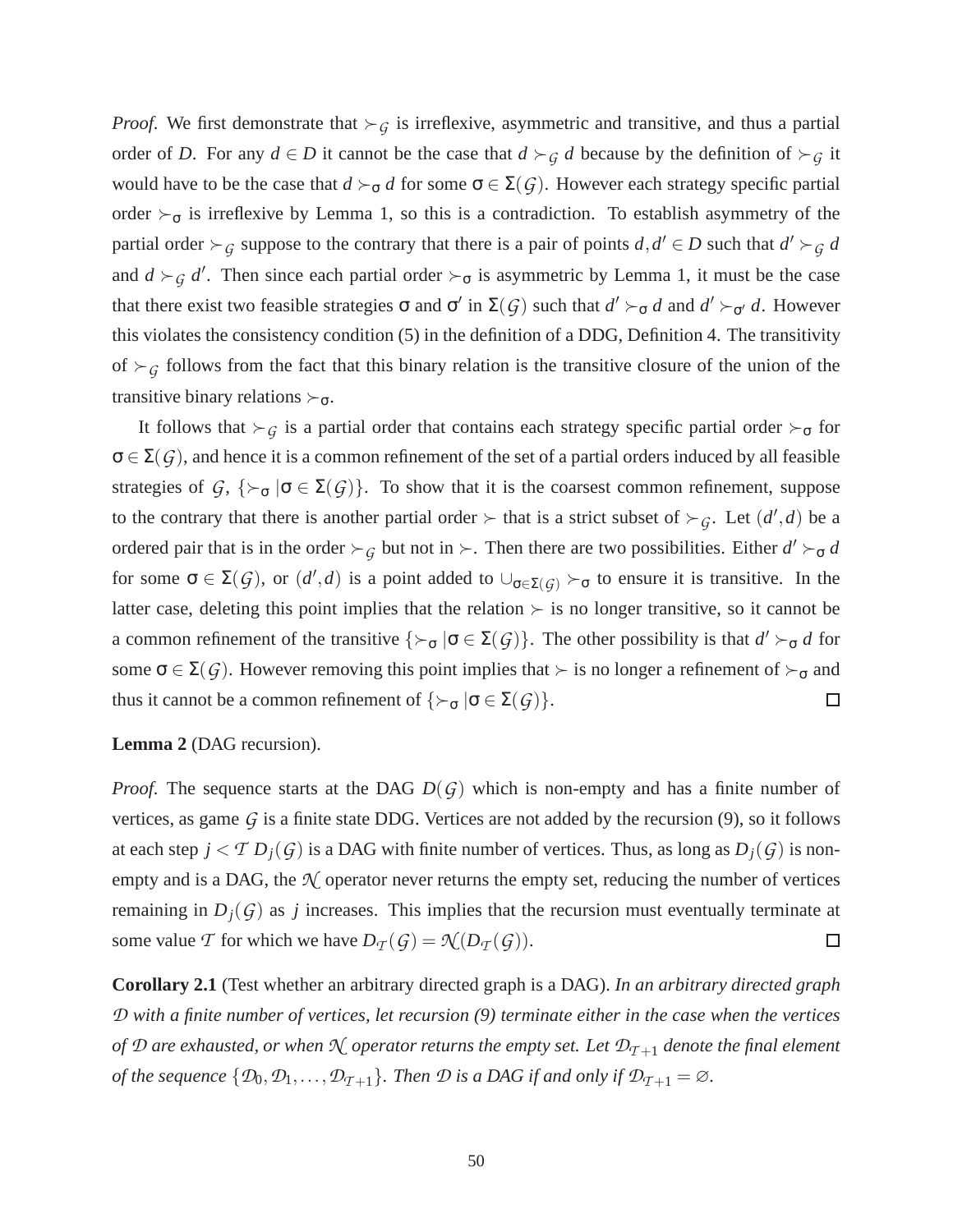*Proof.* Necessity follow from the proof of Lemma 2. To show sufficiency, imagine the contrary that  $\mathcal{D}_{\mathcal{T}} \neq \emptyset$  and yet  $\mathcal{D}$  is DAG. If  $\mathcal{T} + 1$  is a terminal step, it must hold that every vertex in  $\mathcal{D}_{\mathcal{T} + 1}$ has a descendant. Because the number of vertices in  $\mathcal{D}_{\mathcal{T}+1}$  is finite, repeatedly following the link to a descendant would result in a loop in  $\mathcal{D}_{\mathcal{T}+1}$ , leading to a contradiction. □

**Lemma 3** (First stage τ-subgame).

*Proof.* From equation (12) we see that  $\Omega_1 = S$ . Therefore  $G_1$  has the same state space as  $G$  and is identical in all other respects to *G*.  $\Box$ 

**Theorem 2** (Decomposition of the stage game).

*Proof.* The proof follows from the independence of the substages  $d_{i,\tau} \in D_{\tau}$ ,  $i = 1, \ldots, n_{\tau}$ . The  $d_{i,\tau}$ stage games  $SG_{\tau}(d_{i,\tau})$  comprising the  $\tau$ -stage game are payoff-independent of each other, i.e. the players' payoffs in  $SG_{\tau}(d_{i,\tau})$  are unaffected by the choice of strategy in any other  $d_{j,\tau}$ -stage game  $SG_{\tau}(d_{j,\tau}), i \neq j$  in the same stage  $\tau$  of *G*. Therefore, putting together the the disjoint state spaces of  $d_{i,\tau}$ -stage games does not alter the equilibria  $\mathcal{L}(\mathcal{SG}_{\tau}(d_{i,\tau}))$  of these games, and so the union of these equilibria constitute an equilibrium of the  $\tau$ -stage game  $SG_{\tau}$ .  $\Box$ 

# **Lemma 4** ( $T$ -stage game).

*Proof.* This result follows easily since at the terminal stage of the DDG T there is no following stage  $T + 1$ , and thus according to the Definition 11 the continuation strategies are simply given by the feasible Markovian strategies. Thus, the strategy space of the stage games  $\mathcal{SG}_T(d)$  and  $\mathcal{SG}_T$ is identical to the strategy space of the subgames  $G_T(d)$  and  $G_T$ . The result follows from the fact that these games can only differ in strategy spaces by Definition 12. □

### **Theorem 3** (Subgame perfection).

*Proof.* Suppose  $(\sigma, V) = e(S \mathcal{G}_{\tau}(d)) \in \mathcal{L}(S \mathcal{G}_{\tau}(d))$ . We want to show that it is also an element of  $E(G_{\tau}(d))$ . We prove the result by mathematical induction. The result holds trivially at the last stage *T* by virture of Lemma 4. This implies that  $SG_T(d) = G_T(d)$  for  $d \in D_T$  which implies that  $\mathcal{L}(S\mathcal{G}_T(d)) = \mathcal{L}(\mathcal{G}_T(d))$  for  $d \in D_T$ . Now suppose the result holds for all *d*-subgames for all stages  $\tau' = \tau + 1, \ldots, T$ . We now show that it holds for all *d*-subgames at stage  $\tau$  as well. By definition,  $e(SG_{\tau}(d))$  is a MPE of the stage game  $SG_{\tau}(d)$  in the restricted class of continuation strategies. However, by definition, a continuation strategy is a MPE strategy in the stage  $\tau_1$  subgame  $G_{\tau+1}$ . It follows that  $e(SG_{\tau}(d))$  is a MPE strategy on the set  $(d \times X)$  for  $d \in D_{\tau}$  and also on the stage  $\tau$  + 1 subgame  $G_{\tau+1}$ , so it must be a MPE for the full *d*-subgame  $G_{\tau}(d)$ , since if it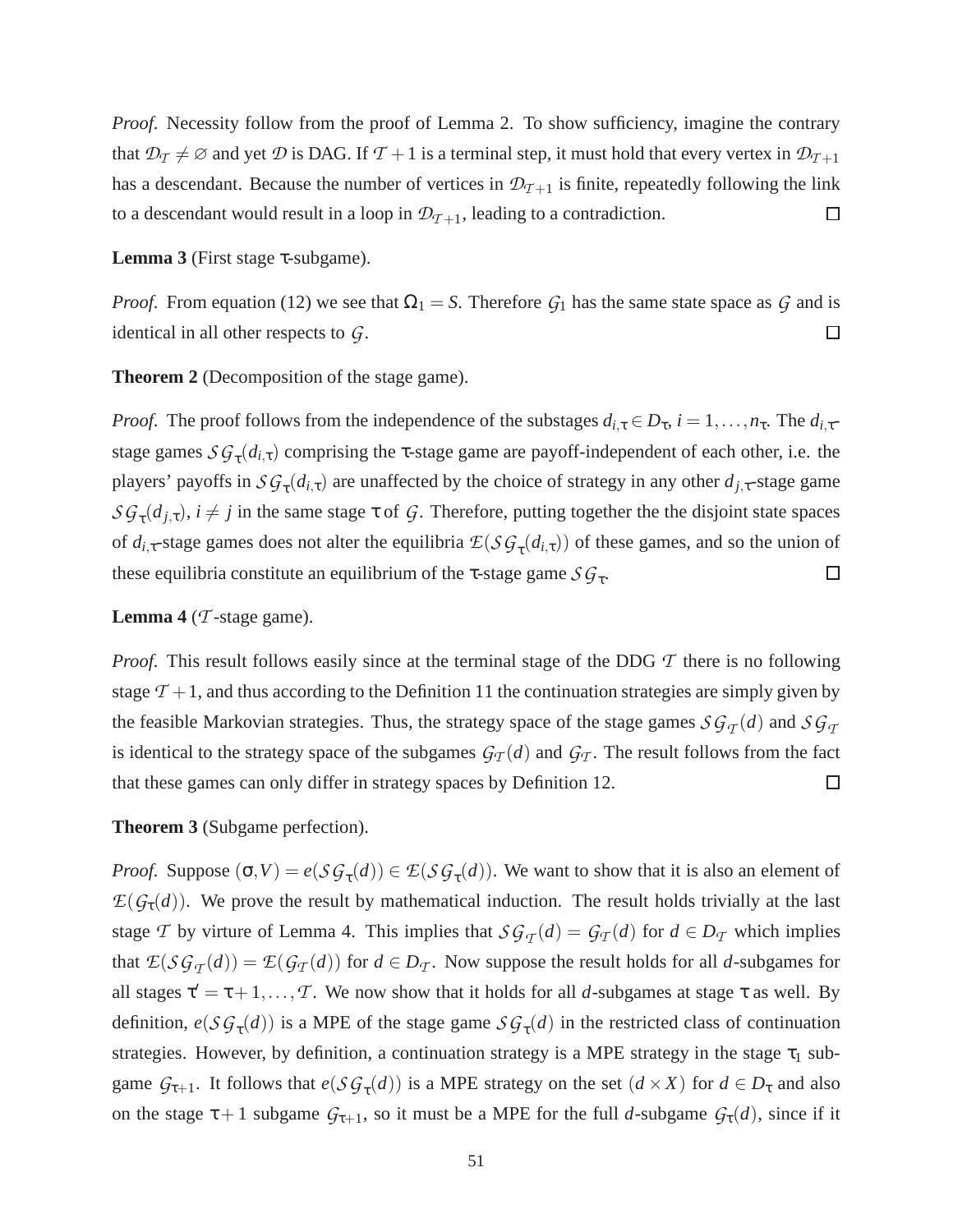wasn't it would have to fail to be a MPE at some point *s* either for  $s \in (d \times X)$  or  $s \in \Omega_{\tau+1}$ , where  $\Omega_{\tau+1}$  is the state space for the stage  $\tau+1$  subgame, given in equation (12) of Definition 9. In either case there would be a contradiction, since the property that  $e(SG_{\tau}(d))$  is a continuation strategy implies that it must be a MPE at each  $s \in \Omega_{\tau+1}$ , and the fact that it is also a MPE for the stage game  $SG_{\tau}(d)$  implies that it is also must be a MPE strategy for each  $s \in (d \times X)$ . Thus,  $e(SG_{\tau}(d))$ is a MPE strategy at each point  $s \in \Omega_{\tau}(d)$ . Since this is the state space for the *d*-subgame  $G_{\tau}(d)$ , it follows that  $e(SG_{\tau}(d))$  must be a MPE of  $G_{\tau}(d)$ .

Conversely, suppose that  $e(G_{\tau}(d))$  is a MPE strategy of the *d*-subgame  $G_{\tau}(d)$ . We can express  $e(G_{\tau}(d))$  as a continuation strategy as follows

$$
e(\mathcal{G}_{\tau}(d))(s) = \begin{cases} e(\mathcal{G}_{\tau}(d))(s) & \text{if } s \in (d \times X) \text{ and } d \in D_{\tau} \\ e(\mathcal{G}_{\tau+1})(s) & \text{otherwise.} \end{cases}
$$
(33)

This follows from the general definition of MPE in equation (1) of Definition 1, since the Bellman equation must hold at very point in the state space, and the state space for  $G_{\tau}(d)$  includes  $\Omega_{\tau+1}$ , so  $e(\mathcal{G}_{\tau}(d))$  must be a MPE for  $s \in \Omega_{\tau+1}$  which implies that  $e(\mathcal{G}_{\tau}(d)) = e(\mathcal{G}_{\tau+1})$  for a particular equilibrium selection from the stage  $τ + 1$  subgame  $G_{τ+1}$ . Thus, it follows that  $e(G_{τ}(d))$ is a MPE in the restricted class of continuation strategies for the stage game  $S\mathcal{G}_{\tau}(d)$ , and thus  $e(\mathcal{G}_{\tau}(d)) \in \mathcal{L}(\mathcal{SG}_{\tau}(d)).$  $\Box$ 

#### **Theorem 4** (Convergence of State Recursion).

*Proof.* The state recursion algorithm given in definition 13 recursively computes a MPE of the  $d$ -stage games  $S G_{\tau}(d)$  on every stage τ. By Theorem 2 the MPE of the τ-stage game  $S G_{\tau}$  can then be constructed. By Theorem 3 or Lemma 4, it is also a MPE of τ-subgame *G*τ, so the continuation strategies for the next iteration stage  $\tau-1$  can be constructed using Definition 11, and the algorithm continues to stage  $\tau-1$ . Once the first stage  $\tau=1$  is reached, by Lemma 3 a MPE for the whole DDG  $G$  is found. Iterations of the algorithm are indexed by stage intex  $\tau$ , thus for a finite state DDG  $G$  which by Lemma 2 has finite number of stages  $T$ , state recursion terminates in a finite number of steps.  $\Box$ 

# **Lemma 5** (Feasibility of ESS)

*Proof.* Necessity follows from Definition 15. We show sufficiency by induction on the digits of γ. Consider first the end game stage *T* which corresponds to the highest (left most) digit of γ. The first sub-vector of  $\gamma$  satisfies elementwise inequality  $\gamma_T < ne_T$ , and assuming that the MPE of every *d*-stage game at stage  $T$  are indexed starting from zero, if follows that  $\gamma_T$  indeed points to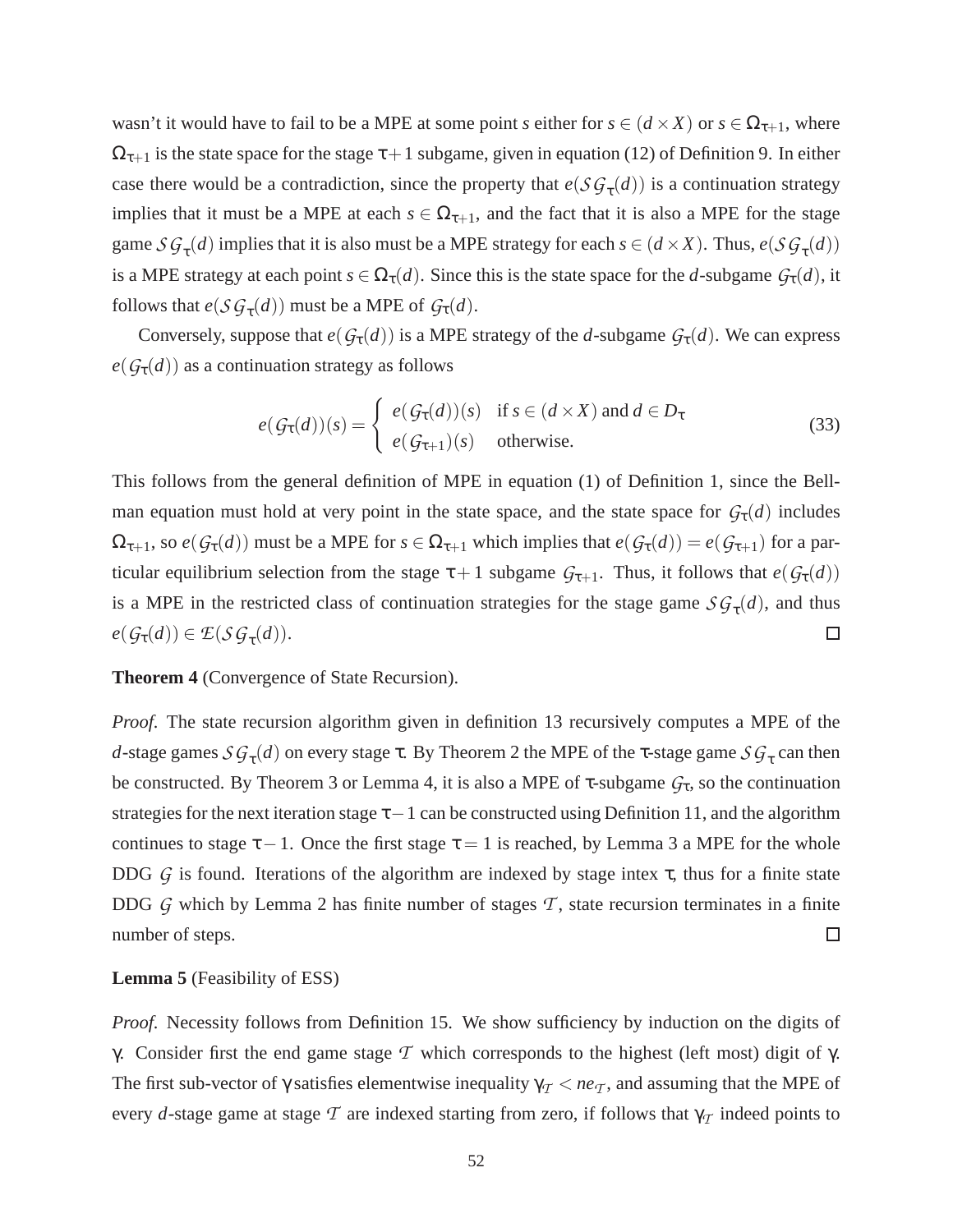an existing *d*-stage equilibrium. If  $\gamma_{\tau}$  indexes the existing equilibria on stage  $\tau$ ,  $ne_{\tau-1(\gamma_{>t-1})}$  is well defined as a number of the MPE equilibria in every *d*-stage game on stage τ−1. Again, assuming that the indices of the *d*-stage game equilibria start from zero, it follows that  $\gamma_{\tau-1}$  also points to an existing stage game MPE. By induction, every sub-vector  $\gamma_{\tau}$  indexes an existing *d*-stage game  $\Box$ MPE, so by Definition 15  $\gamma$  is a feasible ESS.

**Lemma 6** (Successor function and feasibility)

*Proof.* If  $S(\gamma) = (-1, \dots, -1)$ , then there can be no feasible  $\gamma' \in Z_+^N$  satisfying  $\iota(\gamma') > \iota(\gamma)$  because the successor is the result of incrementing  $\gamma$  by the smallest possible non-zero value, 1. It follows that  $\mathcal{I}(\gamma) = (-1,\ldots,-1)$  and so  $\mathcal{I}(\gamma) = \mathcal{S}(\gamma)$  in this case. Otherwise, if  $\mathcal{S}(\gamma) \neq (-1,\ldots,-1)$  then we have  $\iota(\mathcal{S}(\gamma)) = \iota(\gamma) + 1$ , so if  $\mathcal{S}(\gamma)$  is feasible, it must be the smallest ESS after  $\gamma$ , and hence  $\mathcal{I}(\gamma) = \mathcal{S}(\gamma)$ . But if  $\mathcal{S}(\gamma) \neq (-1,\ldots,-1)$  it must be feasible by the properties of the successor operator in variable base arithmetic. The long addition process insures that we have for each  $i = 1, \ldots, n_{\tau}$  and  $\tau = 1, \ldots, \mathcal{T}$ ,  $\gamma_{i,\tau} < ne_{i,\tau}(\gamma_{>\tau})$ , but by Lemma 5 it follows that  $\mathcal{S}(\gamma)$  must be a feasible ESS. □

**Lemma 7** (RLS completeness)**.** *Let* γ ∈ Λ *be a feasible ESS returned by the RLS algorithm, and let e*<sup>γ</sup> *be the MPE of G induced by* γ*. Let E*τ(*G*|*e*γ) *denote the set of all MPE of G that revert to the MPE*  $e<sub>Y</sub>$  *at stage*  $\tau$ *, i.e. the players use*  $e<sub>Y</sub>$  *to define a continuation strategy for stages*  $\tau + 1, \ldots, \tau$ *. Then if*  $e \in \mathcal{E}_{\tau}(\mathcal{G}|e_{\gamma})$ , there exists a  $\gamma' \in \Lambda$  such that  $e = e_{\gamma'}$ .

*Proof.* We prove the result by induction on  $\tau$  starting from  $\tau = 1$ . Consider a feasible ESS  $\gamma' = (\gamma_T, \ldots, \gamma_2, 0)$ , where  $\gamma_1 = (0, \ldots, 0) \in Z^{n_1}$  is consistent with feasibility due the assumption we made about existence of at least one MPE. Then  $e_{\gamma'}$  is a MPE where the players use the MPE strategy  $e_\gamma$  for all stages after stage  $\tau = 1$  but play the first equilibrium in every *d*-stage game in stage  $\tau = 1$ . Let  $\Lambda_1(\gamma)$  denote the set of all ESS  $\gamma'$  such that  $\gamma'_{\tau} = \gamma_{\tau}$  for  $\tau > 1$ . Suppose that the RLS algorithm is incomplete, i.e. suppose there is an  $e \in \mathcal{L}_1(G|e_\gamma)$  for which there is no  $\gamma' \in \Lambda_1(\gamma)$ such that  $e_{\gamma'} = e$ . Let  $e(SG_1 | e_{\gamma})$  be the MPE on the stage games in stage  $\tau = 1$  of *G* induced by this *e* (which reverts to the continuation strategy *e*<sup>γ</sup> after stage 1). Then this is a contradiction of the assumption that there is an algorithm that can compute all MPE of every stage game of *G*, including all stage games at stage  $\tau = 1$ .

The induction step is proved similarly. That is, suppose we have shown that the RLS algorithm finds all MPE of *G* in the set of continuation strategies that revert to the MPE *e*<sup>γ</sup> after any stage τ−1,...,1. We want to show that this is also true for stage τ, i.e. RLS also finds all MPE of *G* in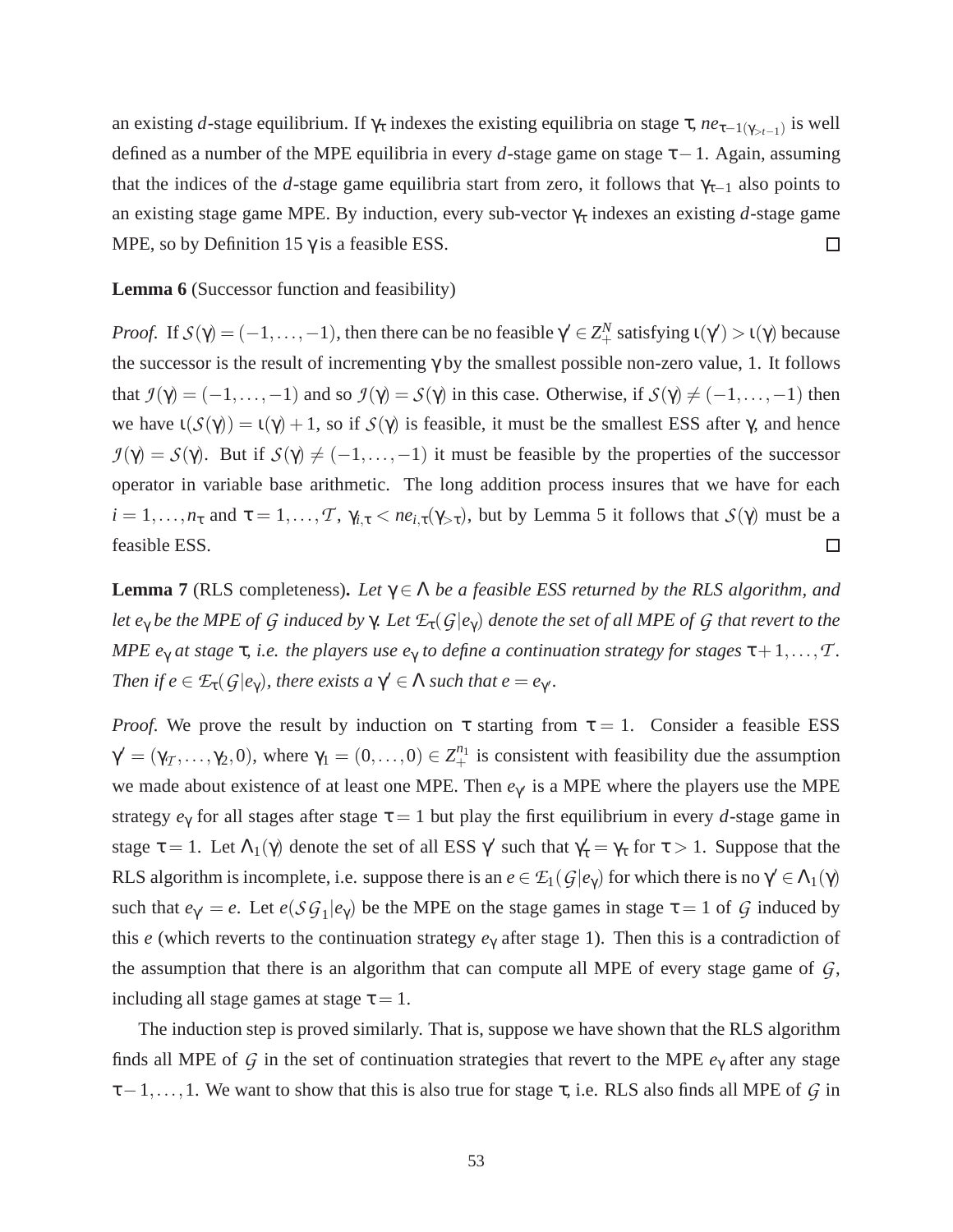the class of continuation strategies that revert to the MPE  $e_\gamma$  after stage τ. Let  $Λ_\tau(\gamma)$  denote the set of all ESSs  $\gamma'$  such that  $\gamma'$  $\tau'_{\tau'} = \gamma_{\tau'}$  for  $\tau' > \tau$ . Suppose the RLS algorithm is incomplete, i.e. suppose that there is a MPE  $e \in \mathcal{E}_{\tau}(\mathcal{G}|e_{\gamma})$  such that there is no  $\gamma' \in \Lambda_{\tau}(\gamma)$  such that  $e = e_{\gamma'}$ . Let  $e(\mathcal{SG}_{\tau}|e_{\gamma})$  be the MPE of the stage games in stage τ induced by this *e* (which reverts to the continuation strategy  $e<sub>γ</sub>$  after stage τ). Then this contradicts our assumption that RLS uses an algorithm finds all MPE of every stage game of *G*.  $\Box$ 

#### **Theorem 5** (Strong convergence of RLS Algorithm).

*Proof.* The RLS algorithm must terminate since there is a finite number of possible ESSs, and the RLS algorithm operates by repeatedly finding the successor ESR starting from the initial feasible ESR  $\gamma_0 = (0, \ldots, 0)$ , which is always feasible by our assumption that *G* has at least one MPE. So upon termination, the RLS algorithm has returned a set  $\Lambda$  containing a finite number of feasible ESSs,  $\Lambda = \{\gamma_0, \ldots, \gamma_{J-1}\}.$  The feasibility of each ESR  $\gamma_j \in \Lambda$  means that  $\gamma_j$  corresponds to an ESR that selects a MPE for each stage game of *G*. By Theorem 3 it follows that each  $\gamma_i \in \Lambda$  corresponds to a MPE of  $G$ ,  $e_{\gamma_j}$ . So RLS has generated a subset of the set of all MPE of  $G$ ,  $\mathcal{L}(G)$ .

Is there any MPE of *G* that the RLS algorithm could have missed? Let  $e \in \mathcal{E}(G)$  be a MPE that RLS missed. That is, there is no  $\gamma \in \Lambda$  such that  $e = e_{\gamma}$ . We now show the the existence of such a MPE leads to a contradiction. Let  $e(S \mathcal{G}_T)$  be the MPE of the end game of  $\mathcal G$  that is induced by the MPE *e* that RLS did not find. But this contradicts the assumption that RLS has access to an algorithm that can find all MPE of every stage game of the DDG *G*, including the end game since the properties of the successor operator *S* discussed in the previous subsection guarantee that that RLS algorithm will evaluate all feasible ESSs for the end game of *G* and thus, there can be no MPE of any end game that would be missed by the RLS algorithm. If follows that there is some  $\gamma' \in \Sigma$  such that  $e(SG_T) = e_{\gamma'}(SG_T)$ , i.e. the MPE of the end game  $SG_T$  induced by the strategy *e* equals the MPE on the same end game induced by the ESR  $\gamma' \in \Lambda$ .

Now suppose there is some  $e \in \mathcal{E}(G)$  that was missed by the RLS algorithm. We have just shown that there is an ESR  $\gamma \in \Lambda$  such that  $e(SG_T) = e_{\gamma'}(SG_T)$ , i.e. there is at least one ESR γ ∈ Λ whose implied MPE *e*<sup>γ</sup> coincides with *e* on the end game states. But if this is true, then Lemma 7 implies that  $\mathcal{E}_T(\mathcal{G}|\gamma)$ , the set of all MPE of  $\mathcal G$  that revert to the MPE  $e_{\gamma'}$  on the end game, *T*, is complete, i.e. given any  $e \in \mathcal{E}_{\mathcal{T}}(\mathcal{G}|\gamma)$ , there is a  $\gamma' \in \Lambda$  such that  $e = e_{\gamma'}$ . But this contradicts the hypothesis that *e* was missed by the RLS algorithm, i.e. that there is no  $\gamma' \in \Lambda$  such that  $e = e_{\gamma'}$ .  $\Box$ 

**Corollary 5.1** (Weak convergence of RLS Algorithm).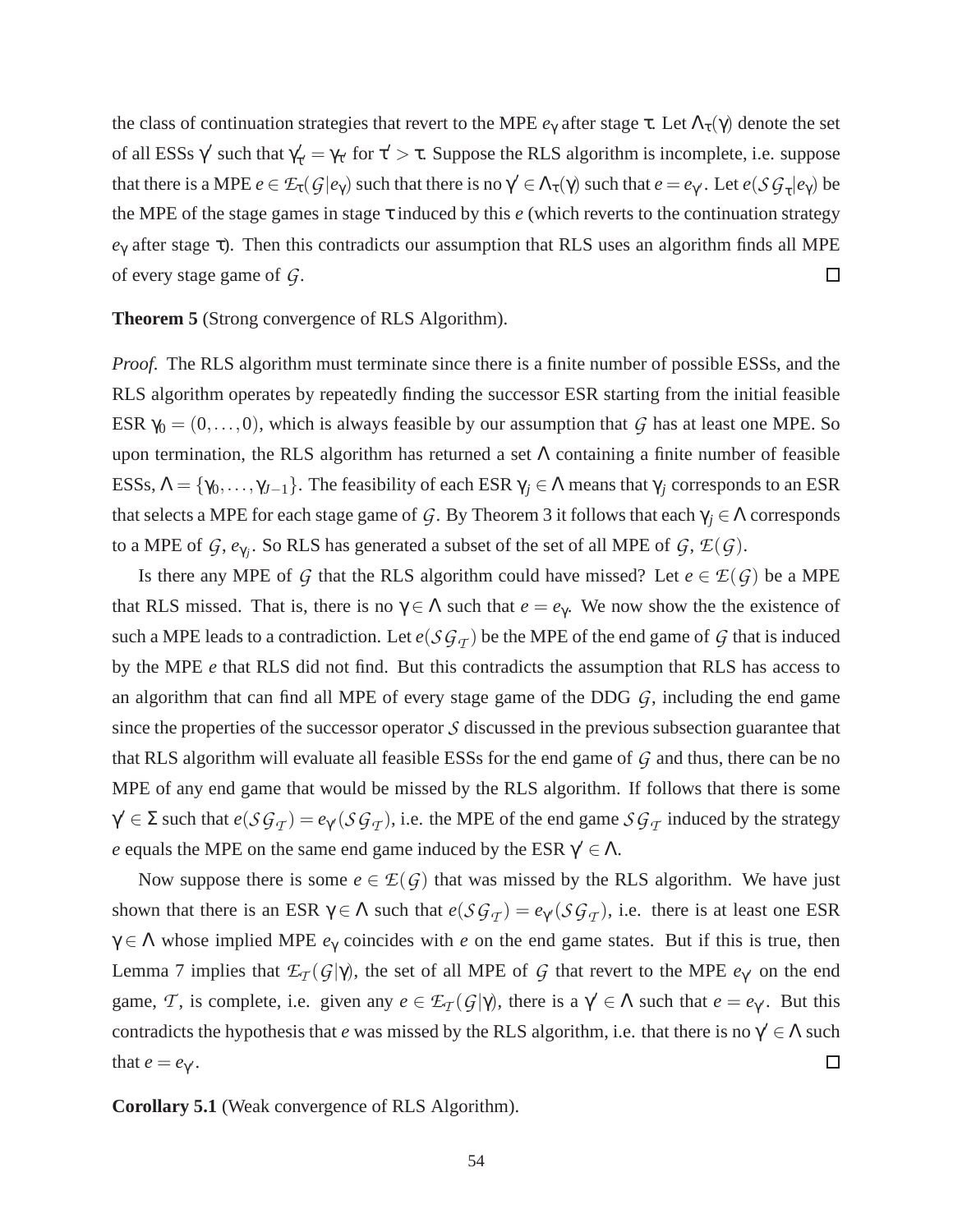*Proof.* The proof is analogous to the proof of Theorem 5 where the condition of finding all MPE in every stage game is relaxed to yield a relaxed conclusion of finding some MPE of the whole game instead of all MPE. It remains to be shown that  $J \geq 1$ . This follows from the assumption that the *d*-stage game solution algorithm can find at least one MPE, which can then be combined  $\Box$ according to the state recursion algorithm into at least one MPE of the whole game.

**Theorem 6** (Solution method for the *d*-stage games in simultaneous move leapfrogging game).

*Proof.* The proof is constructive and is based on the algorithm we developed to find all MPE of all *d*-stage games of the Bertrand pricing and investment game with simultaneous moves when η = 0. The stages of the game defined with the DAG recursion (9) can be grouped into the *layers* of the state pyramid as shown in Figure 5 according to the values of the state of the art cost *c*. Each layer contains three types of stages: the corner stages  $\tau = \{T, T-3, T-6,...\}$  composed of single point  $\{d = (c_1, c_2, c) : c_1 = c_2 = c\}$ ; the edge stages  $\tau = \{\mathcal{T} - 1, \mathcal{T} - 4, ...\}$  composed of points  $\{d = (c_1, c_2, c) : c_1 = c \neq c_2 \text{ or } c_2 = c \neq c_1\}$ ; and the interior stages  $\tau = \{T - 2, T - 5, \dots\}$ composed of the points  ${d = (c_1, c_2, c) : c_1 < c \text{ and } c_2 < c}$ .

Consider first the bottom layer of the game where  $c = 0$  and no further improvement of the state of the art technology is possible,  $c' = 0$  and  $\pi(c|c) = 1$ . It is easy to see that at the end game  $\tau = \tau$  in the "corner state"  $(c_1, c_2, c) = (0, 0, 0)$  there is no gain to either firm from investing, and so the only possible MPE in this state is for neither firm to invest. It is also easy to see that there is only a single no-investment MPE in the  $(T - 1)$ -stage at the "edge states"  $(c_1, c_2, c) = (c_1, 0, 0)$ and  $(c_1, c_2, c) = (0, c_2, 0)$  as well again because there is no gain from investing for either firm.

Consider next the  $(T - 2)$ -stage game defined on the interior states  $\{(c_1, c_2, 0) : c_1, c_2 > 0\}.$ Focusing on firm 1, it follows from the discussion above that

$$
\begin{aligned}\n\phi(\nu_{N,1}(0,0,0), \nu_{I,1}(0,0,0)) &= 0, \\
\phi(\nu_{N,1}(c_1,0,0), \nu_{I,1}(c_1,0,0)) &= 0, \\
\phi(\nu_{N,1}(0,c_2,0), \nu_{I,1}(0,c_2,0)) &= c_2/(1-\beta),\n\end{aligned} \tag{34}
$$

where  $\phi(\cdot,\cdot)$  is the max operator when  $\eta = 0$ . The Bellman equations (30) simplify to

$$
v_{N,1}(c_1, c_2, 0) = r_1(c_1, c_2) + \beta(1 - P_2(c_1, c_2, 0)) \max\{v_{N,1}(c_1, c_2, 0), v_{I,1}(c_1, c_2, 0)\},
$$
  

$$
v_{I,1}(c_1, c_2, 0) = r_1(c_1, c_2) - K(0) + \beta(1 - P_2(c_1, c_2, 0))c_2/(1 - \beta).
$$
 (35)

Consider first the pure strategy MPE of this stage game. If firm 2 surely invests,  $P_2(c_1, c_2, 0) = 1$ , then the second terms in (35) disappear, leading to  $v_{N,1}(c_1, c_2, 0) > v_{I,1}(c_1, c_2, 0)$ .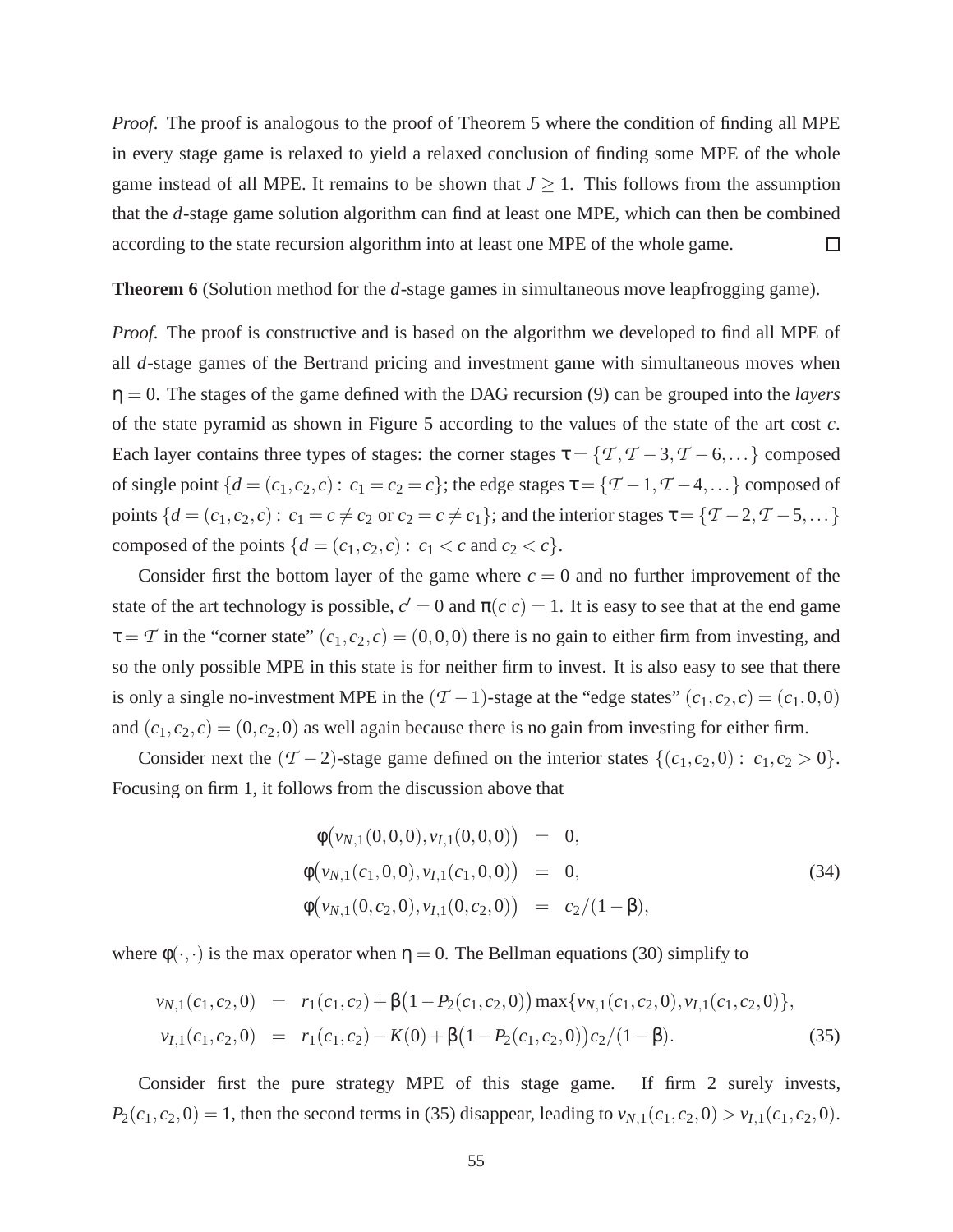Thus firm 1 does not invest,  $P_1(c_1, c_2, 0) = 0$ , forming the first pure strategy "anti-coordination" equilibrium. Conversely, if firm 2 surely does not invest,  $P_2(c_1, c_2, 0) = 0$ , there are two cases to consider. Assuming in the first case that  $v_{N,1}(c_1, c_2, 0) < v_{I,1}(c_1, c_2, 0)$  so that the max operator in (35) evaluates to  $v_{I,1}(c_1, c_2, 0)$ , and thus  $P_1(c_1, c_2, 0) = 1$ , after simplifying the equations and verifying the assumption, we derive a condition

$$
K(0) < \frac{\beta(c_2 - r_1(c_1, c_2))}{1 - \beta} = \frac{\beta \min\{c_1, c_2\}}{1 - \beta}.\tag{36}
$$

In other words, for small enough investment cost, firm 1 surely invests when  $P_2(c_1, c_2, 0) = 0$ , forming another "anti-coordination" equilibrium in pure strategies. It is easy to show that the second case when  $v_{N,1}(c_1, c_2, 0) > v_{I,1}(c_1, c_2, 0)$ , and thus  $P_1(c_1, c_2, 0) = 0$ , holds when the investment cost is prohibitively high in the sense of (36) with the flipped inequality sign. In this case firm 1 does not invest with probability one independently of  $P_2(c_1, c_2, 0)$ .

Consider now the mixed strategy MPE of this stage game, assuming that (36) holds. For some level of  $P_2(c_1, c_2, 0)$  firm 1 can be indifferent between investing and not investing, in which case any  $P_1(c_1, c_2, 0) \in [0, 1]$  would constitute its best response investment probability. In this case (35) give rise to the following quadratic equation in  $P_2 = P_2(c_1, c_2, 0)$ 

$$
\frac{\beta^2 c_2}{1 - \beta} (1 - P_2)^2 + \beta (r_1(c_1, c_2) - K(0) - \frac{\beta c_2}{1 - \beta}) (1 - P_2) + K = 0.
$$
 (37)

Conditional on that they belong to the unit interval, the roots of (37) combined with the roots of similar equation for firm 2 would define the mixed strategy equilibrium of the stage game. Note however, that for  $P_2 = 1$  the left hand side of (37) is equal to  $K > 0$ , while for  $P_2 = 0$  it is equal to  $(1-\beta)\left(K(0)-\frac{\beta(c_2-r_1(c_1,c_2))}{1-\beta}\right)$ 1−β  $\vert$  < 0, and thus there can only be a single root in the unit interval.

Similar arguments repeated for firm 2 lead to the conclusion that  $(c_1, c_2, 0)$ -stage games can have either one no investment MPE in pure strategies when investment cost is too high, or two pure strategy "anti-coordination" and one mixed strategy MPE when (36) holds. Both of these situations are illustrated in two leftmost panels of Figure 6.

Consider next the higher layers of the leapfrogging game state space where  $c > 0$ , again focusing on firm 1. It is helpful to re-write the Bellman equations (30) as

$$
v_{N,1}(c_1,c_2,c) = r_1(c_1,c_2) + \beta \Big[ P_2(c_1,c_2,c)H_1(c_1,c,c) + (1 - P_2(c_1,c_2,c))H_1(c_1,c_2,c) \Big] \tag{38}
$$
  

$$
v_{I,1}(c_1,c_2,c) = r_1(c_1,c_2) - K(c) + \beta \Big[ P_2(c_1,c_2,c)H_1(c,c,c) + (1 - P_2(c_1,c_2,c))H_1(c,c_2,c) \Big]
$$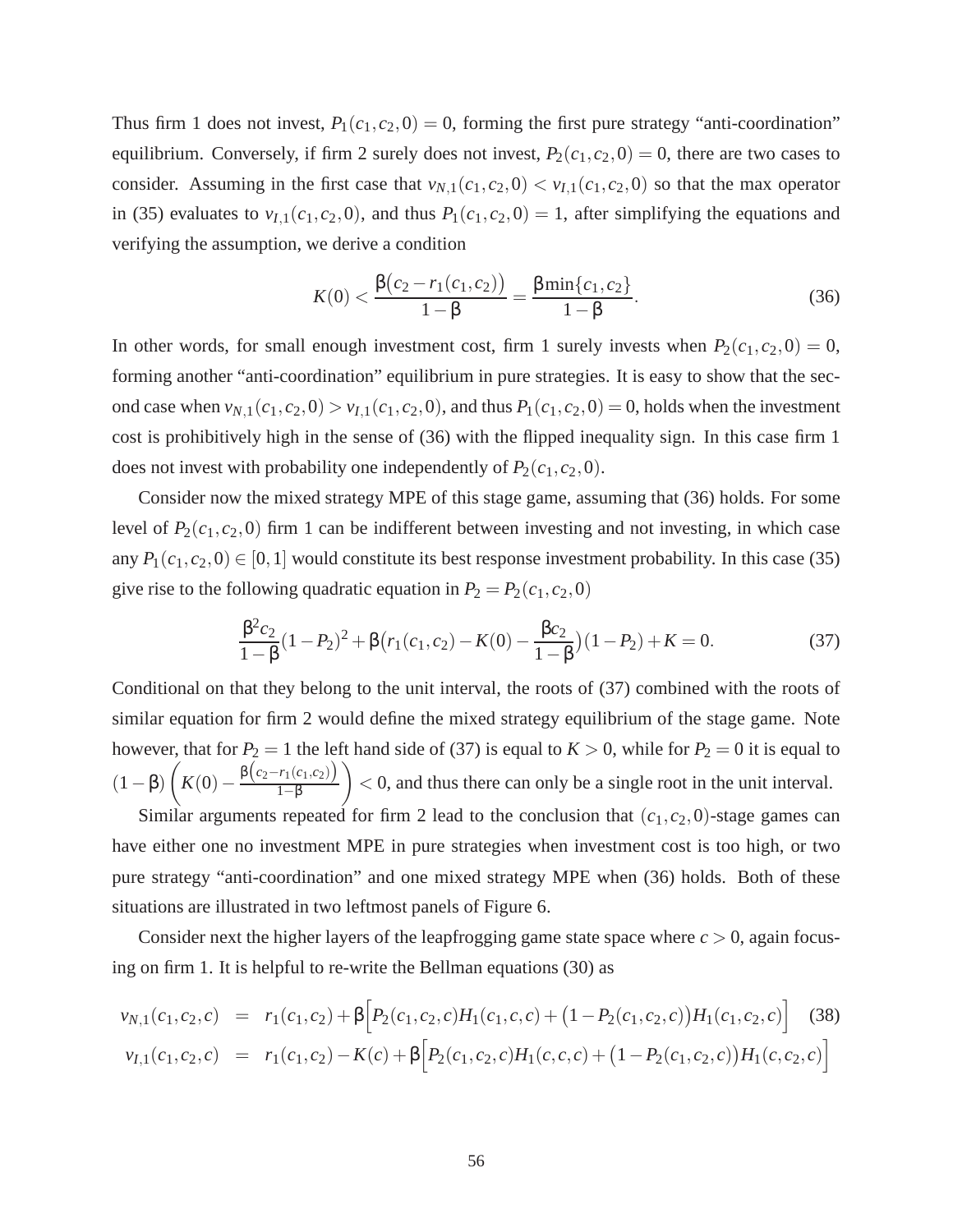where the function  $H_1(c_1, c_2, c)$  is given by

$$
H_1(c_1, c_2, c) = h_1(c_1, c_2, c) + \pi(c|c) \max \{v_{N,1}(c_1, c_2, c), v_{I,1}(c_1, c_2, c)\},
$$
  
\n
$$
h_1(c_1, c_2, c) = (1 - \pi(c|c)) \int_0^c \max \{v_{N,1}(c_1, c_2, c'), v_{I,1}(c_1, c_2, c')\} f(c'|c) dc'.
$$

Recall that  $\pi(c|c)$  is the probability for a cost-reducing innovation not to occur, and  $f(c'|c)$  is the conditional density of the new (lower) state of the art marginal cost of production conditional on an innovation having occurred. Note that function  $h_1(c_1, c_2, c)$  only depends on the entities corresponding to the lower layers and thus subsequent stages already solved in the state recursion algorithm. It can therefore be treated as fully known, given an equilibrium selection rule  $\Gamma$  to select a particular equilibrium in case there may be multiple MPE on some of these subsequent stages.

Following the analysis of the end game  $\tau = \mathcal{T}$ , it is not hard to show that at the corners  $(c, c, c)$ there is only a single no investment MPE where neither firm has an incentive to invest. Specifically, the Bellman equation (38) implies that  $v_{I,1}(c, c, c) = v_{N,1}(c, c, c) - K(c)$ , so it can never be optimal for firm 1 to invest in this corner state if  $K(c) > 0$ . A similar argument applies to firm 2.

The edges  $(c_1, c, c)$  and  $(c, c_2, c)$  of the higher layers where  $c > 0$  can be solved similarly to the bottom layer, and it is not hard to show that corresponding  $\tau = \{T - 4, T - 7, \dots\}$ -stage games have single pure strategy MPE. Consider first points  $(c_1, c, c)$ ,  $c_1 > c > 0$ , where because firm 2 has already attained the state of the art cost *c*, the Bellman equations (38) simplify to

$$
v_{N,1}(c_1,c,c) = \beta \Big[ h_1(c_1,c,c) + \pi(c|c) \max \{ v_{N,1}(c_1,c,c), v_{I,1}(c_1,c,c) \} \Big],
$$
(39)  

$$
v_{I,1}(c_1,c,c) = -K(c) + \beta H_1(c,c,c).
$$

In other words, the value functions of firm 1 do not depend on the investment probability of firm 2. Moreover,  $v_{I,1}(c_1, c, c)$  only depends on the known entities, and both  $v_{N,1}(c_1, c, c)$  and  $v_{I,1}(c_1, c, c)$ can be computed directly using the following conditional expression for the former

$$
v_{N,1}(c_1,c,c) = \begin{cases} \beta\Big(h_1(c_1,c,c) + \pi(c|c)v_{I,1}(c_1,c,c)\Big), \text{ if } v_{N,1}(c_1,c,c) \le v_{I,1}(c_1,c,c),\\ \beta h_1(c_1,c,c) / (1 - \beta \pi(c|c)), \text{ if } v_{N,1}(c_1,c,c) > v_{I,1}(c_1,c,c). \end{cases}
$$
(40)

Depending on whether the first or the second case of (40) realizes, firm 1 invests or does not invest with certainty. In the same points  $(c_1, c, c)$ ,  $c_1 > c > 0$ , firm 2 has no gains from investment because it has already reached the state of the art cost *c*. Similar to the corner, it can be shown that  $v_{I,2}(c_1, c, c) = v_{N,2}(c_1, c, c) - K(c) < v_{N,2}(c_1, c, c)$ , and therefore firm 2 does not invest at these states. Combined with the identical arguments regarding the edge  $(c, c_2, c)$ ,  $c_2 > c > 0$ , this shows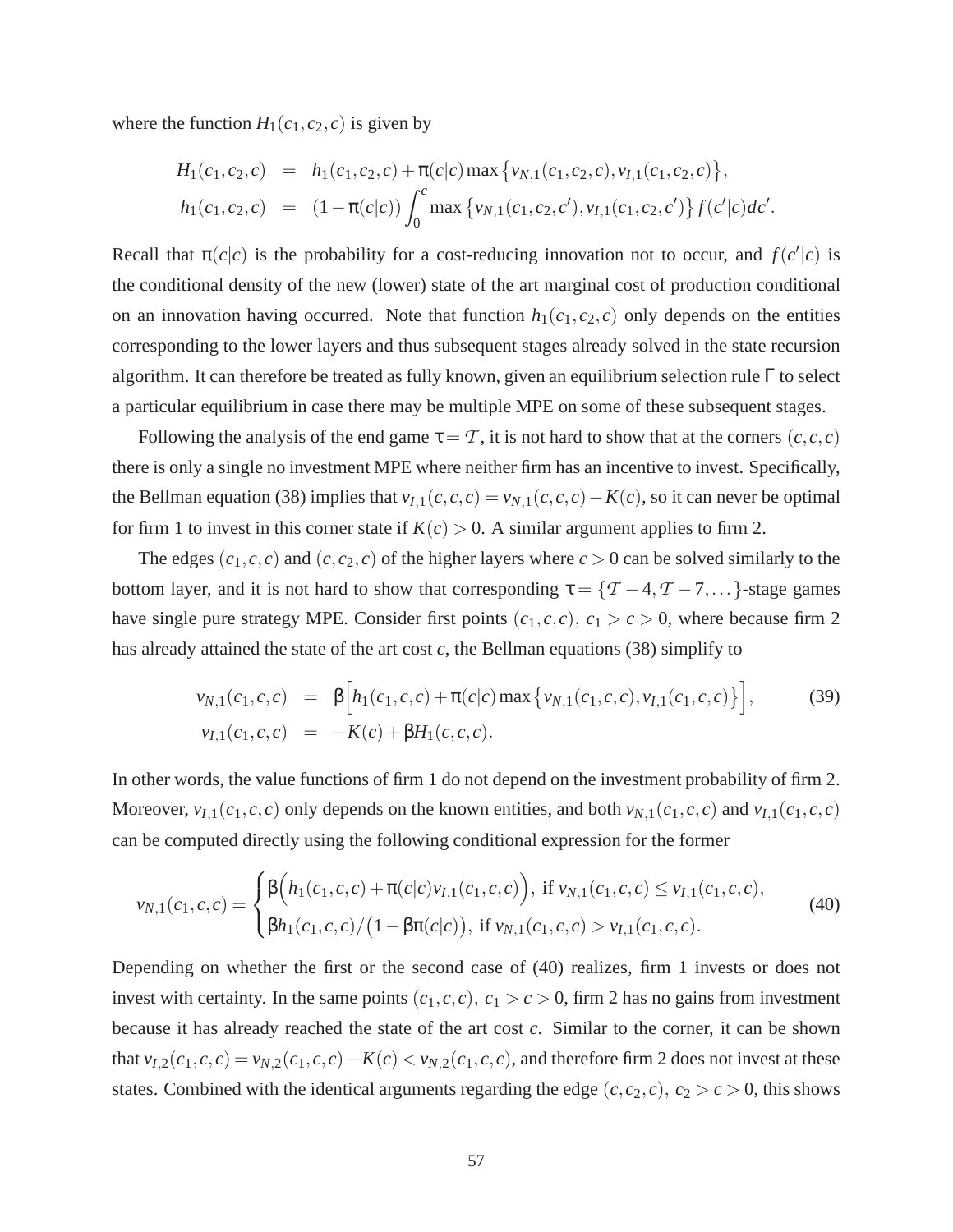that similar to the edges at the bottom layer, the stage games containing the edges of the higher layers can only have one MPE, namely in pure strategies where one firm does not invest for sure, and the other firm may or may not invest.

Now turn to the interior points of the higher layers  $(c_1, c_2, c)$  where  $c_1 > c > 0$  and  $c_2 > c > 0$ . These points form the state space of the  $\tau = \{T-2, T-5,...\}$ -stage games. Unlike in the case  $c = 0$ , for  $c > 0$  there can be 1, 3 or 5 MPE in these stage games, and it is productive to take the more general approach of characterizing equilibria as the intersection points of the firms' best response correspondences, instead of searching for pure and mixed strategy equilibria independently.

Let  $\Upsilon\{\cdot \leq \cdot\}$  denote an "indicator correspondence" which takes the values 0 and 1 similarly to the indicator function, and takes all values on the interval  $[0,1]$  when the inequality in the curly brackets is satisfied as equality. The best response of firm 1 to the investment choice probability  $P_2 = P_2(c_1, c_2, c)$  of firm 2 is then given by  $\Upsilon\{v_{N,1}(c_1, c_2, c, P_2) \le v_{I,1}(c_1, c_2, c, P_2)\}$ , where the last argument in the value functions emphasizes the fact that they depend on the investment probability of firm 2 (here treated as a free variable). That is when the value of investing is higher than the value of not investing, firm 1 invests with probability 1, and when the value of investing is lower than the value of not investing, firm 1 invests with probability 0. Yet, when firm 1 is indifferent between investing and not investing, any investment probability constitutes the best response to the value *P*<sup>2</sup> leading to this indifference. The points of intersection of  $\Upsilon\{v_{N,1}(c_1, c_2, c, P_2) \le v_{I,1}(c_1, c_2, c, P_2)\}$ and  $\Upsilon{\lbrace v_{N,2}(c_1, c_2, c, P_1) \leq v_{I,2}(c_1, c_2, c, P_1) \rbrace}$  on the unit square on the plane  $(P_1, P_2)$  define the values of investment probabilities of the two firms that constitute both pure and mixed strategy MPE of the  $(c_1, c_2, c)$ -stage game.

Consider firm 1, and note that  $(38)$  implies that the value of investing is linear in  $P_2$ 

$$
v_{I,1}(c_1,c_2,c,P_2) = \left[r_1(c_1,c_2) - K(c) + \beta H_1(c,c_2,c)\right] + \beta \left[H_1(c,c,c) - H_1(c,c_2,c)\right]P_2,\tag{41}
$$

where the coefficients only depend on the entities already computed for the consecutive stages in the state recursion algorithm. To find all  $P_2$  where  $\Upsilon\{v_{N,1}(c_1, c_2, c, P_2) \le v_{I,1}(c_1, c_2, c, P_2)\} = 1$ simplify (38) under the assumption that the inequality holds. This gives

$$
v_{N,1}(c_1,c_2,c,P_2) = r_1(c_1,c_2) + \beta \Big[ P_2 H_1(c_1,c,c) + (1-P_2) \big[ h_1(c_1,c_2,c) + \pi(c|c) v_{I,1}(c_1,c_2,c) \big] \Big],
$$
\n(42)

where  $v_{I,1}(c_1, c_2, c)$  is given by (41). The combination of (41) and (42) leads to the quadratic inequality in the best response correspondence for firm 1 which takes the form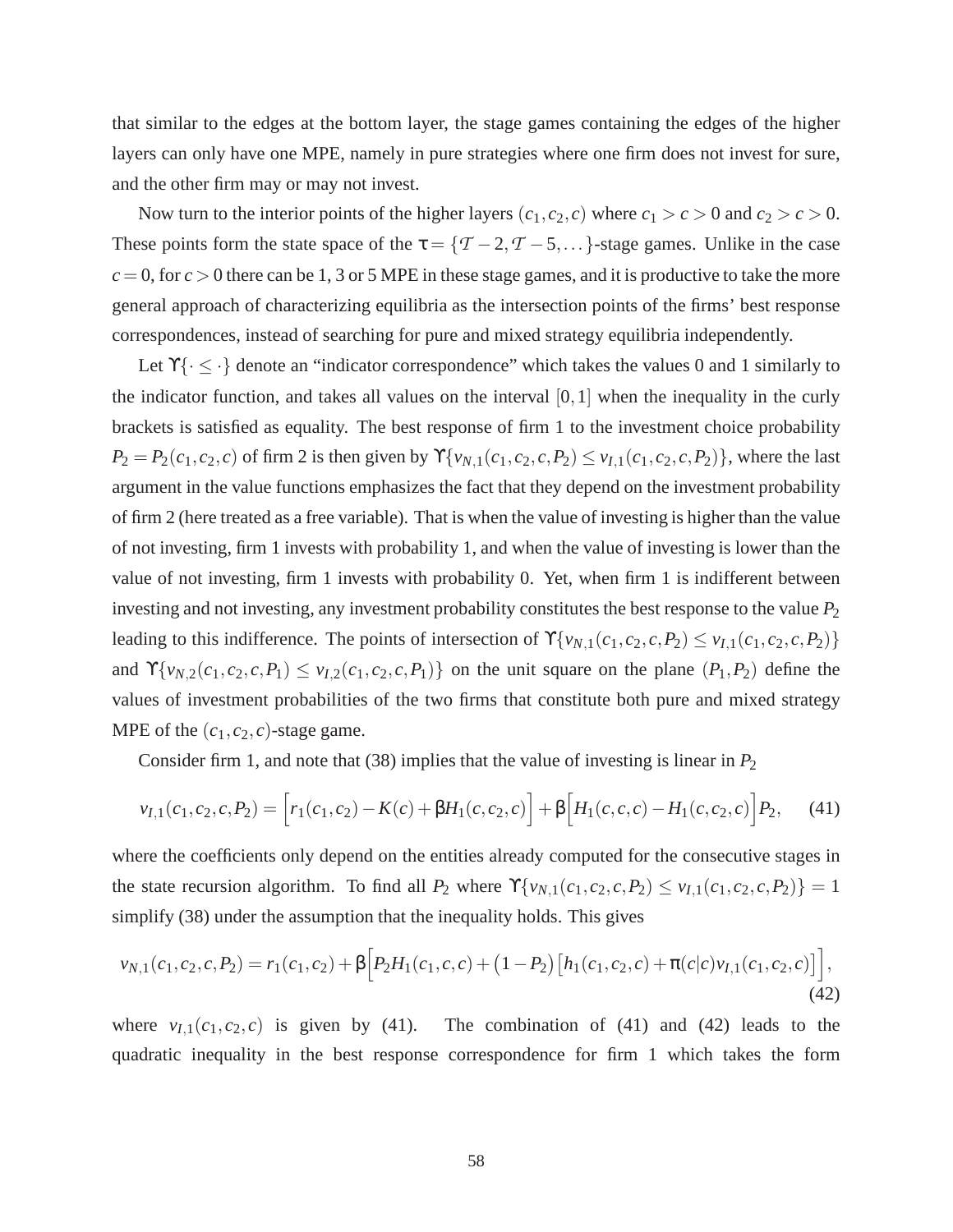| Number of roots in the unit interval Number of MPE in the stage game |         |                       |                                      |                          |  |
|----------------------------------------------------------------------|---------|-----------------------|--------------------------------------|--------------------------|--|
| firm <sub>1</sub>                                                    | firm 2  | mixed pure total      |                                      |                          |  |
| $\begin{matrix} 0 \end{matrix}$                                      | 0, 1, 2 |                       |                                      |                          |  |
| $0, 1, 2 \quad 0$                                                    |         |                       | $\overline{1}$                       |                          |  |
|                                                                      |         |                       | $\overline{2}$                       | $\overline{\mathcal{E}}$ |  |
|                                                                      |         | $\mathcal{D}_{\cdot}$ | $\begin{array}{ccc} & 1 \end{array}$ | - 3                      |  |
|                                                                      |         | $\mathcal{D}_{\cdot}$ | $\frac{1}{2}$                        | $\mathcal{R}$            |  |
|                                                                      |         |                       |                                      |                          |  |

Table 2: Intersection patterns of the best response correspondences in the interior stage games.

Notes: All possible numbers of pure and mixed strategy equilibria, as well as the totals are shown for the  $(c_1, c_2, c)$ -stage games where  $c_1 > c \ge 0$  and  $c_2 > c \ge 0$ . When  $c = 0$ there can only be a single root on the unit interval for each firm, limiting the number of intersection patterns (see the explanation in the text).

 $\Upsilon$ {*A*<sub>1</sub> + *B*<sub>1</sub>*P*<sub>2</sub> + *C*<sub>1</sub>*P*<sub>2</sub><sup>2</sup> ≤ 0}, with the known coefficients *A*<sub>1</sub>, *B*<sub>1</sub>, *C*<sub>1</sub> given by<sup>14</sup>

$$
A_1 = r_1(c_1, c_2) + \beta h_1(c_1, c_2, c) + \beta \pi(c|c) [r_1(c_1, c_2) - K(c) + \beta H_1(c, c_2, c)],
$$
  
\n
$$
B_1 = \beta [H_1(c_1, c, c) - h_1(c_1, c_2, c)] - \beta \pi(c|c) [r_1(c_1, c_2) - K(c) + \beta H_1(c, c_2, c)],
$$
  
\n
$$
C_1 = -\beta^2 \pi(c|c) [H_1(c, c, c) - H_1(c, c_2, c)].
$$
\n(43)

The second degree polynomial defined by the coefficients (43) can have zero, one or two real roots on the unit interval depending on the parameter values of the model, and thus the inequality in Y may be satisfied for any or none  $P_2 \in [0,1]$ , or be satisfied on a single interval or two disjoint intervals within [0,1]. Correspondingly, best response correspondence of firm 1  $\Upsilon\{A_1 + B_1P_2 + C_1P_2^2 \le 0\}$  may be given by a flat line at 0 or 1, a step from 0 to 1 or from 1 to 0, or have a hump- or U-shape (see Figure 6).

The derivation of the best response correspondence  $\Upsilon\{A_2 + B_2P_1 + C_2P_1^2 \le 0\}$  of firm 2 is analogous to that of firm 1. It is not hard to show that because the function  $\Upsilon$  is piecewise equal to 0 or 1, the best response correspondences drawn on the  $(P_1, P_2)$  plane can only intersect in finite number of points. Moreover, depending on whether the real roots of the two polynomials exist and on where they are located, there can be six patterns of intersection of the best response correspondences, as listed in Table 2. The patterns from the two bottom lines are also shown in the two rightmost panels of Figure 6.

<sup>&</sup>lt;sup>14</sup>It is straightforward to verify that the value function  $v_{N,1}(c_1, c_2, c, P_2)$  is continuous, and that the alternative approach to express it using the regions where  $v_{N,1}(c_1, c_2, c, P_2) \ge v_{I,1}(c_1, c_2, c, P_2)$ , although gives different expression from (42), leads to the same quadratic form in the best response function and the same coefficients *A*1, *B*<sup>1</sup> and *C*1.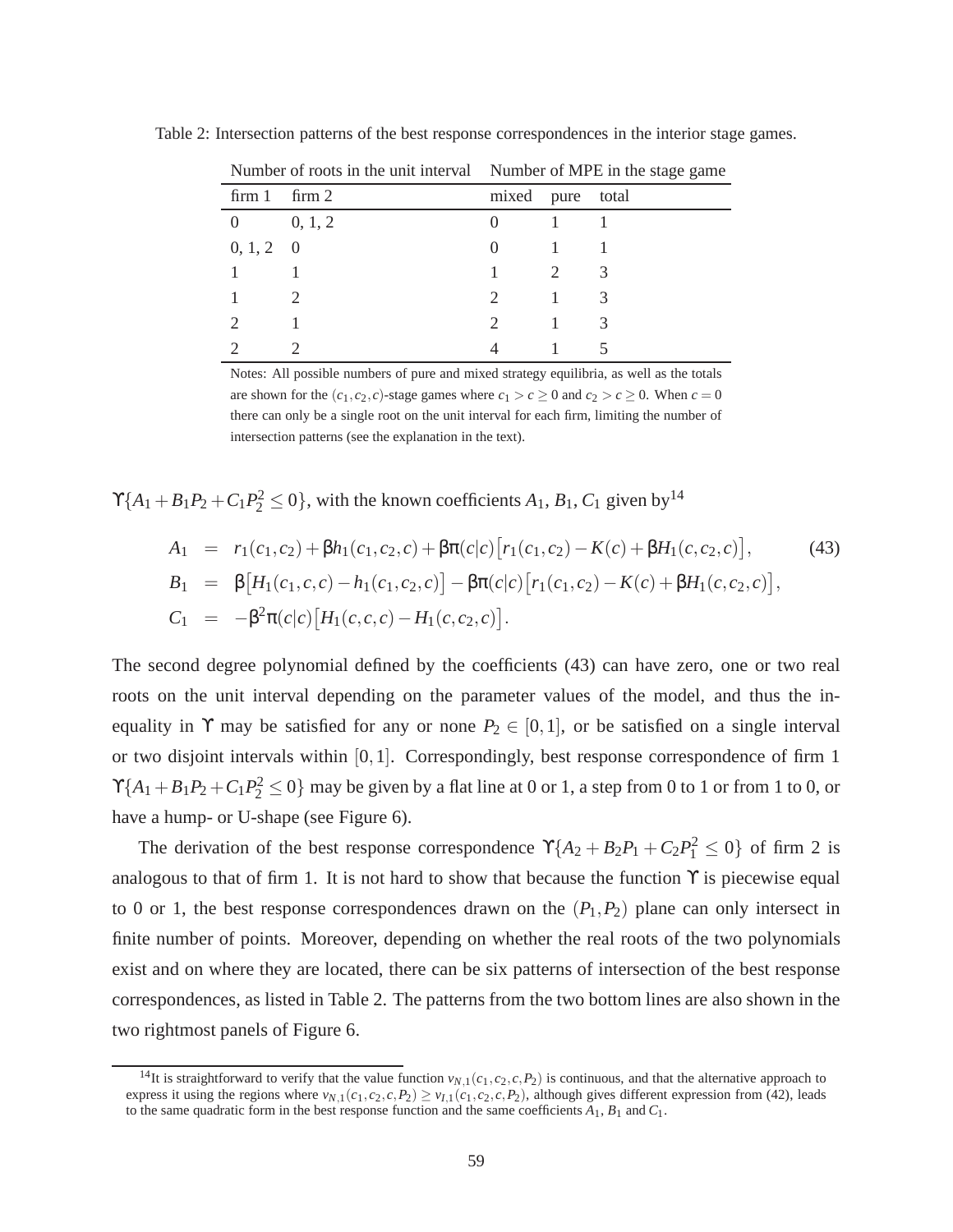Having solved for the MPE values of  $(P_1, P_2)$  it is straightforward to express the value functions analytically. The value of investing  $v_{I,1}(c_1, c_2, c)$  is linear in  $P_2$  and given by (41). The value of not investing  $v_{N,1}(c_1, c_2, c)$  can be computed directly using a conditional expression similar to (40). If  $v_{N,1}(c_1, c_2, c) \le v_{I,1}(c_1, c_2, c)$ ,  $v_{N,1}(c_1, c_2, c)$  is given by the quadratic equation in (42). If  $v_{N,1}(c_1, c_2, c) > v_{I,1}(c_1, c_2, c)$  the value of not investing is given by

$$
v_{N,1}(c_1,c,c) = \frac{r_1(c_1,c_2) + \beta \left[ P_2(c_1,c_2,c)H_1(c_1,c,c) + (1 - P_2(c_1,c_2,c))h_1(c_1,c_2,c) \right]}{1 - \beta \pi(c|c)(1 - P_2(c_1,c_2,c))}.
$$
 (44)

This concludes the proof: all stage games of the Bertrand pricing and investment game have been considered, and we have shown that there can be only 1, 3 or 5 MPE in each. The solution algorithm is guaranteed to find all MPE of every stage game by computing the roots of second degree polynomials, and checking which of them are in the unit interval. Thus, the solution algorithm  $\Box$ is exact and non-iterative.

# **Theorem 7** (Solution method for the *d*-stage games in alternating move leapfrogging game).

*Proof.* The proof is similar to the proof of Theorem 6, except that the presence of the nondirectional "right to move" state variable  $m \in \{1,2\}$  makes the proof for the alternating move version of the Bertrand investment and pricing game somewhat more involved. Recall that *m* enters as the fourth argument in all functions relating to this version of the game, while subscripts *I* and *N* in the value function indicate whether the investment is made or not by the firm which has the right to move.

The best response correspondence of firm 1 is given by  $\Upsilon\{v_{N,1}(c_1, c_2, c, 1) \le v_{I,1}(c_1, c_2, c, 1)\}$ when  $m = 1$  and because it is not allowed to invest out of turn the investment probability of firm 1  $P_1(c_1, c_2, c, 2) = 0$  when  $m = 2$ . As before it is helpful to re-write the Bellman equations (31) so that entities dependent only on the subsequent stages are separated. With  $\eta = 0$  we have for firm 1

$$
v_{N,1}(c_1, c_2, c, 1) = r_1(c_1, c_2) + \beta \Big[ f(1|1)H_1(c_1, c_2, c, 1) + f(2|1)H_1(c_1, c_2, c, 2) \Big],
$$
\n
$$
v_{N,1}(c_1, c_2, c, 2) = r_1(c_1, c_2) + \beta \Big[ f(1|2)H_1(c_1, c_2, c, 1) + f(2|2)H_1(c_1, c_2, c, 2) \Big],
$$
\n
$$
v_{I,1}(c_1, c_2, c, 1) = r_1(c_1, c_2) + \beta \Big[ f(1|1)H_1(c, c_2, c, 1) + f(2|1)H_1(c, c_2, c, 2) \Big] - K(c),
$$
\n
$$
v_{I,1}(c_1, c_2, c, 2) = r_1(c_1, c_2) + \beta \Big[ f(1|2)H_1(c_1, c, c, 1) + f(2|2)H_1(c_1, c, c, 2) \Big],
$$
\n(46)

where the auxiliary functions  $H_1(c_1, c_2, c, m)$  are given by

$$
H_1(c_1, c_2, c, 1) = h_1(c_1, c_2, c, 1) + \pi(c|c) \max\{v_{N,1}(c_1, c_2, c, 1), v_{I,1}(c_1, c_2, c, 1)\},\
$$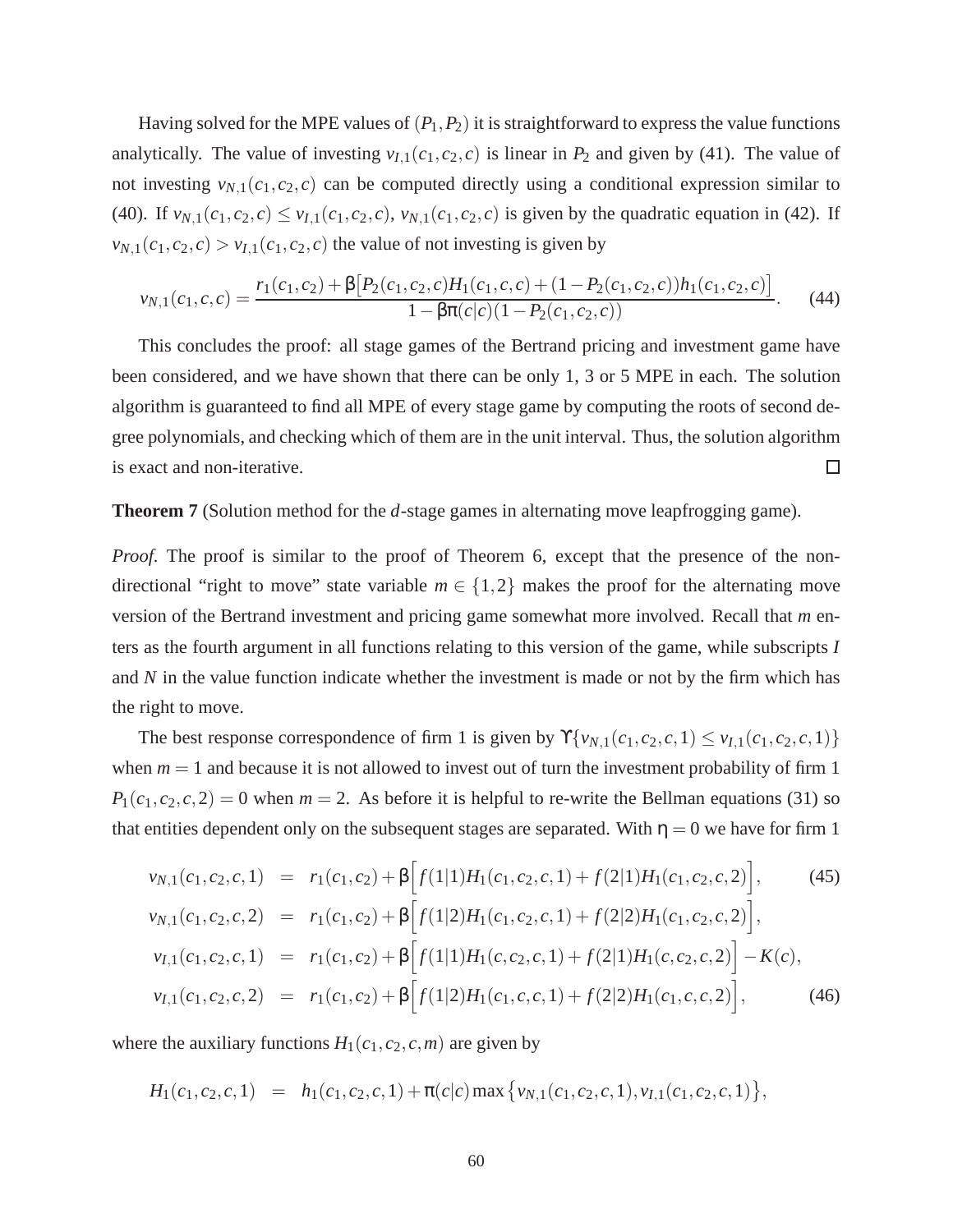$$
H_1(c_1, c_2, c, 2) = h_1(c_1, c_2, c, 2) + \pi(c|c) \Big[ P_2(c_1, c_2, c, 2) \nu_{I,1}(c_1, c_2, c, 2) + (1 - P_2(c_1, c_2, c, 2)) \nu_{N,1}(c_1, c_2, c, 2) \Big],
$$
  
\n
$$
h_1(c_1, c_2, c, 1) = (1 - \pi(c|c)) \int_0^c \max \{ \nu_{N,1}(c_1, c_2, c', 1), \nu_{I,1}(c_1, c_2, c', 1) \} f(c'|c) dc',
$$
  
\n
$$
h_1(c_1, c_2, c, 2) = (1 - \pi(c|c)) \int_0^c \Big[ P_2(c_1, c_2, c, 2) \nu_{I,1}(c_1, c_2, c, 2) + (1 - P_2(c_1, c_2, c, 2)) \nu_{N,1}(c_1, c_2, c, 2) \Big] \pi(c'|c) dc'.
$$

It is not hard to see from (45) that similar to the simultaneous move game there is a single no investment pure strategy MPE at any corner state and a single pure strategy MPE where one firm does not invest and the other may or may not invest at the edge states. The four value functions at these state points can be found as a solution of a system of four linear equations.

Now consider the interior states  $(c_1, c_2, c)$ , where  $c_1 > c$  and  $c_2 > c$ . First, note that the values of investment  $v_{I,1}(c_1, c_2, c, 1)$  and  $v_{I,1}(c_1, c_2, c, 2)$  only depend on the subsequent stages, and thus can be computed directly and treated as known. Then as in the proof of Theorem 6, we solve the inequality in  $\Upsilon$  eliminating the max operators in (45), and thereby express the values of no investment as function of  $P_2$ ,  $v_{N,1}(c_1, c_2, c, 1)$  and  $v_{I,1}(c_1, c_2, c, 2)$ 

$$
v_{N,1}(c_1, c_2, c, 1) = r_1(c_1, c_2) + eh_1(c_1, c_2, c, 1) + \beta f(1|1) \pi v_{I,1}(c_1, c_2, c)
$$
  
+ 
$$
\beta f(2|1)[\pi v_{I,1}(c_1, c_2, c, 2)P_2 + \pi v_{N,1}(c_1, c_2, c, 2)(1 - P_2)],
$$
  

$$
v_{N,1}(c_1, c_2, c, 2) = r_1(c_1, c_2) + eh_1(c_1, c_2, c, 2) + \beta f(1|2)[\pi v_{I,1}(c_1, c_2, c)]
$$
  
+ 
$$
\beta f(2|2)[\pi v_{I,1}(c_1, c_2, c, 2)P_2 + \pi v_{N,1}(c_1, c_2, c, 2)(1 - P_2)]
$$
 (48)

where  $eh_1(c_1, c_2, c, m) = \beta f(1|m)h_1(c_1, c_2, c, 1) + \beta f(2|m)h_1(c_1, c_2, c, 2).$ 

Then, combining (47) and (48) to eliminate  $v_{I,1}(c_1, c_2, c, 2)$ , we obtain an expression of *v*<sub>*N*</sub>,1(*c*<sub>1</sub>, *c*<sub>2</sub>, *c*, 1) as a function of *P*<sub>2</sub>. Plugging it into Υ leads to a *linear* inequality  $Y\{A_1 + B_1P_2 \le 0\}$ with the known coefficients  $A_1$  and  $B_1$  given by

$$
A_{1} = \beta \pi(c|c) f(2|1) \Big[ r_{1}(c_{1}, c_{2}) + eh_{1}(c_{1}, c_{2}, c, 2) \Big] + [1 - \beta \pi(c|c) f(2|2)] \Big[ r_{1}(c_{1}, c_{2}) + eh_{1}(c_{1}, c_{2}, c, 1) \Big] + \Big[ \beta \pi(c|c) (f(1|1) + f(2|2)) - \beta^{2} \pi(c|c)^{2} \det(f) - 1 \Big] v_{I,1}(c_{1}, c_{2}, c, 1) \tag{49}
$$
  
\n
$$
B_{1} = \beta \pi(c|c) \Big[ f(2|2) (r_{1}(c_{1}, c_{2}) + eh_{1}(c_{1}, c_{2}, c, 1)) - f(2|1) (r_{1}(c_{1}, c_{2}) + eh_{1}(c_{1}, c_{2}, c, 2)) \Big] + \Big[ \beta^{2} \pi(c|c)^{2} \det(f) - \beta \pi(c|c) f(2|2) \Big] v_{I,1}(c_{1}, c_{2}, c, 1) + \beta \pi(c|c) f(2|1) v_{I,1}(c_{1}, c_{2}, c, 2)
$$